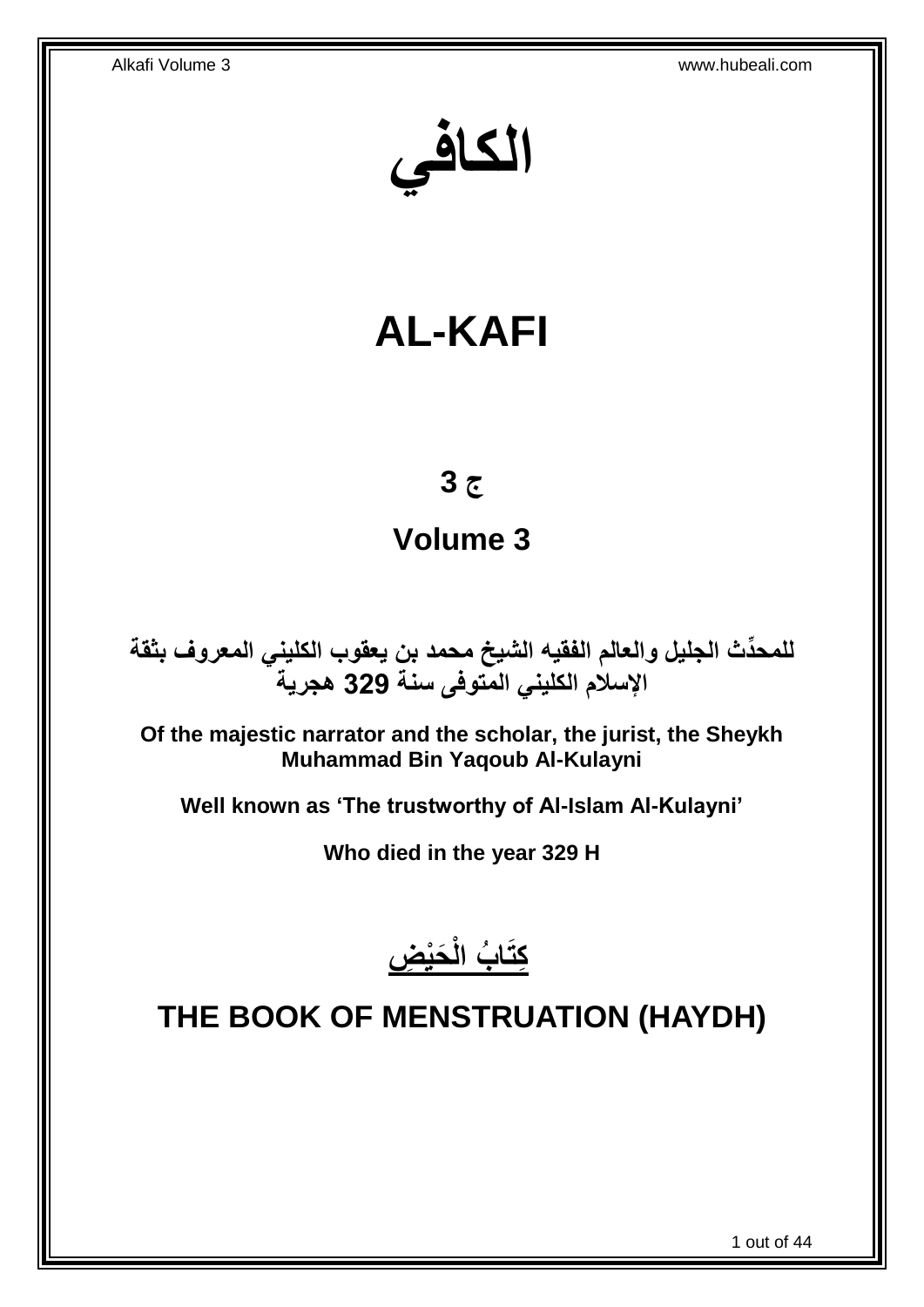## **TABLE OF CONTENTS**

| Chapter $2$ – The minimum of the menstruation (Haydh), and its maximum, and the                                                                                                       |
|---------------------------------------------------------------------------------------------------------------------------------------------------------------------------------------|
| Chapter 3 – The woman sees the blood before her (regular) days, or after her purity  7                                                                                                |
| Chapter 4 – The woman sees the yellowness before the menstruation (Haydh), or after it 8                                                                                              |
| Chapter 5 - The first (menstruation (Haydh) which the woman menstruates  9                                                                                                            |
|                                                                                                                                                                                       |
| Chapter $7$ – The washing of the menstruating woman, and what would suffice her from                                                                                                  |
| Chapter 8 - The woman sees the blood and she is with sexual impurity  13                                                                                                              |
| Chapter 9 – The comprehensive regarding the menstruation ( <i>Haydh</i> ) and the inter-period                                                                                        |
| Chapter 10 - Recognition of the menstruation (Haydh) blood from the inter-period                                                                                                      |
| Chapter 11 - Recognition of the blood of menstruation (Haydh), and the virginity, and the                                                                                             |
|                                                                                                                                                                                       |
|                                                                                                                                                                                       |
| Chapter 14 – The woman with post-childbirth bleeding (Nafsa'a) (becomes) clean, then                                                                                                  |
| Chapter 15 - What is Obligated upon the menstruating woman during her Salaat times. 33                                                                                                |
| Chapter 16 - The woman menstruates after the entry of the time of the Salaat, before she<br>had prayed or was clean before the entry of her time and she procrastinates regarding the |
| Chapter $17$ – The woman happens to be in the Salaat, so she feels the menstruation                                                                                                   |
| Chapter 18 - The menstruating woman would make up the (missed) Fasts and she would                                                                                                    |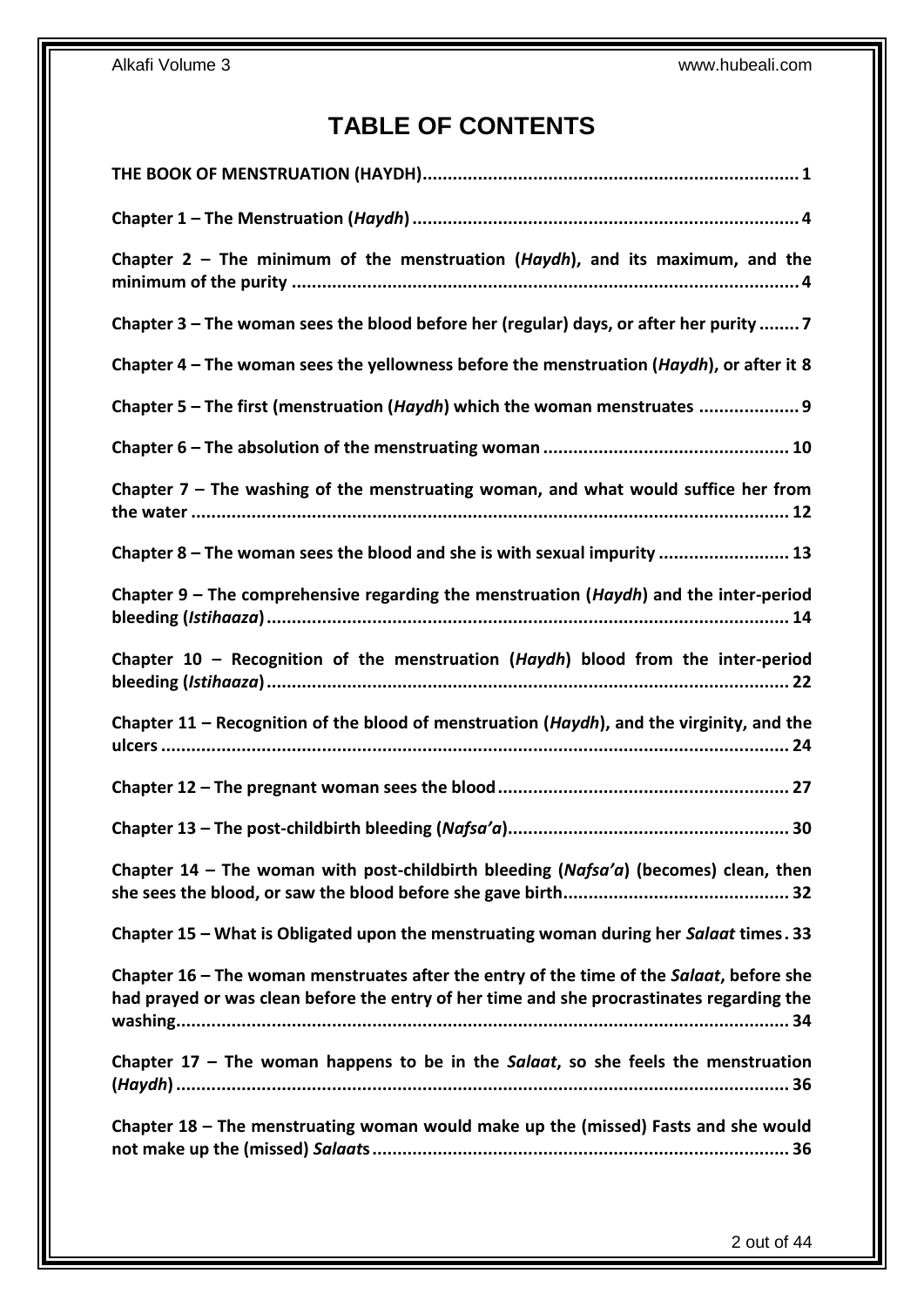| Chapter $19$ – The menstruating woman and the one with post-childbirth bleeding                                                                               |
|---------------------------------------------------------------------------------------------------------------------------------------------------------------|
| Chapter $20$ – The Menstruating woman can take something from the Masjid and she                                                                              |
| Chapter 21 – The woman's menstruation (Haydh) is raised, then it returns, and a limit of                                                                      |
| Chapter 22 – The woman whose menstruation (Haydh) is raised due to illness, so she<br>drinks the medicine in order for her menstruation (Haydh) to return  41 |
|                                                                                                                                                               |
|                                                                                                                                                               |
| Chapter 25 - The menstruating woman fetching the prayer-mat, or the water 43                                                                                  |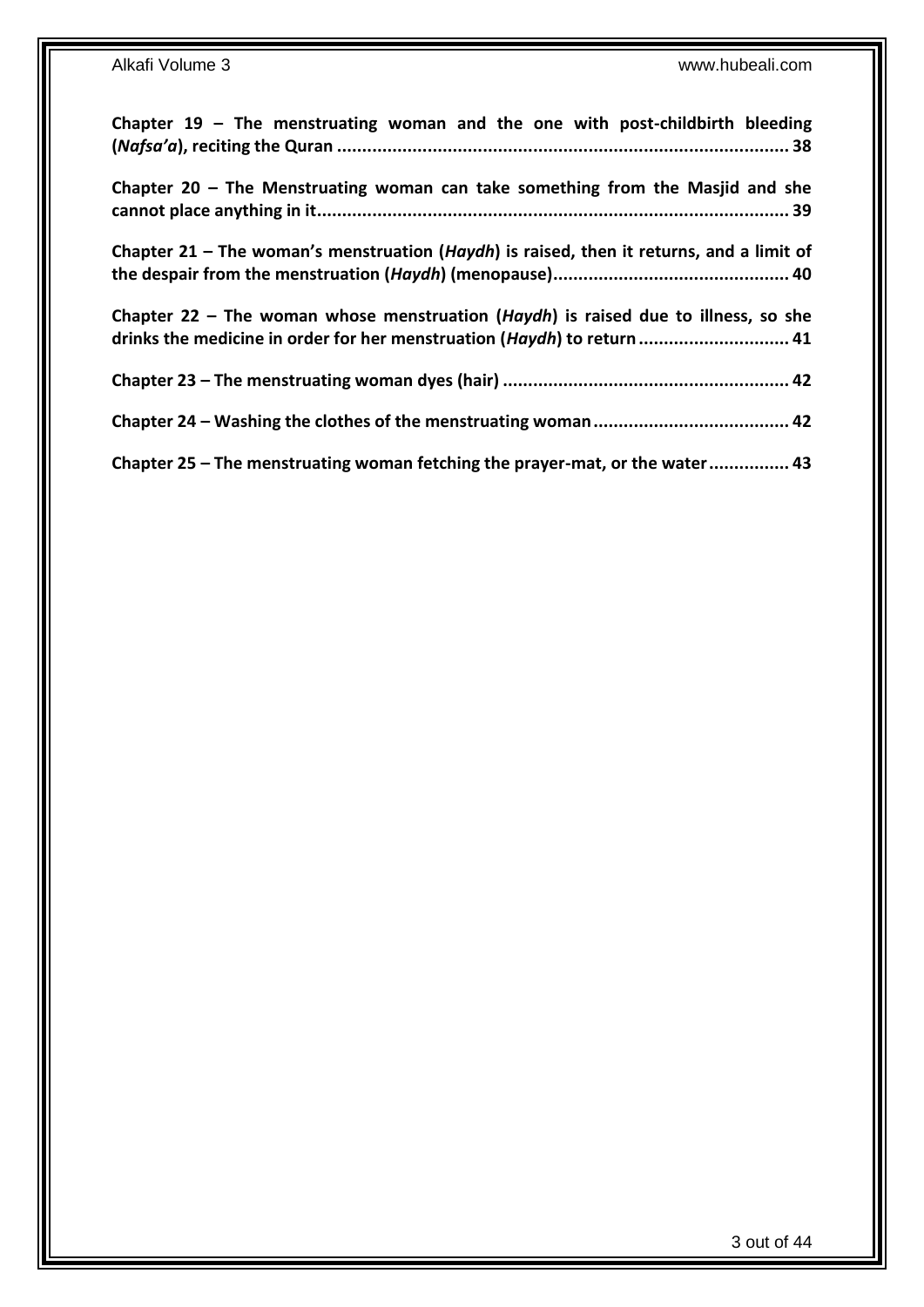بسم الله الرحمن الرحيم الحمد لله رب العالمين، وصلى الله على سيدنا محمد وآله الطاهرين، وسلم تسليما<sub>.</sub>

In the Name of Allah<sup>azwj</sup> the Beneficent, the Merciful. The Praise is for Allah<sup>azwj</sup> Lord<sup>azwj</sup> of the Worlds, and Blessing be upon our Chief Muhammad<sup>saww</sup> and his<sup>saww</sup> Purified Progeny<sup>asws</sup>, and greetings with abundant greetings.

**الْ باب َحْي ِض**

### <span id="page-3-0"></span>**Chapter 1 – The Menstruation (***Haydh***)**

الْحُسَيْنُ بْنُ مُحَمَّدٍ عَنْ مُعَلِّي بْنِ مُجَمَّدٍ عَنِ الْحَسَنِ بْنِ عَلِيٍّ الْوَشَّاءِ عَنْ حَمَّادِ بْنِ عُثْمَانَ عَنْ أَدَيْمِ بْنِ الْحُرِّ قَالَ سَمِعْتُ أَبَا ْ ْ ْ َ ْ ِ ْ عَبْدِ اللَّهِ ( عليه السلام ) يَقُولُ إِنَّ اللَّهَ تَبَارَكَ وَ تَعَالَى حَدَّ لِلنَّسَاءِ فِي كُلِّ شَهْرٍ مَرَّةً َ ِ

Al Husayn Bin Muhammad, from Moalla Bin Muhammad, from Al Hassan Bin Ali Al Washa, from Hammad Bin Usman, from Adeym Bin Al Hurr who said,

'I heard Abu Abdullah<sup>asws</sup> saying that Allah<sup>azwj</sup> Blessed and High has Limitation for the women, once during every month'.<sup>1</sup>

عَلِيُّ بْنُ إِبْرَاهِيمَ عَنْ أَبِيهِ عَنِ ابْنِ أَبِي عُمَيْرٍ عَنْ حَمَّادٍ عَنِ الْحَلَبِيِّ عَنْ أَبِي عَبْدِ اللَّهِ ( عليه السلام ) قَالَ سَأَلْتُهُ عَنْ قَوْلِ اللَّهِ َ ِ َ ِ ْ َ َ ِ ْ عَزَ ۖ وَ جَلَّ إِنِ ارْتَبْتُمْ فَقَالَ مَا جَازَ الشَّهْرَ فَهُوًّ رِيبَةٌ . ِ

Ali Bin Ibrahim, from his father, from Ibn Abu Umeyr, from Hammad, from Al Halby,

(It has been narrated) from Abu Abdullah<sup>asws</sup>, said, 'I asked him<sup>asws</sup> about the Words of Allah<sup>azwj</sup> Mighty and Majestic **[65:4] if you have a doubt**. So he<sup>asws</sup> said: 'Whatever exceeds the month, so it is doubtful'.<sup>2</sup>

> **ْدَنى باب أ ُّط ْهر ْدَنى ال َصاهُ َو أ قْ َحْي ِض َو أ الْ َ ِ َ َ**

### <span id="page-3-1"></span>**Chapter 2 – The minimum of the menstruation (***Haydh***), and its maximum, and the minimum of the purity**

عِدَّةٌ مِنْ أَصْحَابِنَا عَنْ أَحْمَدَ بْنِ مُحَمَّدِ بْنِ عِيسَى عَنْ عَلِيِّ بْنِ أَحْمَدَ بْنِ أَنْثَيَمَ عَنْ أَحْمَدَ بْنِ مُحَمَّدِ بْنِ أَبِي نَصْرٍ قَالَ سَأَلْتُ أَبَا َ َ َ **∣** َ َ ْ َ َ َ الْحَسَنِ ( عليه اَلسلام ) عَنْ أَذْنَى مَا يَكُونُ مِنَ الْحَيْضِ فَقَّالَ ثَلَاثَةٌ وَ أَكْثَرُهُ عُشَرَةٌ . َ َ َ ْ َ ْ

A number of our companions, from Ahmad Bin Muhammad Bin Isa, from Ali Bin Ahmad Bin Asheym, from Ahmad Bin Muhammad Bin Abu Nasr who said,

'I asked Abu Al-Hassan<sup>asws</sup> about the minimum of what happens to be from the menstruation (*Haydh*). So he<sup>asws</sup> said: 'Three (days), and the most of it is ten  $(daws)$ '.<sup>3</sup>

مُحَمَّدُ بْنُ إِسْمَاعِيلَ عَنِ الْفَضْلِ بْنِ شَاذَانَ وَ عَلِيُّ بْنُ إِبْرَاهِيمَ عَنْ أَبِيهِ جَمِيعاً عَنِ ابْنِ أَبِي عُمَيْرٍ عَنْ مُعَاوِيَةَ بْنِ عَمَّارٍ عَنْ<br>مُحَمَّدُ بْنُ إِسْمَاعِيلَ عَنِ الْفَضْلِ بْنِ شَاذ َ ِ َ ِ ْ **∶** أَبِي عَبْدِ اللَّهِ ( عليه السَلام ) قَالَ أَقَلُّ مَا يَكُونُ الْخَيْضُ ثَلَاثَةُ أَيَّامٍ وَ أَكْثَرُ مَا يَكُونُ عَشَرَةُ أَيَّامٍ . ْ َ َ ٍ َ ة<br>أ َ ֧֖֧֚֚֓֝֝֝ َ  $\ddot{\phantom{0}}$ 

<sup>1</sup> 1 Al Kafi – V 3 – The Book of Menstruation (*Haydh*) Ch 1 H 1

<sup>2</sup> Al Kafi – V 3 – The Book of Menstruation (*Haydh*) Ch 1 H 2

<sup>3</sup> Al Kafi – V 3 – The Book of Menstruation (*Haydh*) Ch 2 H 1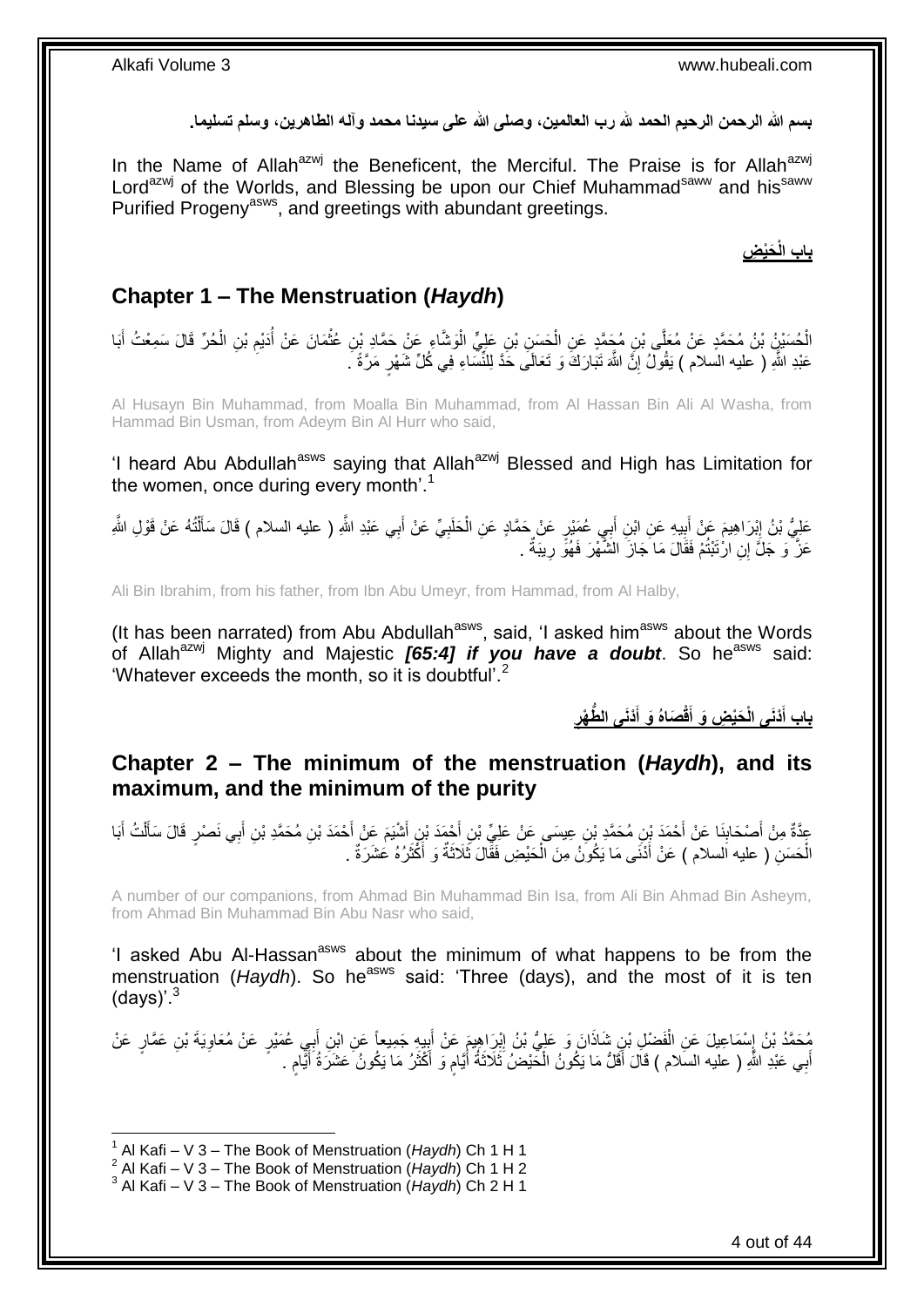Muhammad Bin Ismail, from Al Fazl Bin Shazaan, and Ali Bin Ibrahim, from his father, altogether from Ibn Abu Umeyr, from Muawiya Bin Ammar,

(It has been narrated) from Abu Abdullah $a<sup>asws</sup>$  having said: 'The least of what the menstruation (*Haydh*) happens is for three days, and the most of what it can happen to be for is ten days'. $4$ 

مُحَمَّدُ بْنُ إِسْمَاعِيلَ عَنِ الْفَضْلِ بْنِ شَاذَانَ وَ عَلِيُّ بْنُ إِبْرِاهِيمَ عَنٍْ أُبِيهِ جَمِيعاً عَنْ صَفْوَانَ بْنِ يَحْيَى قَالَ سَأَلْتُ أَبَا الْحَسَنِ ( **!** َ ِ ْ ֖֧֓<u>֓</u> ْ َ ْ َ عليه السلاَم ) عَنْ أَدْنَىَ مَا يَكُونُ مِنَ الْحَيْضِ فَقَالَ أَدْنَاهُ ثَلَاثَةٌ وَ أَبْعَدُهُ عَشَرَةٌ . َ َ َ ْ َ

Muhammad Bin Ismail, from Al Fazl Bin Shazaan and Ali Bin Ibrahim, from his father, altogether from Safwan Bin Yahya who said,

'I asked Abu Al-Hassan<sup>asws</sup> about the least of what the menstruation (Haydh) can happen to be. So he<sup>asws</sup> said: 'The least is for three days, and the furthest (it can go to) is ten  $\frac{\text{days}}{5}$ 

مُحَمَّدُ بْنُ يَجْنِي عَنْ أَحْمَدَ بْنِ مُحَمَّدٍ عَنْ صَفْوَانَ عَنِ الْعَلَاءِ عَنْ مُحَمَّدٍ بْنِ مُسْلِمٍ عَنْ أَبِي جَعْفَرٍ ( عليه السلام ) قَالَ لَا يَكُونُ<br>مُعتَّدُ بْنُ يَجْنِي عَنْ أَحْمَدَ بْنِ مُحَمَّدٍ عَنْ َ ٍ ْ الْقُرْ ءُ فِي أَقَلَّ مِنْ عَشَرَةِ أَيَّامٍ فَمَا زَادَ أَقَلُّ مَا يَكُونُ عَشَرَةٌ مِنْ حِينِ تَطْهُرُ ۗ إِلَى أَنَّ تَرَى الَّذَمَ . َ ِ ٍ َ َ ْ

Muhammad Bin Yahya, from Ahmad Bin Muhammad, from Safwan, from Al A'ala, from Muhammad Bin Muslim,

(It has been narrated) from Abu Ja'far<sup>asws</sup> having said: 'The pure period (menstruation (*Haydh*)-free) cannot happen to be less than ten days. That is the time from the end of one period of Haydh (menses) to the beginning of the second one'.<sup>6</sup>

عَلِيُّ بْنُ إِبْرَاهِيِمَ عَنْ أَبِيهِ عَنْ إِسْمَاعِيلَ بْنِ مَرَّارٍ عَنْ يُونُسَ عَنْ بَعْضِ رِجَالِهِ عَنْ أَبِي عَبْدِ اللَّهِ ( عليهِ السلام ) قَالَ أَذَنَى َ **∶** ِ ِ َ <u>֖֚֓</u>֦֧֢֢֦֦֦֦֦֦֦֓֡֡֡֡֡֡ الطَّهْرِ عَشَرَةُ أَيَّام وَ ذَلِّكَ أَنَّ الْمَرْأَةَ أَوَّلَ مَا تَحِيضُ رُبَّمَا كَانَتْ كَثِيرَةَ الدَّمَ فَيَكُونُ حَيْضَهَا عَشَرَةَ أَيَّام فَلَا تَزَالُ كُلَّمَا كَبِرَتَّ ِ َ َ ْ م َ ِ ِ َّ ֧֧֚֓֝֝֬֝ َ ∣∣<br>ِ َفَّصَنَّ حَتَّى تَرْجَّعَ إِلَى ثَلَاثَةِ أَيَّامٍ فَإِذَا رَجَعَتْ إِلَى ثَلَاثَةِ أَيَّامٍ ارْتَفَعَ حَيْضُهَا وَ لَا يَكُونُ أَقَلَّ مِنْ ثَلَاثَةِ أَيُّامٍ ٍ َ َ ِ ֧֖֧֖֖֖֖֖֧֧֖֧֧֧֧ׅ֧֧֧֚֚֚֚֚֚֚֝֝֟֓֝֓֝֓֟֓֝֬֟֓֟֓֟֓֟֓֝֬֜֝֓֝֬֜֓֝֬֜֓֝֬ َ َ َ ֧֧֧֖֧֧֧֧֧֦֧֚֓֝֬֝֝֓֝֬֟֓֓֝֓֝֓֝֬֝֬֝ َ َ

Ali Bin Ibrahim, from his father, from Ismail Bin Marrar, from Yunus, from one of his men,

(It has been narrated) from Abu Abdullah<sup>asws</sup> having said: 'The least of the pure (period) would be of ten days, and that is because the woman, at the beginning the menstruation (*Haydh*) could be a lot of blood, so her menstruation (*Haydh*) would come to be for ten days. So it would not cease as she gets older, it would keep reducing until it returns to being for three days. So when she returns to the three days (of menstruation (*Haydh*)), her menstruation (*Haydh*) would be Raised (she would enter menopause), and it would not happen to be for less than three days.

فَإِذَا رَأَتِ الْمَرْأَةُ الدَّمَ فِي أَيَامِ جَيْضِهَا تَرَكَتِ الصَّلَاةَ فَإِنِ اسْتَمَرَّ بِهَا الدَّمُ ثَلَاثَةَ أَيَّامٍ فَهِيَ حَائِضٌ وَ إِنِ انْقَطَعَ الذَّمُ بَعْدَ مَا رَأَتُهُ ِ ֧֖֧֖֖֖֖֖֧֖֖֖֖֧֧֧֧֧֧֧֧֧֧֧֧֧֧֧֧֧֚֚֚֚֚֚֚֚֚֚֚֝֝֟֓֝֓֝֓֝֬֟֓֝֬֟֓֝֬֝֓֝֓֝֬֝֓֝֬֝֬֝֓֝֬֝֬֓֝֬֝֬֝֬ َ ِ ِ َ َ ْ َ َبَوْ مَا أَوْ يَوْمَيْنِ اغْتَسَلَتْ وَ صَلَّتْ وِ انْتَظَرَتْ مِنْ يَوْمَ رَأَتٍ الدَّمَ إِلَى عَشْرَةِ أَيَّامٍ فَإِنْ رَأَتَ فِي تِلْكَ الْعَشَرَةِ أَيَّامٍ مِنْ يَوْمَ رَأَتِ َ َ ≏<br>≀ َ ْ ْ َ ِ ٍ َ ٳ اُ الَّذَمَ يَوْماً أَوْ يَوْمَيْنِ حَتَّى يَتِمَّ لَهَا ثَلَاثَةُ أَيَّامٍ فَذَلِكَ الَّذِي رَأَتْهُ فِي أُوَّلِ الْأَمْرِ مَعً هَذَا الَّذِي رَأَتُهُ بَعْدَ ذَلِكَ فِي الْعَشَرَةِ فَهُوَ مِنَ **ٍ** َ َّ ٍ َ َ َ َ َّ ْ حَيْضِ ْ ال

So when the woman sees the blood during the days of her menstruation (*Haydh*), she should leave the *Salaat*. So if the blood continues with her for three days, so she

<sup>4</sup> Al Kafi – V 3 – The Book of Menstruation (*Haydh*) Ch 2 H 2

<sup>5</sup> Al Kafi – V 3 – The Book of Menstruation (*Haydh*) Ch 2 H 3

<sup>6</sup> Al Kafi – V 3 – The Book of Menstruation (*Haydh*) Ch 2 H 4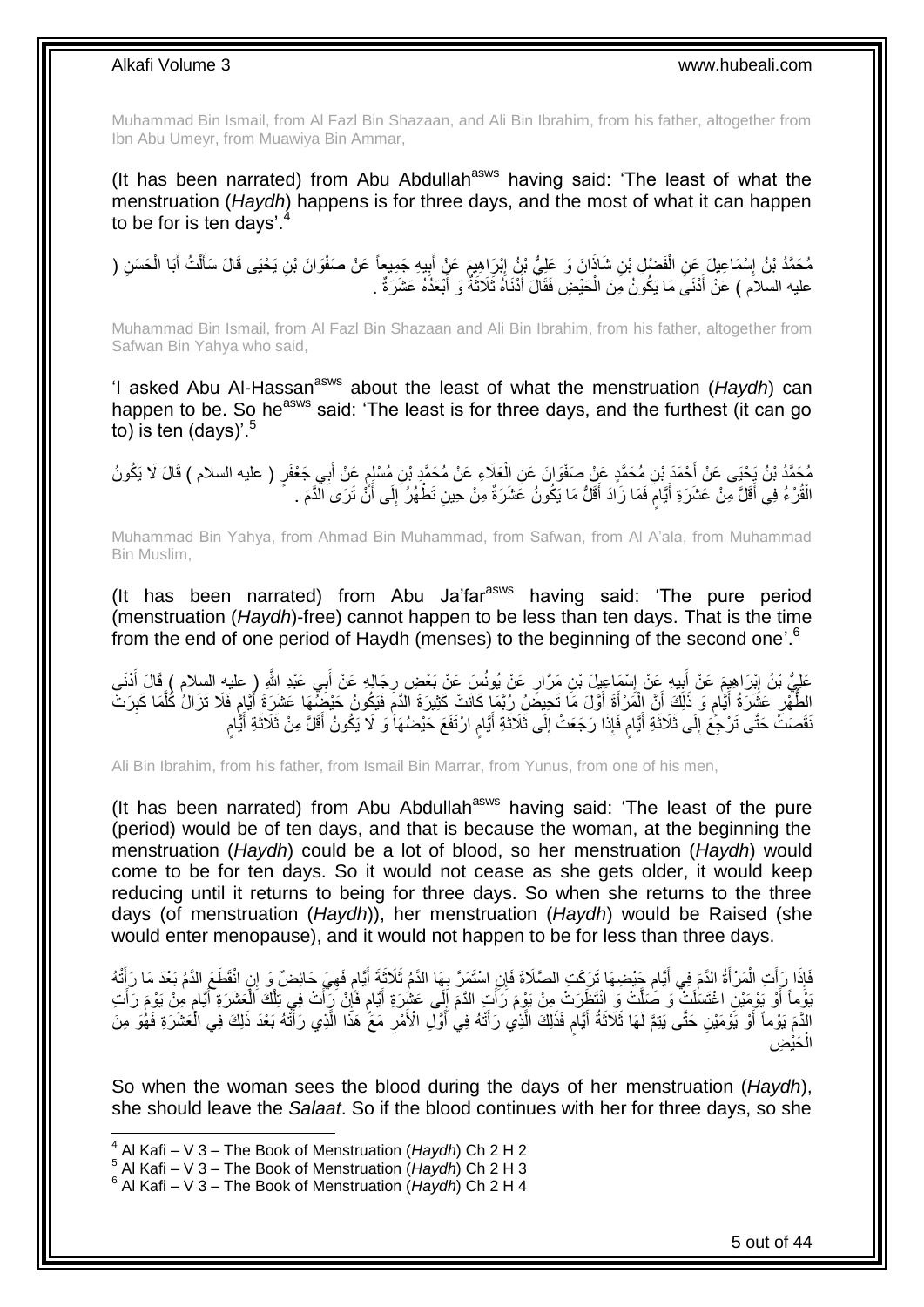is menstruating, and if the blood gets cut off after having seen it for a day or two days, she should wash and pray *Salaat*, and she should wait from the day she saw the blood, for up to ten days. So if she were to see the blood during these ten days, from the day she first saw the blood, by a day or two days until it completes the three days for her, so that which she had seen during the beginning of the matter, along with this which sees after that during the ten (days), so it is from the menstruation (*Haydh*).

َّ وَ إِنْ مَرَّ بِهَا مِنْ يَوْمَ رَأَتِ الدَّمَ عَشَرَةُ أَيَّامٍ وَ لَمْ تَزِ الدَّمَ فَذَلِكَ الْيَوْمُ وَ الْيَوْمَإِنِ الَّذِي رَأَتْهُ لَمْ يَكُنْ مِنَ الْحَيْضِ إِنَّمَا كَانَ مِنْ ْ :<br>ا ٍ َ َ **∶**  ِ ِ ْ َ جِلَّةٍ إِمَّا مِنْ قَرْحَةٍ فِي جَوْفِهَا وَ ٰ إِمَّا مِنَ الْجُوْفِ فَعَلَيْهَا أَنْ تُعِيدَ الصَّلَاةَ تِلْكَ الْيَوْمَيْنِ ٱلتَّتِي تَرَكْتُهَا لَوْ تَكُنَّ حَائِضاً فَيَجِبُ ْ ِ ِ َّ :<br>ا ْ اُ أَنْ تَقْضِيَ مَا تَرَكَتْ مِنَ الصَّلَاةِ فِي الْيَوْمِ وَ الْيَوْمَيْنِ ا<br>ا ِ ْ اً

And if there pass ten days for her from the days she first saw the blood, and she does not see the blood (anymore), so that day and the two days (after that) which she sees it would not happen to be from the menstruation (*Haydh*). But rather, it would be from an illness, either from an ulcer in her inside or from the internal (problems). Thus, upon her would be that she repeats the *Salaat* for those two days which she had neglected, because it did not happen to be a menstruation (*Haydh*), and it would Obligate upon her that she makes up what she neglected from the *Salaat* during the day and the two days.

وَ إِنْ تَمَّ لَهَا ثَلاَثَةُ أَيَّامٍ فَهُوَ مِنَ الْحَيْضِ وَ هُوَ أَذْنَى الْحَيْضِ وَ لَمْ يَجِبْ عَلَيْهَا الْقَضَاءُ وَ لَا يَكُونُ الطُّهْرُ أَقَلَّ مِنْ عَشَرَةِ أَيَّامٍ ْ ْ َ ْ ڔ َ  $\ddot{\phantom{0}}$ ِ ׇ֖֖֖֖֦֦֖֚֚֚֚֬֝֝֓ َ َ َفَإِذَا حَاضَتِ الْمَرْأَةُ وَ ۗ كَانَ حَيْضُهَا خَمْسَةَ أَيَّامٍ ثُمَّ انْقَطَعَ الدَّمُ اغْتَسَلَتْ وَ صَلَّتْ فَإِنْ رَأَتْ بَعْدَ ذَلِكَ الدَّمَ وَ لَمْ يَتِمَّ لَهَا مِنْ يَوْمًّ .<br>• • • • ٍ َ َ ْ َ ِ طَّهُرَتْ عَشَرَةُ أَيَّامٍ فَذَلِكَ مِنَ الْحَيْضِ تَدَعُ الصَّلَاةَ ْ ٍ َ

And if the three days are completed for her, so it is from the menstruation (*Haydh*), and it is the least of the menstruation (*Haydh*) and would not Obligate the making up (of the *Salaat*) upon her; and the purity would not happen to be for less than ten days. So when the woman menstruates, and her menstruation (*Haydh*) is for five days, then the blood gets cut off, she should wash and pray *Salaat*. So if she were to see the blood after that and ten days are not completed from her from the day when she first saw the blood, so that is from the menstruation (*Haydh*). She should leave the *Salaat*.

وَ إِنْ رَأَتِ الدَّمَ مِنْ أَوَّلِ مَا رَأَتِ الثَّانِيَ الَّذِي رَأَتْهُ تَمَامَ الْعَشَرَةِ أَيَّامٍ وَ دَامَ عَلَيْهَا عَدَّتْ مِنْ أَوَّلِ مَا رَأَتِ الذَّمَ الْأَوَّلَ وَ الثَّانِيَ ٍ َ ْ َ َّ َّ َ َ َ ِ َّ َ َ عَشَرَةَ أَيَّامٍ ثُمَّ هِيَ مُسْتَخَاضَةٌ تَعْمَلُ مَا تَعْمَلُهُ الْمُسْتَخاضُةُ ُ ان<br>سال م َ ْ

And if she sees the blood secondly after what she saw for the first complete ten days, and it is upon her for a number (of days), then it is inter-period bleeding (*Istihaaza*). She would do what the one with the inter-period bleeding (*Istihaaza*) does'.

وَ قَالَ كُلُّ مَا رَأَتِ الْمَرْأَةُ فِي أَيَّامِ حَيْضِهَا مِنْ صُفْرَةٍ أَوْ حُمْرَةٍ فَهُوَ مِنَ الْحَيْضِ وَ كُلُّ مَا رَأَتْهُ بَعْدَ أَيَّامٍ حَيْضِهَا فَلَيْسَ مِنَ ْ **ُ** َ َ ْ َ ِ َ َ الْحَيْضِ . ْ

And he<sup>asws</sup> said: 'Everything what the woman sees during the days of her menstruation (*Haydh*), from yellowness or redness, so it is from the menstruation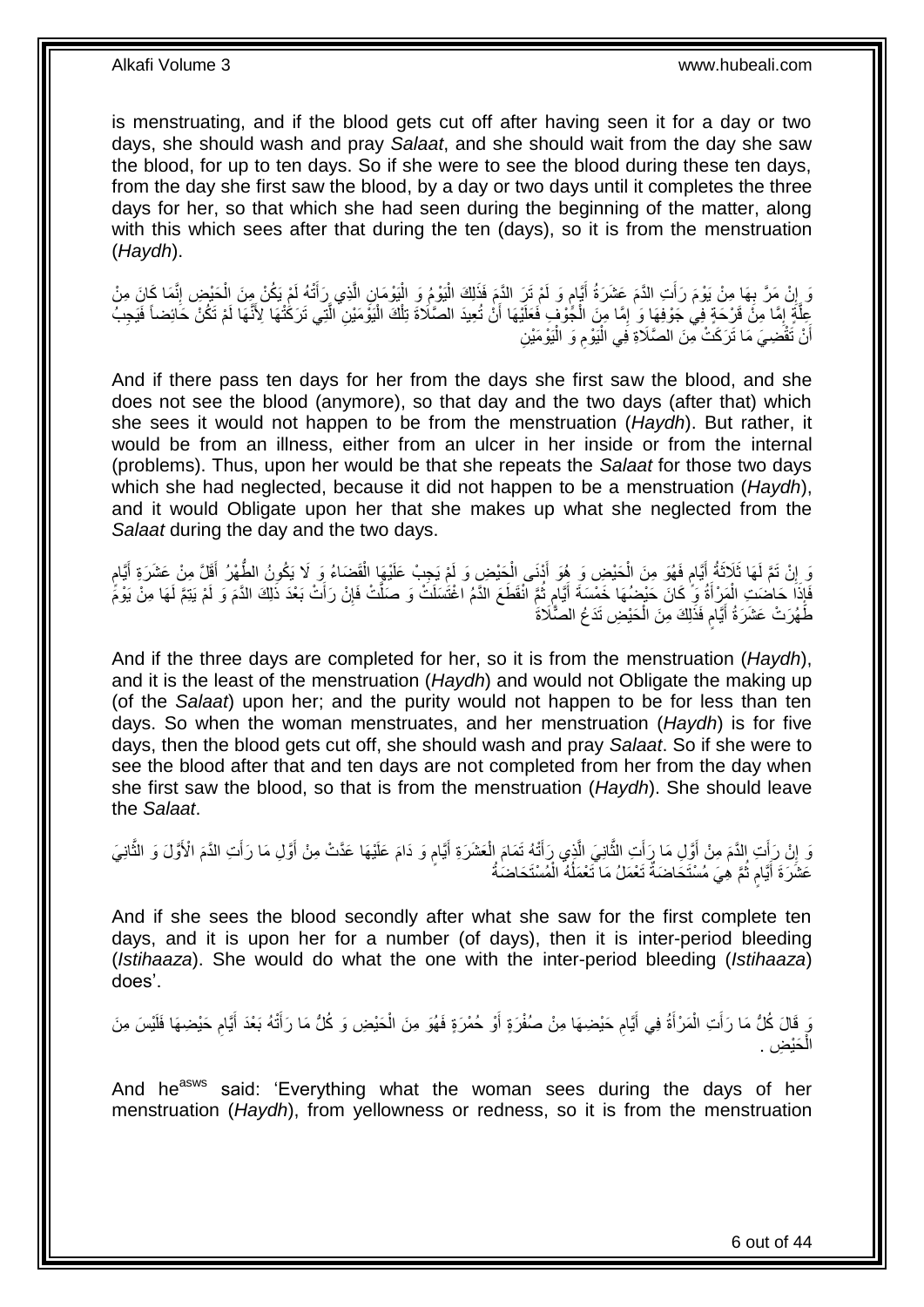(*Haydh*), and everything what she sees after the days of the her menstruation (*Haydh*), so it is not from the menstruation (*Haydh*)'.<sup>7</sup>

> **َها ْو َبْعَد ُط ْهر َّيا ِم َها أ ْبلَ أ ِة َت َرى الَّدَم قَ َم ْرأ باب الْ ِ َ َ َ**

### <span id="page-6-0"></span>**Chapter 3 – The woman sees the blood before her (regular) days, or after her purity**

عَلِيُّ بْنُ إِبْرَاهِيمَ عَنْ أَبِيهِ عَنِ ابْنِ أَبِي عُهَنْدٍ عَنْ جَمِيلٍ عَنْ مُحَمَّدِ بْنِ مُسْلِمٍ عَنْ أَبِي جَعْفَرٍ ( عليه السلام ) قَالَ إِذَا رَأَتِ َ ِ َ ِ َ َ ٍ الْمَرْ أَةُ الْدَمَ قَبْلَ عَشَرَةٍ فَهُوَ مِنِّ الْحَيْضَةِ الْأُولَى وَ إِنْ كَانَ بَعْدَ الْعَشَرَةِ فَهُوَ مِنَّ الْحَيْضَةِ الْمُسْتَقْبَلَةِ . ْ ْ ِ ْ َ ْ ْ

Ali Bin Ibrahim, from his father, from Ibn Abu Umer, from Jameel, from Muhammad Bin Muslim,

(It has been narrated) from Abu Ja'far $a<sup>asws</sup>$  having said: 'When the woman sees the blood before ten days (elapsing from the end of the menstruation (*Haydh*)), so it is from the first menstruation (*Haydh*), and if it was after the ten (days), so it is from the next menstruation (*Havdh*)'.

الْحُسَنْنُ بْنُ مُحَمَّدٍ عَنْ عَبْدِ اللَّهِ بْنِ عَامِرٍ عَنْ عَلِيِّ بْنِ مَهْزِيَارَ عَنِ الْحَسَنِ بْنِ سَعِيدٍ عَنْ زُرْعَةَ عَنْ سَمَاعَةَ قَالَ سَأَلْتُهُ عَنِ ْ **ٍ** ْ ْ ĺ ْ الْمَرْ أَةِ ثَرَيِّ الدَّمَ قَبْلَ وَقْتٍ حَيْضِهَا فَقَالَ إِذَا رَأَتِ الذَّمِّ قَبْلٍ وَقُتْ حَيْضِهَا فَأَنْذَعَ الصَّلَاةَ فَإِنَّهُ رُبَّمَا تَعَجَّلَ بِهَا الْوَقْتُ فَإِذَا كَانَ<br>وَمَنْ تَبَعَ بَنَّ بَعَا الْوَقْ ∣اٍ ِ ْ َ ْ ِ أَكْثَرَ مِنْ أَيَّامِهَا الَّتِي كَانَتْ تَحِيضُ فِيهِنَّ فَلْتَتَرَبَّصْ ثَلَاثَةَ أَيَّامٍ بَعْدَ مَا تَمْضِي أَيِّامُهَا فَإِذَا ثَرَبَّصَتْ ثَلاثَةَ أَيَّامٍ وَ لَمْ يَنْقَطِعُ عَنْهَا<br>اقْتُرَ مِنْ أَيَامِهَا الَّتِي ْ ِ َّ َ ة<br>ا َ ֧֖֧֦֧֦֧֦֖֚֚֝֝֝֝֓֝֬֟֓֝֓֬֝֬֝֓֬֝֬֝֓**֓** َ َ ֧֧֧֧֧֧֧֧֧֓֝֟֓֝֓֝֬֟֓֝֓֝֓֟֓֟֓֓֟֓<del>֛</del> َ الدَّمُ فَلْتَصْنَعْ كَمَا تَصْنَعُ الْمُسْتَحَاضَةُ ۚ ْ ֦֖֖֖֦֦֖֦֧֦֦֖֧֦֦֧֦֧֦֧֦֪֪֦֧֦֧֦֪֪֦֧֦֧֦֧֦֧֦֧֦֧֦֧֪֪֧֧֪֧֧֝֟֟֟֟֟֟֟֟֟֟֟֟֟֟֟֟֟֟֟֟֟֟֟֟֟֟֟֩֕֞֟֟֓֞֟֟֟֓֞֟֟֩֓֞֟֓֞֟֟֩֓֞֟֟֞֟֝֟֝

Al Husayn Bin Muhammad, from Abdullah Bin Aamir, from Ali Bin Mahziyar, from Al Hassan Bin Saeed, from Zur'at, from Sama'at who said,

'I asked him<sup>asws</sup> about the woman who sees the blood before the (regular) time of her menstruation (*Haydh*). So he<sup>asws</sup> said: 'When she sees the blood before the (regular) time of her menstruation (*Haydh*), so let her leave the *Salaat*, for perhaps the time has hastened with her. So when it was from that her days which she tends to menstruate in, so let her wait for three days after her days have passed. So when she has waited for three days and the blood does not get cut off from her, so let her do just as what the woman with inter-period bleeding (*Istihaaza*) would do'.<sup>9</sup>

عَلِيُّ بِنُرٍ اِبْرَاهِيمَ عَنْ أَبِيهِ عَنْ عَبْدِ اللَّهِ بْنِ الْمُغِيرَةِ عَمَّنْ أَخْبَرَهُ عَنْ أَبِي عَبْدِ اللَّهِ ( عليه السلام ) قَالَ إِذَا كَانَتْ أَيَّامُ الْمَرْأَةِ َ َ ْ **!** َ ِ َ ْ َ عَشَّرَةَ أَيَّامٍ لَّمْ تَسْتَظْهِرْ وَ إِذَا كَانَتْ أَقَلَّ اسْتَظْهَرَتْ ۚ . َ ِ لَ م َ

Ali Bin Ibrahim, from his father, from Abdullah Bin Al Mugheira, from the one who informed him,

(It has been narrated) from Abu Abdullah<sup>asws</sup> having said: 'When the (regular) days (of the menstruation (*Haydh*) of the woman are ten days, she would not examine herself, and when it was less, she should examine herself<sup>'.10</sup>

<sup>1</sup> 7 Al Kafi – V 3 – The Book of Menstruation (*Haydh*) Ch 2 H 5

<sup>8</sup> Al Kafi – V 3 – The Book of Menstruation (*Haydh*) Ch 3 H 1

<sup>9</sup> Al Kafi – V 3 – The Book of Menstruation (*Haydh*) Ch 3 H 2

<sup>10</sup> Al Kafi – V 3 – The Book of Menstruation (*Haydh*) Ch 3 H 3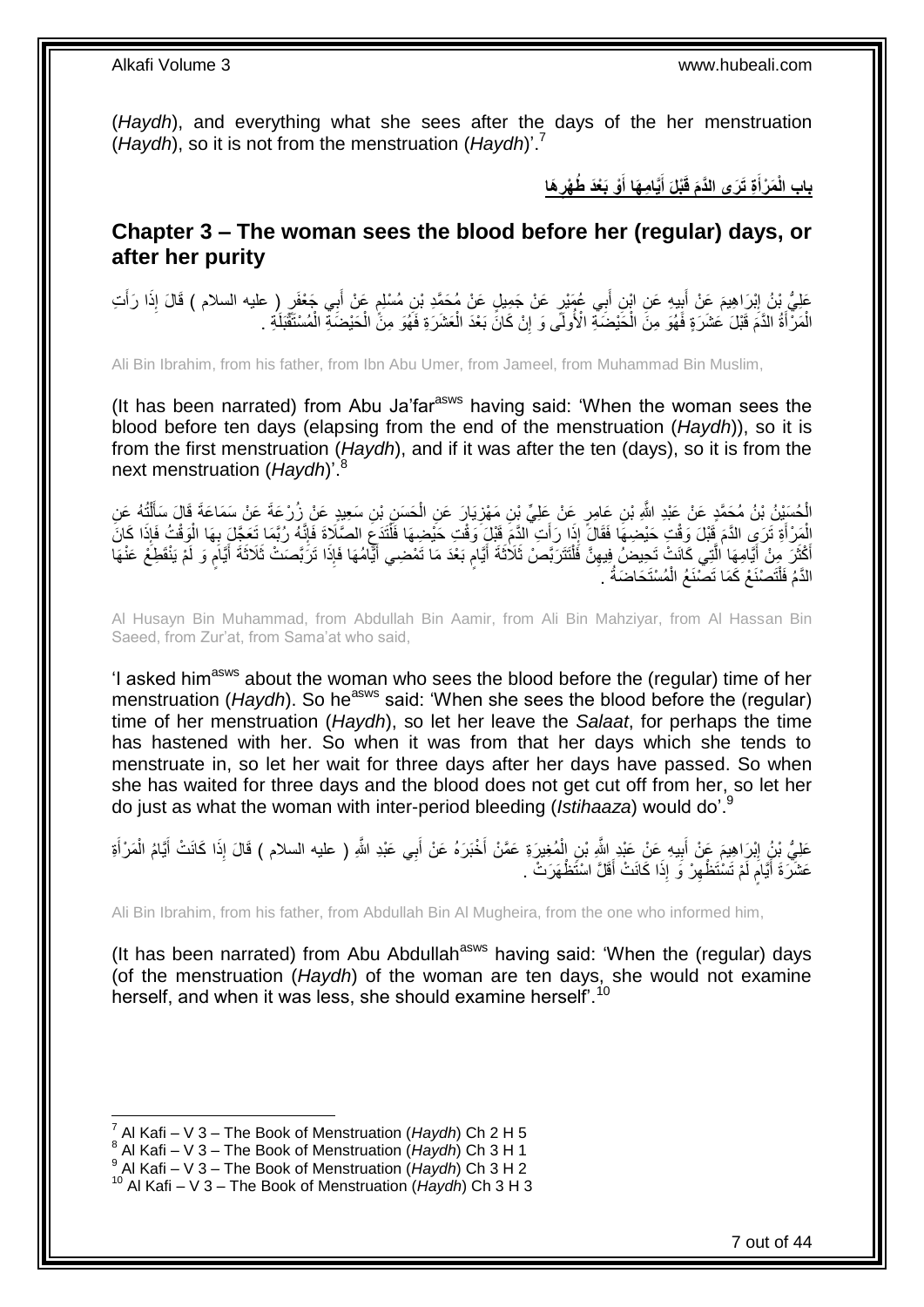**ْو َبْعَدُه َحْي ِض أ ْبلَ الْ َر َة قَ ِة َت َرى ال ُّصفْ َم ْرأ باب الْ َ َ**

### <span id="page-7-0"></span>**Chapter 4 – The woman sees the yellowness before the menstruation (***Haydh***), or after it**

عَلِيُّ بْنُ إِبْرَاهِيمَ عَنْ أَبِيهِ وَ مُحَمَّدُ بْنُ إِسْمَاعِيلَ عَنِ الْفَضْلِ بْنِ شَاذَانَ عَنْ حَمَّادِ بْنِ عِيسَى عَنْ حَرِيزٍ عَنٍْ مُحَمَّدِ بْنِ مُسْلِمٍ ْ ِ **!** َ ِ ֧֖֧֦֖֖֖֧֧֧֧֧֧֧֧֧֧֧֧֧֧֚֚֚֝֝֝֓֟֓֝֓֝֓֝֓֟֓֝֬֝֬֝֬֝֓֬֝֬֝֓֟֓֟֓֬֓֝֓֝֬֝֬֝֓֝֬֝֬֓֝֬֝֓֝֬֝֬ ِ قَالَ ۚ سَأَلْتُ أَبَا عَٰنِدٍ اللَّهِ ( عليهِ السلام ) عَنِ الْمَرْأَةِ تَرَى الْصَّفْرَةَ فِي أَيَّامِهَا فَقَالَ لَا تُصَلِّي حَتَّى تَنْقَضِّيَ أَيَّامُهَا وَ إِنْ رَأَتَ َ َ ْ َ ْ َ ِ َ الصُّفْرَةَ فِي غَيْرِ أَيَّامِهَا نَوَضَّأَتْ وَ صَلِّتْ ـ اُ َ ِ

Ali Bin Ibrahim, from his father, and Muhammad in Ismail, from Al Fazl Bin Shazaan, from Hammad Bin Isa, from Hareyz, from Muhammad Bin Muslim who said,

'I asked Abu Abdullah<sup>asws</sup> about the woman who sees the yellowness during her (regular menstruating) days. So he<sup>asws</sup> said: 'She should not pray *Salaat* until her (regular) days have passed; and if she were to see the yellowness during other than her (regular) days, she should perform ablution, and she should pray *Salaat*'.<sup>11</sup>

عَلِيُّ بِنُ إِبْرَاهِيمَ عَنْ أَبِيهِ عَنْ عَبْدِ اللَّهِ بْنِ الْمُغِيرَةِ عَنْ إِسْحَاقَ بْنِ عَمَّارٍ عَنْ أَبِي بَصِيرٍ عَنْ أَبِي عَبْدِ اللَّهِ ( عليه السلام ) فِي **!** َ َ َ ِ ْ ْ الْمَرْ أَةِ تَرَى الصُّفْرَةَ فَقَالَ إِنْ كَانَ قَبْلَ الْخَيْضِ بِيَوْمَيْنِ فَهُوَ مِنَ الْخَيْضِ ۗ وِإِنْ كَانَ بَعْدَ ٱلْخَيْضِ بِيَوْمَيْنِ فَلَيْسَ مِنَ الْخَيْضِ ۚ ِ ا<br>ا **!** ْ ֧<u>׀</u> َ ِ ْ

Ali Bin Ibrahim, from his father, from Abdullah Bin Al Mugheira, from Is'haq Bin Ammar, from Abu Baseer,

(It has been narrated) from Abdullah<sup>asws</sup> regarding the woman who sees the yellowness. So he<sup>asws</sup> said: 'If it was before the menstruation (*Haydh*) by two days, so it is from the menstruation (*Haydh*), and if it was after the menstruation (*Haydh*) by two days, so it is not from the menstruation (*Haydh*)'.<sup>12</sup>

الْجُسَيْنُ بْنُ مُحَمَّدٍ عَنْ مُعَلَّى بْنِ مُحَمَّدٍ عَنِ الْوَشَاءِ عَنْ أَبَانٍ عَنْ إِسْمَاعِيلَ الْجُعْفِيِّ عَنْ أَبِي عَبْدِ اللَّهِ ( عليه السلام ) قَالَ إِذَا ْ َ ْ ِ َ ْ رَ أَتِ الْمَرْ أَةُ الصُّفْرَةَ قَبْلَ انْقِضَاَءِ أَيَّامٍ عِدَّتِهَا لَمْ تُصَلِّ وَ إِنْ كَانَتْ صُفْرَةٌ بَعْدَ انْقِضَاءِ أَيَّامٍ قُرْئِهَا صَلَّتْ . ِ ِ َ َ ْ َ َ ِ

Al Husayn Bin Muhammad, from Moalla Bin Muhammad, from Al Washa, from Aban, from Ismail Al Ju'fy,

(It has been narrated) from Abu Abdullah<sup>asws</sup> having said: 'When the woman sees the yellowness before the passing of her numbered days, she should not pray *Salaat*; and if the yellowness was after the passing of her days of purity, she should pray *Salaat*'.<sup>13</sup>

مُحَمَّدُ بْنُ يَحْيَى عَنِّ أَحْمَدَ بْنِ مُحَمَّدٍ عَنِّ مُحَمَّدٍ بْنٍ خَالِدٍ عَنِ الْقَاسِمِ بْنِ مُحَمَّدٍ عَنْ عَلِيٍّ بْنٍ أَبِي حَمْزَةَ قَالَ سُئِلَ أَبُو عَبْدِ اللَّهِ ( َ َ ِ ْ عْلِيه السّلاَم ) وَ أَنَا حَاضِرٌ ۚ عَنِ الْمَرْأَةِ ثَرَى الصُّفَّرَةَ فَقَالَ مَا كَانَ ٰقَبْلَ الْحَيْضِ فَهُوَ مِنَ الْحَيْضَ وَ مَا كَانَ بَعْدَ الْحَيْضِ فَلِيْسَ ْ ْ َ ْ ْ ُه . ِمنْ

Muhammad Bin Yahya, from Ahmad Bin Muhammad, from Muhammad Bin Khalid, from Al Qasim Bin Muhammad, from Ali Bin Abu Hamza who said,

<sup>1</sup> <sup>11</sup> Al Kafi – V 3 – The Book of Menstruation (*Haydh*) Ch 4 H 1

<sup>12</sup> Al Kafi – V 3 – The Book of Menstruation (*Haydh*) Ch 4 H 2

<sup>13</sup> Al Kafi – V 3 – The Book of Menstruation (*Haydh*) Ch 4 H 3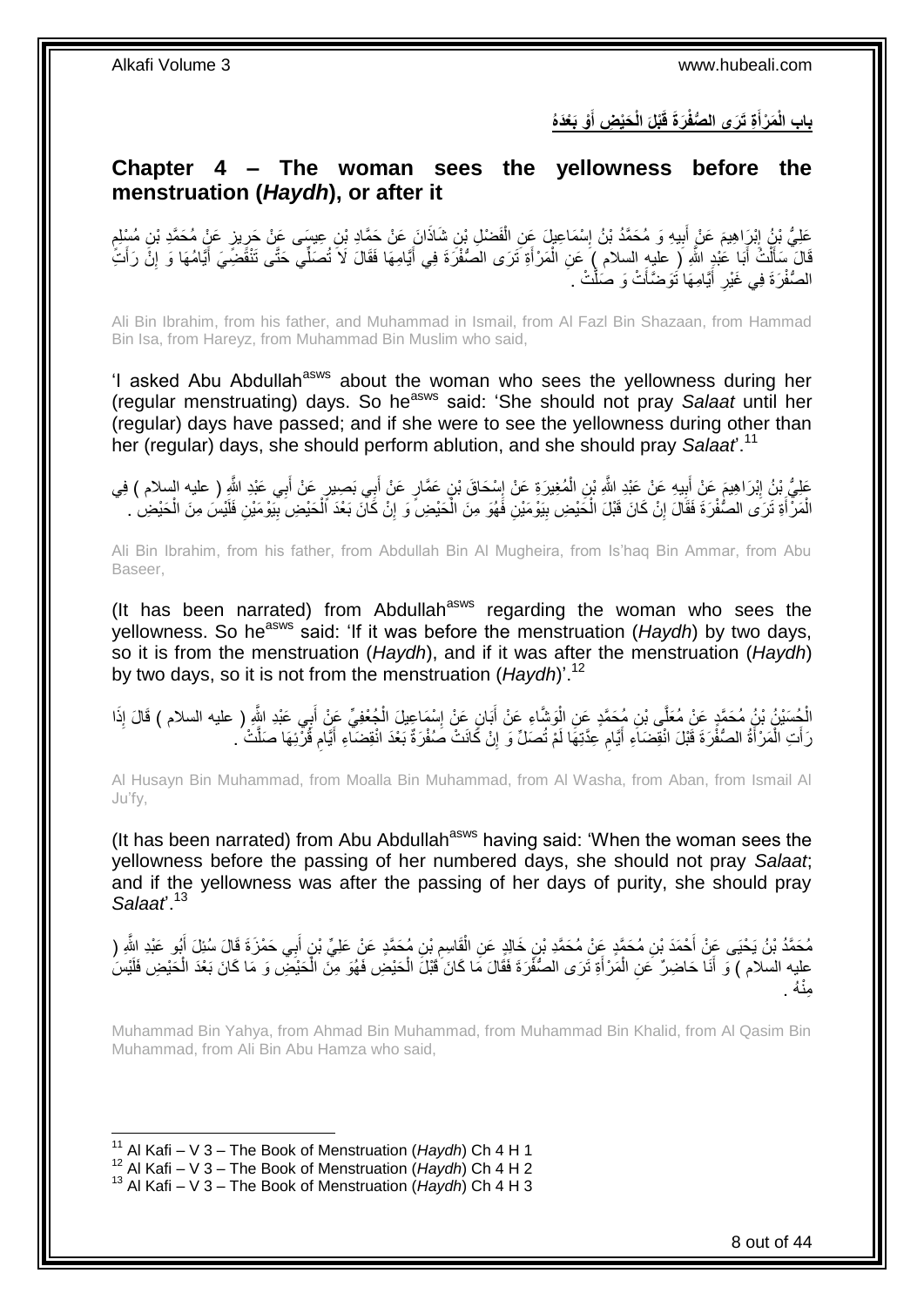'Abu Abdullah<sup>asws</sup> was asked and I was present, about the woman who sees the yellowness. So he<sup>asws</sup> said: 'Whatever was before the menstruation (*Haydh*), so it is from the menstruation (*Haydh*), and whatever was after the menstruation (*Haydh*), so it is not from it'.<sup>14</sup>

مُحَمَّدُ بْنُ أَبِي عَبْدِ اللَّهِ عَِنْ مُعَاوِيَةَ بْنِ حُكَيْمٍ قَالَ قَالَ الصُّفْرَةُ قَبْلَ الْحَيْضِ بِيَوْمَيْنِ فَهُوَ مِنَ الْحَيْضِ وَ بَعْدَ أَيَّامِ الْحَيْضِ لَيْسَ ِ ْ ِ َ ْ **!** ْ م مِنَ الْحَيْضِ وَ هِيَ فِي أَيَّامِ الْحَيْضِ حَيْضٌ ۚ ْ ِ َ ْ

Muhammad Bin Abu Abdullah, from Muawiya Bin Hukeym who said,

'He<sup>asws</sup> said: 'The yellowness (before the menstruation (*Haydh*) by two days, so is from the menstruation (*Haydh*), and (the yellowness) after the days of the menstruation (*Haydh*) is not from the menstruation (*Haydh*); and it (yellowness) during the days of the menstruation (*Haydh*), is a menstruation (*Haydh*)'.<sup>15</sup>

> **ةُ َم ْرأ َّو ِل َما َت ِحي ُض الْ باب أ َ َ**

<span id="page-8-0"></span>**Chapter 5 – The first (menstruation (***Haydh***) which the woman menstruates**

مُحَمَّدُ بْنُ يَحْيَى عَنْ أَحْمَدَ بْنِ مُحَمَّدٍ عَنْ غُثْمَانَ بْنِ عِيسَى عَنْ سَمَاعَةَ بْنِ مِهْرَانَ قَالَ سَأَلْتُهُ عَنِ الْجَارِيَةِ الْبِكْرِ أَوَّلَ مَا<br>مُحَمَّدُ بْنُ يَحْيَى عَنْ أَحْمَدَ بْنِ مُحَمَّدٍ عَن **ٔ** َ ِ ِ ْ ِ ْ ْ َ ُ ِّجِيضُ فَتَقْعُدُ فِي الشَّهْرِ فِي يَوْمَنْنِ وَ فِي الشَّهْرِ ثَلَاثَةً أَيَّامٍ وَ يَخْتَلِفُ عَلَيْهَا لَإِيكُونُ طَمْثُهَا فِي الشَّهْرِ عِدَّةً أَيَّامٍ سَوَاءً قَالَ فَلَهَا ֧֧֚֓֝֝֓֝ َ ِ ِ م َ ₹, أَنْ تَجْلِسَ وَ تَدَعَّ الصَّلَاَةَ مَا دَامَتْ َتَرَى الدَّمَ مَا َلَمْ تَجُزِ الْمُشَرَةَ فَإِذَا اتَّفَقَ الشَّهْرَانِ عِدَّةَ أَيَّامٍ سَّوَاءً فَتِلْكَ أَيَّامُهَا ۚ ٍ َ ْ ِ َ ْ

Muhammad Bin Yahya, from Ahmad Bin Muhammad, from Usman Bin Isa, from Sama'at Bin Mihran who said,

'I asked him<sup>asws</sup> about the virgin girl menstruating the first time, so she sits (menstruating) during the month for two days, and during (another) month, for three days, and it is different upon her, her menstruating not occurring upon her during the month with the same number of days. He<sup>asws</sup> said: 'For her is that she sits (awaiting) and leaves the *Salaat* for as long as she sees the blood, as long as she does not exceed the ten (days). So when the two months coincide with the number of days as being the same, so those are her (regular) days'.<sup>16</sup>

عَلِيُّ بِنُ إِبْرَاهِيمَ عَنْ أَبِيهِ عَنِ ابْنِ أَبِي عُمَيْرٍ عَنْ يُونُسَ بْنِ يَعْقُوبَ قَالَ قُلْتُ لِأَبِي عَبْدِ اللَّهِ ( عليه السلام ) الْمَرْأَةُ تَرَي الدَّمَ ْ َ **!** َ ِ َ ْ ثَلاثَةَ إِيَّامٍ أَوْ أَرْبَعَةً قَالَ تَذَعُ اَلصَّلَاةَ فَلْتُ فَإِنَّهَا تَرَىِ الطَّهْرِ ثَلَاثَةَ أَيَّامٍ أَوْ أَرْبَعَةً قَالَ تُصَلِّي قُلْتُ فَإِنَّهَا زَرِى الدَّمَ ثَلاثَةَ أَيَّامٍ أَوْ َ ٍ َ  $\frac{1}{2}$ ْ َ َ ٍ َ ِ ْ َ **ื** َ أَرْبَعَةً قَالَ تَدَعُ الصَّلَاةَ قُلْتُ فَإِنَّهَا تَرَى الطُّهْرَ ثَلَاثَةَ أِيَّامٍ أَوْ أَرْبَعَةً قُالَ تُصَلِّي قُلْتُ فَإِنَّهَا تَرَى الذَّمَ ثَلاثَةَ أَيَّامٍ أَوْ أَرْبَعَةً قُالَ َ َ ֧֧֧֦֧֦֧֩֘֝֘֝֘֝֝֝ َ ∣ا<br>∶ ْ َ َ ֧֖֖֚֚֚֓֝֬֝ َ ׀ו<br>ְי ْ ْ َّدَعُ الصَّلَاةَ تَصْنَعُ مَا بَيْنَهَا وَ بَيْنَ شَهْرٍ فَإِذَا انْقَطَعَ الدَّمُ عَٰنْهَا وَ إِلَّا فَهِيَ بِمَنْزِلَةِ الْمُسْتَحَاضَةِ . لَ ِ ِ ِ ِ

Ali Bin Ibrahim, from his father, from Ibn Abu Umeyr, from Yunus Bin Yaqoub who said,

'I said to Abu Abdullah<sup>asws</sup>, 'The woman sees the blood for three or four days'. He<sup>asws</sup> said: 'She should leave the *Salaat*'. I said, 'Supposing she sees the purity for three days or four?' He<sup>asws</sup> said: 'She should pray *Salaat*'. I said. 'Supposing she sees the blood for three days or four?' Heasws said: 'She should leave the *Salaat*'. I said, 'Supposing she sees the purity for three days or four?' He<sup>asws</sup> said: 'She should pray

<sup>14</sup> Al Kafi – V 3 – The Book of Menstruation (*Haydh*) Ch 4 H 4

<sup>15</sup> Al Kafi – V 3 – The Book of Menstruation (*Haydh*) Ch 4 H 5

<sup>16</sup> Al Kafi – V 3 – The Book of Menstruation (*Haydh*) Ch 5 H 1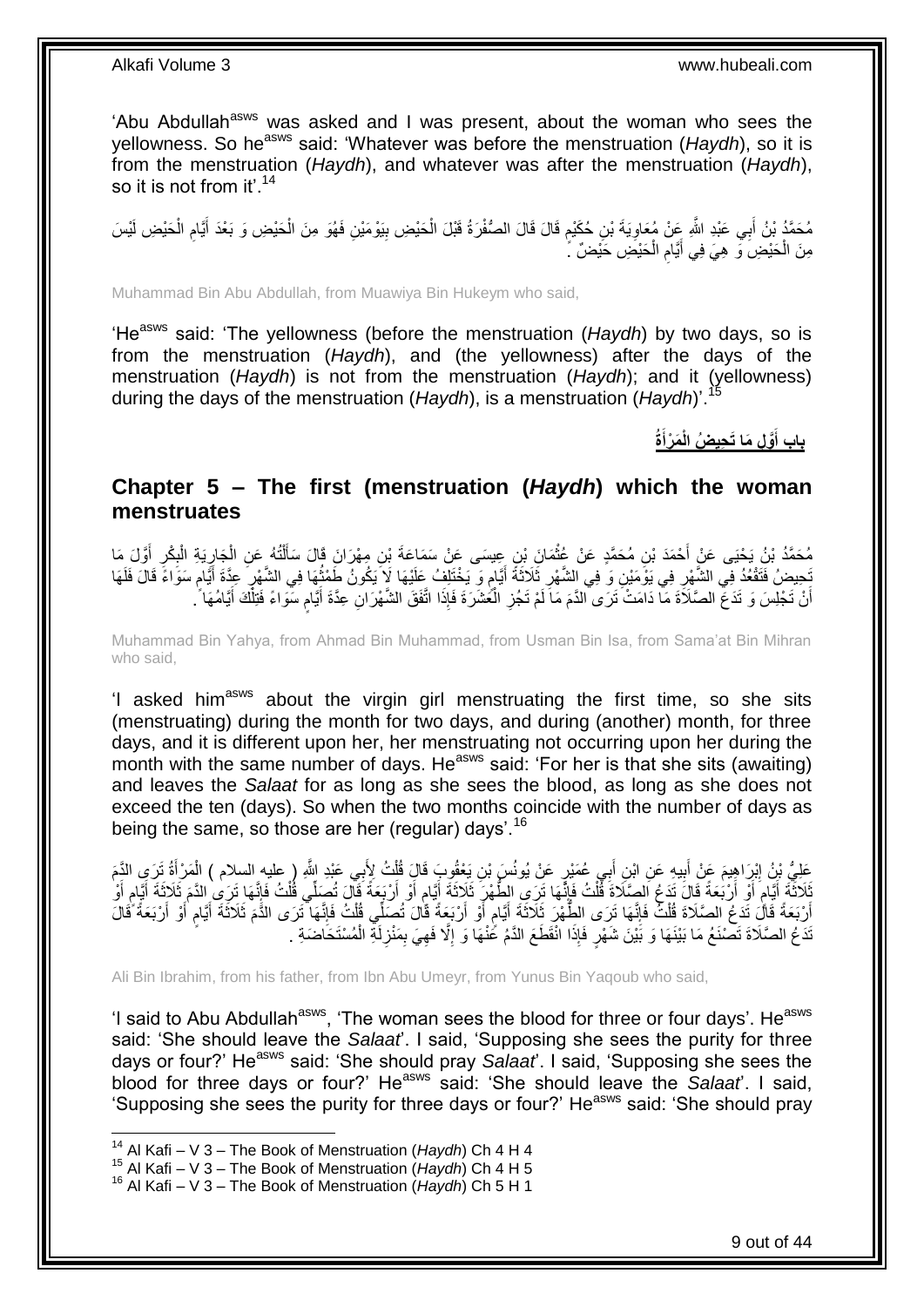*Salaat*. I said, 'Supposing she sees the blood for three days or four?' He<sup>asws</sup> said: 'She should leave the *Salaat*. She should keep doing so for what is between her and a month. So, when the blood does get cut off from her (then fine), otherwise she would be at the status of the woman with inter-period bleeding (*Istihaaza*)<sup>'.1</sup>

مُحَمَّدُ بْنُ يَحْيَى عَنْ أَحْمَدَ بْنِ مُحَمَّدٍ رَفَعَهُ عَنْ زُرْعَةَ عَنْ سَمَاعَةَ قَالَ سَأَلَّتُهُ عَنْ جَارِيَةٍ حَاضَتْ أَوَّلَ حَيْضِهَا فَدَامَ دَمُهَا ثَلَاثَةَ<br>يَنْفُسُ الْمَسْئِمَةِ ْ َ َ ِ أَشْهُرٍ وَ هِيَ لَا تَعْرِفُ أَيَّامَ أَقْرَائِهَا فَقَالَ أَقْرَاؤُهَا مِثْلُ أَقْرَاءِ نِسَائِهَا فَإِنْ كَانَتْ نِسَاؤُهَا مُخْتَلِفَاتٍ فَأَكْثَرُ جُلُوسِهَا عَشَرَةُ أَيَّامٍ وَ<br>نُبُهُرٍ وَ هِيَ لاَ تَعْرِفُ أَيَّام ِ َ **ٔ** َ َ َ ِ ֧֖֧֦֧֦֧֦֧֚֚֝֝֝֝֬֝֓֝֓֝֓**֓** َ َ َ ُّ أَقَلُّهُ ثَّلَاثَةُ أَيَّام َ ٍ َ ة<br>ا

Muhammad Bin Yahya, from Ahmad Bin Muhammad, raising it, from Zur'at, from Sama'at who said,

'I asked himasws about a girl menstruating the first menstruation (*Haydh*), so the bleeding remains for three months, and she does not recognise the days of her pure period. So he<sup>asws</sup> said: 'Her pure period is like the pure periods of her womenfolk. So if it was such that (pure periods of) her womenfolk are different, so the most she can sit (waiting) for is for ten days, and the least is for three days'.<sup>18</sup>

**َحائِ ِض باب ا ْستِْب َرا ِء الْ**

### <span id="page-9-0"></span>**Chapter 6 – The absolution of the menstruating woman**

ِي ب ُه َع ْن أ َس َع َّم ْن َحَّدث ِه َع ْن ُيونُ ٍر َو َغْير ِن َم َّرا ْس َما ِعي َل ْب ي ِه َع ْن إ ب َم َع ْن أ ْب َرا ِهي َق َعْبِد ا َل ُسِئ َل ََّّللا َعلِ ُّي ْب ُن إ ِ ) عليه السالم ( َ َ ِ ِ **!** َ ِ عَنِ ۖ امْرَأَةَ الْقَطَعُ عَنْهَا الدَّمُ فَلَا ۖ تَنْرِي أَصَّهُرَتْ أَمْ لَا قَإِلَ تَقُومُ قَائِماً وَ تُلْزَقُ بَطْنَهَا بِحَانِّطٍ وَ تَسْتَدْخُلُ قُطْنَةً بَيْضُاءَ وَ تَرْفَعُ ِ ِ َ َ ة<br>. رِجَّلَهَا الْيُمْنَى فَإِنْ خَرَجَ عَلَٰى رَأْسِ الْقُطْنَةِ مِثّْلَ رَأْسِ الذَّبَابِ دَمُّ عَبِيطٌ لَّمْ تَظَّهُرْ وَ إِنْ لَمْ يَخُرُجْ فَقَدْ طَهُرَتْ تَغْتَسِلُ وَ تُصَلِّي ۖ ْ ،<br>ا ِ ٔ<br>ا ِ ِ ِ ا<br>أ

Ali Bin Ibrahim, from his father, from Ismail Bin Marrar, and someone else, from Yunus, from the one who narrated it,

(It has been narrated) from Abu Abdullah<sup>asws</sup>, said, 'He<sup>asws</sup> was asked about a woman from whom the blood had been cut off, but she did not know whether she was pure or not. He<sup>asws</sup> said: 'She should stand upright and lean against a wall and insert a (piece of) white cotton and raise her right leg. So if there comes out upon the tip of the cotton, blood like the (size of a) head of an insect, it is premature and she is not clean yet; but if there does not come out (any blood), so she is clean. She should wash and pray *Salaat*'.<sup>19</sup>

مُحَمَّدُ بْنُ يَجْيَى عَنْ أَحْمَدَ بْنِ مُحَمَّدٍ عَنِ ابْنٍ مَحْبُوبٍ عَنْ أَبِي أَيُّوبَ عَنْ مُحَمَّدٍ بْنِ مُسْلِمٍ عَنْ أَبِي جَعْفَرٍ ( عليه السلام ) قَالَ<br>يَه تَمَيَّنَ مِنْ الْمَسْلَمِ الْمَسْلَمَ فَي أَمْرَةٍ مِ ֧֧֖֧֖֧֖֧֧֧֧֧֧֧֧֧֧֧֧֚֚֚֓֝֝֝֝֝֟֓֝֓֬֝֓֝֬֟֓֟֓֝֬֟֓֟֓֝֬֝֬֝֓֟֓֝֬֜֝֬֝֓֝֬֝֓ َ َ َ إِذَا أَرَادَتِ الْحَالِّضِ ۖ أَنْ تَغْتَسِلَ فَلْتَسْتَدْخِلَ قُطْنَةً فَإِنْ خَرَجَ فِيهَا شَيْءٌ مِنَ الدَّمِ فَلَا تَّغْتَسِلْ ًو إِنْ لَمْ تَزَ شَيْئًا فُلْتَغْتَسِلْ وَ إِنْ رَأَت ِ ْ اً ْ َ َ ِ ْ ِ ِ بََعْدَ ذَلِكَ صُفْرَةً فَلْتَتَوَضَّأْ وَ لْتُصَلِّ . ֦֧֦֧֧֦֧֦֧֦֧֦֧֦֧֦֧֧֦֧֦֪֧֪֦֪֦֧֧֧֧֧֧֧֟֟֟֓֕֟֓֕֝֓֟֓֡֟֓֡֟֓֡֟֓֡֟֓֡֟֟֓֡֟֓֡֟֟֩֓֞֟֓֞֟֓֡֟֓֞֟֓֟֓֝֬֝֓֟֝֓֟֝֬֝֬֝֬֝֬֝֬֝֬֝֬<br>֧֪֪֧֪֧֪֪֪֪֦֧֪֧֪֪֪֪֪֦֧֝֝֝֬֝֝֬֝ ْ ֺ֝֟֟֓֕֟֓֕֓֕׆<br>֧֢ׅ֦֧ׅ֦֧֦֧֦֦ׅ֦֧֦֧֦֦֧֧֧ׅ֘֘֜֓֬֘֓֞֬֘֩֓֓֬֟֩֓֓֞֬֩֩֓֓֩

Muhammad Bin Yahya, from Ahmad Bin Muhammad, from Ibn Mahboub, from Abu Ayoub, from Muhammad Bin Muslim,

(It has been narrated) from Abu Ja'far $a<sup>asws</sup>$  having said: 'When the menstruating woman intends to wash (for *Salaat*), so let her insert a (piece of) cotton. So if something from the blood comes out in it, then she should not wash (for *Salaat*), but

<sup>17</sup> Al Kafi – V 3 – The Book of Menstruation (*Haydh*) Ch 5 H 2

<sup>&</sup>lt;sup>18</sup> Al Kafi – V 3 – The Book of Menstruation (*Haydh*) Ch 5 H 3

<sup>19</sup> Al Kafi – V 3 – The Book of Menstruation (*Haydh*) Ch 6 H 1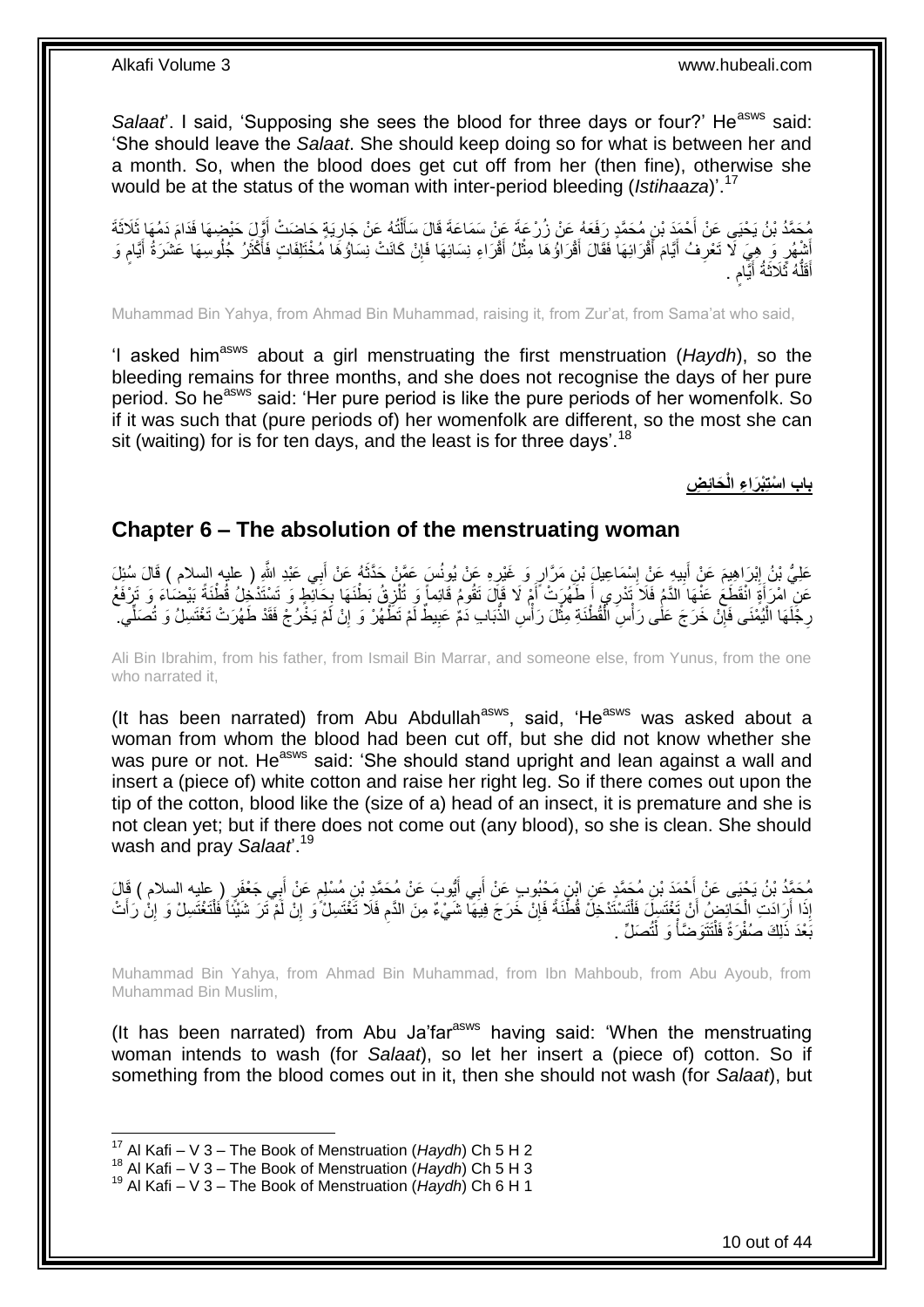if she does not see anything, so let her wash (for *Salaat*); and if she were to see yellowness after that, so let her perform ablution, and let her pray *Salaat*'.<sup>20</sup>

مُحَمَّدُ بْنُ يَحْيَى عَنْ سَلَمَةَ بْنِ إِلْخَطَّابِ عَنْ عَلِيٍّ بِْنِ الْحَسَنِ الطَّاطَرِيِّ عَنْ مُحَمَّدٍ بْنِ أَبِي حَمْزَةَ عَنِ ابْنِ مُسْكَانَ عَنْ ِ ْ ْ َ شُرَحْبِيلَ الْكِنْدِيِّ عَنْ أَبِي عَبْدِ النُّهِ ( عليه السلام ) قَالَ قُلْتُ كََيْفٍ تَعْرِفَ الطَّامِثُ طُهْرَهَا قَالَ تَعْتَمِدُ بِرِجْلِهَا الْيُسْرَى عَلَى ِ ْ ْ ِ ْ ِ الْحَائِطَ وَ تَسْتَدْخِّلُ الْكُرْسَفَ بِبَدِهِ الْيُمْنَى فَإِنْ كَانَ ثُمَّ مِثْلُ رَأْسِ الذَّبَابِ خَرَجَ عَلَى الْكُرْسُفِ . ْ **ٔ ٔ** ة<br>ا ِ ا<br>ا ِ

Muhammad Bin Yahya, from Salma Bin Al Khattab, from Ali Bin Al Hassan Al Tatary, from Muhammad Bin Abu Hamza, from Ibn Muskan, from Shurahbeyl Al Kindy,

(It has been narrated) from Abu Abdullah<sup>asws</sup>, said, 'I said, 'How would the menstruating woman recognise that she is clean?' He<sup>asws</sup> said: 'She would lean with her left leg against the wall, and she would insert the cloth with her right hand. So she was (still) menstruating, (blood) the like of the head of the fly would come out upon the cloth<sup>'.21</sup>

مُحَمَّدُ بْنُ يَحْيَى عَنْ أَحْمَدَ بْنِ مُحَمَّدٍ عَنِ ابْنِ مَحْبُوبٍ عَنْ أَبِي حَمْزَةَ عَنْ أَبِي جَعْفَر<br>مندمة بِنُ يَحْيَى عَنْ أَحْمَدَ بْنِ مُحَمَّدٍ عَنِّي ابْنُ مُحْبُوبٍ عَنْ أَبِي حَمْزَةَ عَنْ أَبِي جُعْفَر َ َ َ َ إِحْدَاهُنَّ تَدْعُو بِالْمِصْبَاحِ فِي جَوْفِ اللَّيْلِ تَنْظُرُ إِلَى الطُّهْرِ فَكَّانَ يَعِيبُ ذَلِكَ وَّ يَقُولُ مَتَنَى كَانَتِ النِّسَاءُ يَصْنَعْنَ هَذَا . **∶** ∣∣<br>∶ َّ  $\zeta$ ْ **∶** ِ

Muhammad Bin Yahya, from Ahmad Bin Myhammad, from Ibn Mahboub, from Abu Hamza,

Once it was mentioned before Abu Ja'far<sup>asws</sup> that, women during the night, asked for a lantern to examine if blood discharge has stopped or not; and it was considered laughable. So he<sup>asws</sup> said: 'When did the women ever do this? (meaning the proper test is with a piece of cotton)<sup>22</sup>

َ عَلِيُّ بْنُ إِبْرَاهِيمَ عَنْ أَبِيهٍ عَنِ ابْنِ أَبِي عُمَيْرٍ عَنْ تَعْلَيَةَ عَنْ أَبِي عَبْدِ اللَّهِ ( عليه السلام ) أَنَّهُ كَانَ يَنْهَى النِّسَاءَ أَنْ يَنْظُرْنَ إِلَى<br>وَمَمْ النَّسَاءَ أَنْ يَنْظُرْنَ إِلَى َ َ َ **!** َ ِ لَ ِ َ **∶** أَنْفُسِهِنَّ فِي الْمَحِيضِ بِاللَّيْلِ وَ يَقُولُ إِنَّهَا قَدْ تَكُونُ الصُّفْرَةَ وَ الْكُدْرَةَ . ْ ِ َ ֺ֧ׅ֧ׅ֧֧֚֚֚֚֚֚֚֚֚֚֚֚֚֚֚֚֚֝֝֬֓֡֡֡֡֡֡֡֬֓֡֟֓֡֟֓֡֟֓֡֡֡֬֓֡֡֬֩֓֓֬֩ َّ

Ali Bin Ibrahim, from his father, from Ibn Abu Umeyr, from Sa'alba,

(It has been narrated) from Abu Abdullah<sup>asws</sup> having forbidden the women that they should be examining themselves regarding the menstruation (*Haydh*) at night, and he<sup>asws</sup> was saying: 'It can happen to be the yellowness or some kind of dirt'.<sup>23</sup>

عَلِيُّ بْنُ مُحَمَّدٍ عَنْ بَعْضِ أَصِدَابِنَا عَنْ مُحَمَّدِ بْنِ عَلِيٍّ الْبَصْرِيِّ قَالَ سَأَلْتُ أَبَا الْحَسَنِ الْأَخِيرَ ( عليه السلام ) وَ قُلْتُ أَمُ إِنَّ ْ َ ْ َ ِ :<br>ا **!** َ ِ ْ انْفَةٌ شِهَابٍ تَقْعُدُ أَيَّامَ أَقْرَابَهَا فَإِذَا هِيَ اغْتَسَلَتْ رَأَتٍ الْقَطْرَةَ بَعْدَ الْقَطْرَةِ قَالَ فَقَالَ مُرْهَا فَلْتَقُمْ بِأَصْلِ الْحَائِطِ كَمَا يَقُومُ الْكَلْبُ ثَمَّ ْ َ َ َ ُ ْ ْ ْ َ ِ ْ ْ ِّأُمُرُ امْرَأَةً فَأَنَّغُوزُ بَيْنَ وَرِكَيْهَا غَمْزَاً فَإِنَّهُ إِنَّمَا هُوَ شَيْءٌ يَبْقَى فِي الرَّحِمِ يُقَالُ لَهُ الْإِرَاقَةُ وَ إِنَّهُ سَيَخْرُجُ كُلَّهُ ثُمَّ قَالَ لَا<br>أَيُمْرُ امْرَأَةً فَأَنَعُوزُ دِمِي ِ ِ ِ ْ ا<br>ا ْ ِ ر<br>ا ُّ ِ ُخْبِرُوهُنَّ بِهَذَا وَ شِبْهِهِ وَ ذَرُوهُنَّ وَ عِلَّتَهُنَّ الْقَذِرَةَ ْ َّ ِ **∶** ِ

Ali Bin Muhammad, from one of our companions, from Muhammad Bin Ali Al Basry who said,

'I asked Abu Al-Hassan<sup>asws</sup> the last, and I said to him<sup>asws</sup>, 'The daughter of Shihaab sat for days during her purity. But when she washed, she saw drop after the drop (of blood)'. He<sup>asws</sup> said: 'Instruct her, so let her stand by the base of the wall just as the dog stands. Then she should instruct a woman to press between her legs with an

 $\overline{a}$ 

<sup>20</sup> Al Kafi – V 3 – The Book of Menstruation (*Haydh*) Ch 6 H 2

<sup>&</sup>lt;sup>21</sup> Al Kafi – V 3 – The Book of Menstruation (*Haydh*) Ch 6 H 3

<sup>&</sup>lt;sup>22</sup> Al Kafi – V 3 – The Book of Menstruation (*Haydh*) Ch 6 H 4

<sup>23</sup> Al Kafi – V 3 – The Book of Menstruation (*Haydh*) Ch 6 H 5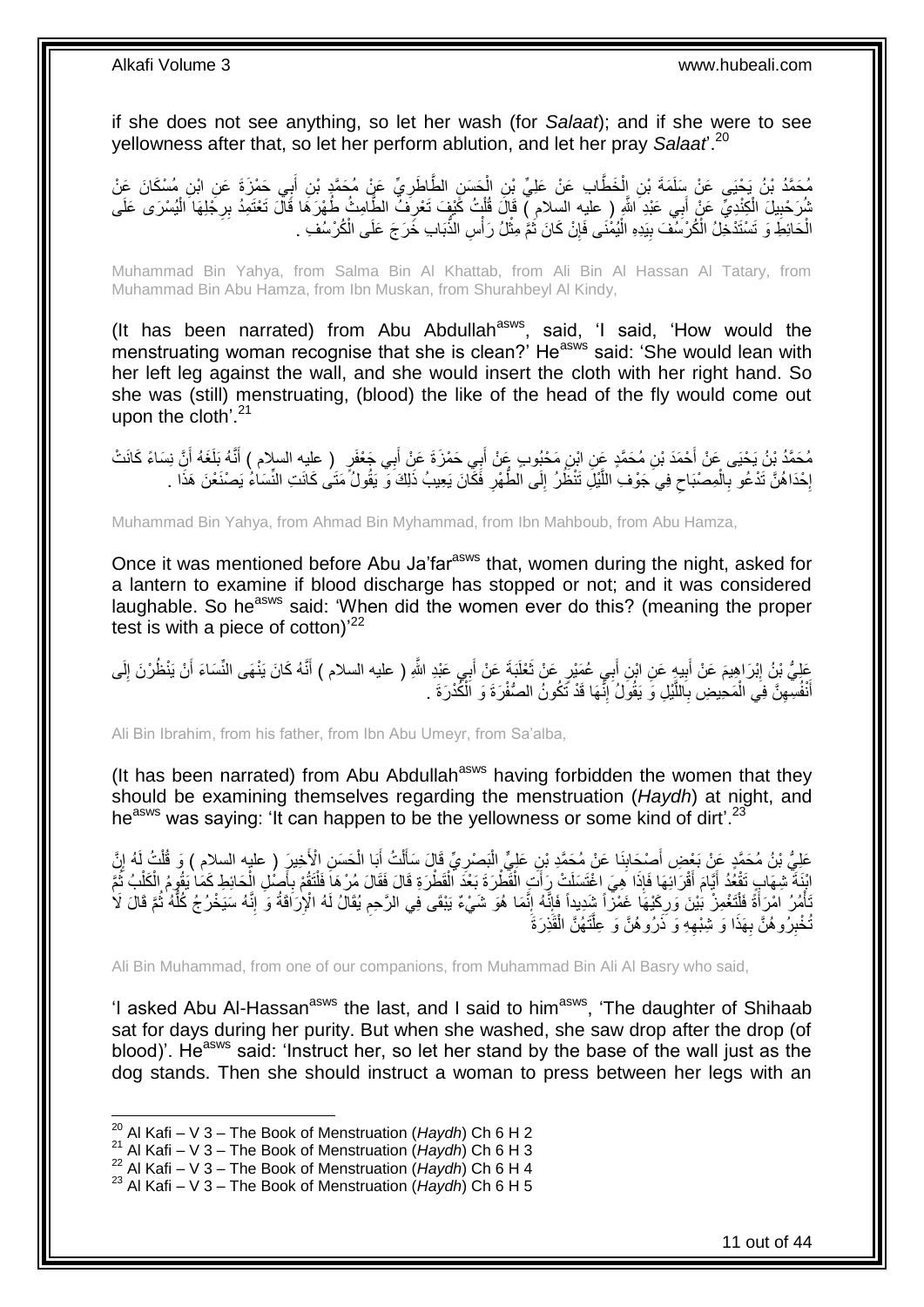intense pressing, for it, rather is a thing which remained in the womb, called 'Al-Iraaqat' and it would all be coming out'. Then he<sup>asws</sup> said: 'Do not inform them (women) with this and with the likes of it, and leave them and their dirty ailment'.

> قَالَ فَفَعَلْتُ بِالْمَرْ أَةِ الَّذِي قَالَ فَانْقَطَعَ عَنْهَا فَمَا عَادَ إِلَيْهَا الذَّمُ حَتَّى مَاتَتْ لَ ِ َّ َ ْ **∶** ْ

He (the narrator) said, 'So I did it via the woman, that which he<sup>asws</sup> said, and it was cut off from her, and the blood (drops) did not return to her until she died'.<sup>24</sup>

> **َما ِء ُئ َها ِم َن الْ َحائِ ِض َو َما ُي ْجز باب ُغ ْس ِل الْ ِ**

### <span id="page-11-0"></span>**Chapter 7 – The washing of the menstruating woman, and what would suffice her from the water**

يُحَدِّدُ بْنُ يَجْنِي عَنْ أَحْمَدَ بْنِ مُحَمَّدٍ عَنْ عَلِيٍّ بْنِ الْحَكَمِ وَ عَلِيُّ بْنُ إِبْرَاهِيمَ عَنْ أَبِيهِ عَنِ ابْنِ أَبِي عُمَيْرٍ جَمِيعاً عَنْ عَبْدِ اللَّهِ ِ َ ِ ِ ْ َ َّنِ يَحْيَى الْكَاهِلِيِّ قَالَ قُلْتُ لِأَبِي عَبْدِ اللَّهِ ( عِلَيه السلامِ ) إِنَّ النِّسَاءَ الْيَوْمَ أَحْدَثْنَ مَشَّطاً تَعْمِدُ بِحْدَاهُنَّ إِلَى الْقَرَامِلِ مِنَ ْ ْ ْ ِ ا.<br>: ْ َ ْ ِ الصِّوف ِتَفْعَلُهُ الْمَاشِطَةُ تَصنَعُهُ مَعَ الشَّعْرِ ثُمَّ تَحْشُوهُ بِالرَّيَاجِيَنِ ثُمَّ تَجْعَلُ عَلْيُهِ خِرْقَةً رَقِيقَةً ثُمَّ تَخِيطُهُ بِمِسَلَّةٍ ثُمَّ تَجْعَلُهُ فِي ان<br>المقام ِ  $\ddot{\ddot{\cdot}}$ **∶** ْ ٔ<br>ا ر<br>ا َّ ∫<br>∶ ُ ا<br>ا رَ أُسِهَا ثُمَّ تُصِيبُهَا إِلْجَذَابَةُ فَقَالَ كَانَ النِّسَاءُ الْإِكْرَلُ إِنَّمَا يَمُّتَثَّنِطْنَ الْمَقَادِيمَ فَإِذَا أَصَابَهُنَّ الْغُسْلُ بِقَذَرٍ مُرْهَا أَنَّ تُرَوِّيَ رَأْسَهَا مِنَّ َ ْ ِ ْ ٔ<br>ـ ة<br>أ َ ِ ْ الْمَاءِ وَ تَٰعْصِرَهُ حَتَّى يَرْوَى فَإِذَا رَوِيَ فَلَا بَأْسَ عَلَيْهَا ْ **ٔ ∶** 

Muhammad Bin Yahya, from Ahmad Bin Muhammad, from Ali Bin Al Hakam, and Ali Bin Ibrahim, from his father, from Ibn Abu Umeyr, altogether from Abdullah Bin Yahya Al Kahily who said,

'I said to Abu Abdullah<sup>asws</sup>, 'The women today are innovating combings (of the hair). One of them deliberates to the braid of wool, combing it by plaiting with the hair. Then she applies it with the perfume, then make a thin cloth to be upon it. Then she ties it with a pin upon her head. Then she is hit by the sexual impurity'. So he<sup>asws</sup> said: 'The former women, rather, were combing their front hair. So when she has to wash (from the sexual impurity), instruct her that she would soak her head from the water, and squeeze them until they are soaked. So when (her hair) is soaked, then there is no problem upon her'.

> قَالَ قُلْتُ فَالْحَائِضُ قَالَ نَنْقُضُ الْمَشْطَ نَقْضاً . ْ ْ ْ

He (the narrator) said, 'I said, 'So (what about) the menstruating woman?' He<sup>asws</sup> said: 'She should undo for the combing, with an undoing'.<sup>25</sup>

مُحَمَّدُ بْنُ يَحْيَى عَنْ أَحْمَدَ بْنِ مُحَمَّدِ بْنِ أَبِي نَصْرٍ عَنْ مُثَنًّى الْحَنَّاطِ عَنْ حَسَنٍ الصَّيْقَلِ عَنْ أَبِي عَبْدِ اللَّهِ ( عليه السلام ) قَالَ ْ ..**.** cu َ َ َ الطُّامِثُ تَغْتَسِلُّ بِتِسْعَةِ أَرْطَالٍَ مِنْ مَاءٍ َ َ

Muhammad Bin Yahya, from Ahmad Bin Muhammad Bin Abu Nasr, from Musna Al Hannat, from Hassan Al Sayqal,

(It has been narrated) from Abu Abdullah<sup>asws</sup> having said: 'The menstruating woman should wash with (at least) nine Ratls of water (one Ratl = 450 gms. Approx.)<sup>'.26</sup>

<sup>1</sup> <sup>24</sup> Al Kafi – V 3 – The Book of Menstruation (*Haydh*) Ch 6 H 6

<sup>&</sup>lt;sup>25</sup> Al Kafi – V 3 – The Book of Menstruation (*Haydh*) Ch 7 H 1

<sup>26</sup> Al Kafi – V 3 – The Book of Menstruation (*Haydh*) Ch 7 H 2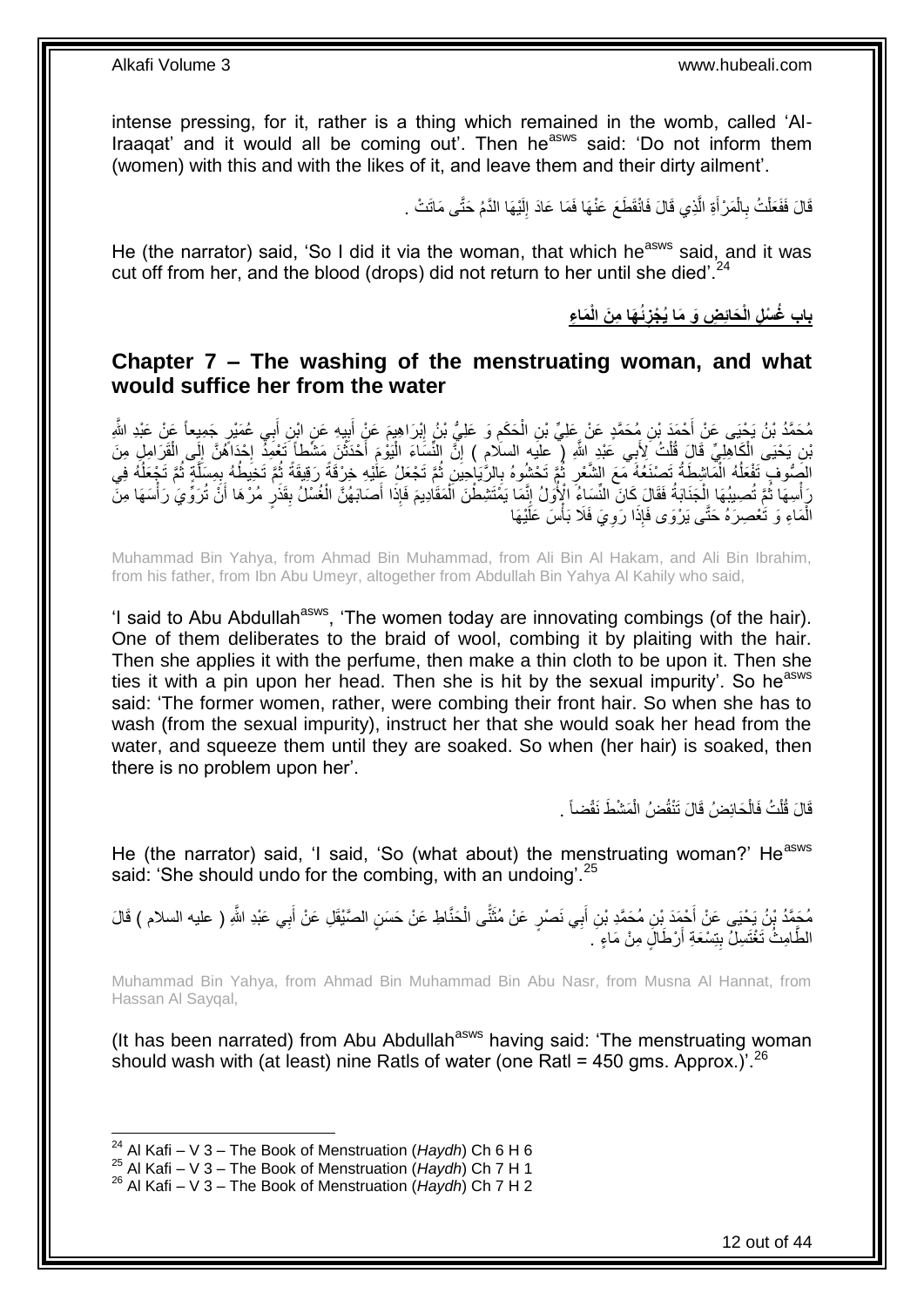عَلِيُّ بْنُ مُحَمَّدٍ وَ غَيْرُهُ عَنْ سَهْلِ بْنِ زِيَادٍ عَنِ ابْنِ مَحْبُوبِ عَنِ ابْنِ رِنَابٍ عَنْ أَبِي عُبَيْدَةَ قَالَ سَأَلْتُ أَبَا عَبْدِ اللَّهِ ( عِلِيه َ **∶** ֦֧֦֦֦֦֦֦֦֦֦֝֝֝֝֜ َ ْ اً ا السِلَّامِ ﴾ عَنِ اَلْمَرْ أَةِ الْحَائِضِ تَرَى الْطُهْْرَ وَ هِيَ فِي السَّفَرِ وَ لَيْسَ مَعَهَا مِنَ المَاءِ مَا يَكْفِيهَا لِغُسْلِهَا وَ قَدْ حَضَرَتِ الْصَّلَاةُ ْ َ ْ ْ ِ َفَالَ إِذَا كَانَ مَعَهَا بِقَدْرٍ مَا تَغْسِلُ بِهِ فَرْجَهَا فَتَغْسِلُهُ ثُمَّ تَتَيَمَّمُ وَ تُصَلِّي قُلْتُ فَيَأْتِيهَا زَوْجُهَا فِي تِلْكَ الْحَالِ قَالَ نَعَمْ إِذَا غَسَلَتْ ْ ْ الم المعامل المسلمات المسلمات المسلمات المسلمات المسلمات المسلمات المسلمات المسلمات المسلمات المسلمات المسلمات<br>المسلمات المسلمات المسلمات المسلمات المسلمات المسلمات المسلمات المسلمات المسلمات المسلمات المسلمات المسلمات ال ُ ِ ِ **ِ** ْ ْ فَرْجَهَا وَ تَيَمَّمَتْ فَلَا بَأْسَ . ا<br>ا

Ali Bin Muhammad, and someone else, from Sahl Bin Ziyad, from Ibn Mahboub, from Ibn Raib, from Abu Ubeyda who said,

'I asked Abu Abdullah<sup>asws</sup> about the menstruating woman seeking the purity, and she is during the journey, and there is no water with her. What would suffice her for her washing, and the *Salaat* has presented itself?' He<sup>asws</sup> said: 'When it was such that there was water with her of a measure with which she can wash her private part, so she should wash it. Then she would perform Tayammum and pray *Salaat*'. I said, 'So can her husband come to her during that state?' He<sup>asws</sup> said: 'Yes. When she has washed her private part and performed Tayammum, so there is no problem<sup>'.27</sup>

مُحَمَّدُ بْنُ يَحْيَى عَنْ أَحْمَدَ بْنِ مُحَمَّدٍ عَنِ ابْنِ مَحْبُوبٍ عَنْ أَبِي أَيُّوبَ الْخَزَّازِ عَنْ مُحَمَّدِ بْنِ مُسْلِمٍ عَنْ أَبِي جَعْفَرٍ ( عليه ِ ْ َ َ َ ֧֖֖֖֖֧֧֧֧֦֧ׅ֧֧ׅ֧֛֧ׅ֧֛֛֛֚֚֚֚֚֚֚֚֓֝֝֬֝֟֓֝֓֝֓֝֓֜֟֓֟֓֝֬֜֓֜֜֡֓֜֜֜ السلام ) قَالَ الْحَائِضُ مَا بَلَغَ بَلَلُ الْمَاءِ مِنَّ شَغْرِهَا أَجْزَأُهَا . َ ِ ْ ْ

Muhammad Bin Yahya, from Ahmad Bin Muhammad, from Ibn Mahbooub, from Abu Ayoub Al Khazzaz, from Muhammad Bin Muslim,

(It has been narrated) from Abu Ja'far<sup>asws</sup> having said: 'The menstruating woman, whatever moisture of the water reaches from her hair, would suffice her'.<sup>28</sup>

أَبُو عَلِيٍّ الْأَشْعَرِيُّ عَنْ مُحَمَّدِ بْنِ أَحْمَدَ عَنْ أَحْمَدَ بْنِ الْحَسَنِ بْنِ عَلِيٍّ عَنْ عَمْرِ وِنْنِ سَعِيدِ عَنْ مُصَدِّقٍ بْنِ صَدَقَةَ عَنْ عَمَّارِ ْ َ َ ِ َ ِ بْنِ مُوسَّى عَنْ أَبِيّ عَبْدِ اللَّهِ ( عليَه السلام ) فِي الْحَانَِضِ تَغْتَسِلُ وَ عَلَى جَسَدِهَا الزَّعْفَرَانُ لَمْ يَذْهَبْ بِهِ الْمَاءُ قَالَ لَا بَأْسَ . ْ َ ْ ْ ِ **ٔ** 

Abu Ali Al Ashary, from Muhammad Bin Ahmad, from Ahmad Bin Al Hassan Bin Ali, from Amro Bin Saeed, from Musaddaq Bin Sadaqa, from Ammar Bin Musa,

(It has been narrated) from Abu Abdullah<sup>asws</sup> regarding the menstruating woman washing herself and upon her body is saffron, not going away with the water'. He<sup>asws</sup> said: 'There is no problem'.<sup>29</sup>

> **ِة َت َرى الَّدَم َو ِه َي ُجُن ب َم ْرأ باب الْ َ**

<span id="page-12-0"></span>**Chapter 8 – The woman sees the blood and she is with sexual impurity**

مُحَمَّدُ بْنُ يَحْيَى عَنْ أَحْمَدَ بْنِ مُحَمَّدٍ عَنْ عَلِيِّ بْنِ الْحَكَمِ عَنْ عَبْدِ اللَّهِ بِّنِ يَحْي<br>مُعَمَّدُ بْنُ يَحْيَى عَنْ أَحْمَدَ بْنِ مُحَمَّدٍ عَنْ عَلِيِّ بْنِ الْحَكَمِ عَنْ عَبْدِ اللَّهِ بِّنِ يَح ْ ِ ْ َ مَأَلْتُهُ عَنِ الْمَرْأَةِ يُجَامِعُهَا زَوْجُهَا فَتَحِيضُ وَ هِيَ فِيَ الْمُغْتَسَلِ تَغْتَسِلُ أَوْ لَا تَغْتَسِلُ قَالَ قَذْ جَاءَهَا مَا يُفْسِدُ الصَّلَاةَ فَلَا َ ْ ֺ֦֧֦֧֦֧֦֧֦֧֦֦֦֦֦֦֦֦֦֧֦֧֦֪֪֦֪֦֪֪֦֝֟֟֓֕֟֓֓֟֓֓֞֟֓֟֓֓֞֟֓֞֓֞֓֞֓֞֟֓֡֟֓֡֟֓֡֟֓֡֟֓֡֟֓֞֓֞֓֞֓֓֞֟֓֟֓֟֓֞֟֟֟ َ َ ْ تَغْتَسا ُ

Muhammad Bin Yahya, from Ahmad Bin Muhammad, from Ali Bin Al Hakam, from Abdullah Bin Yahya Al Kahily,

<sup>27</sup> Al Kafi – V 3 – The Book of Menstruation (*Haydh*) Ch 7 H 3

<sup>&</sup>lt;sup>28</sup> Al Kafi – V 3 – The Book of Menstruation (*Haydh*) Ch 7 H 4

<sup>29</sup> Al Kafi – V 3 – The Book of Menstruation (*Haydh*) Ch 7 H 5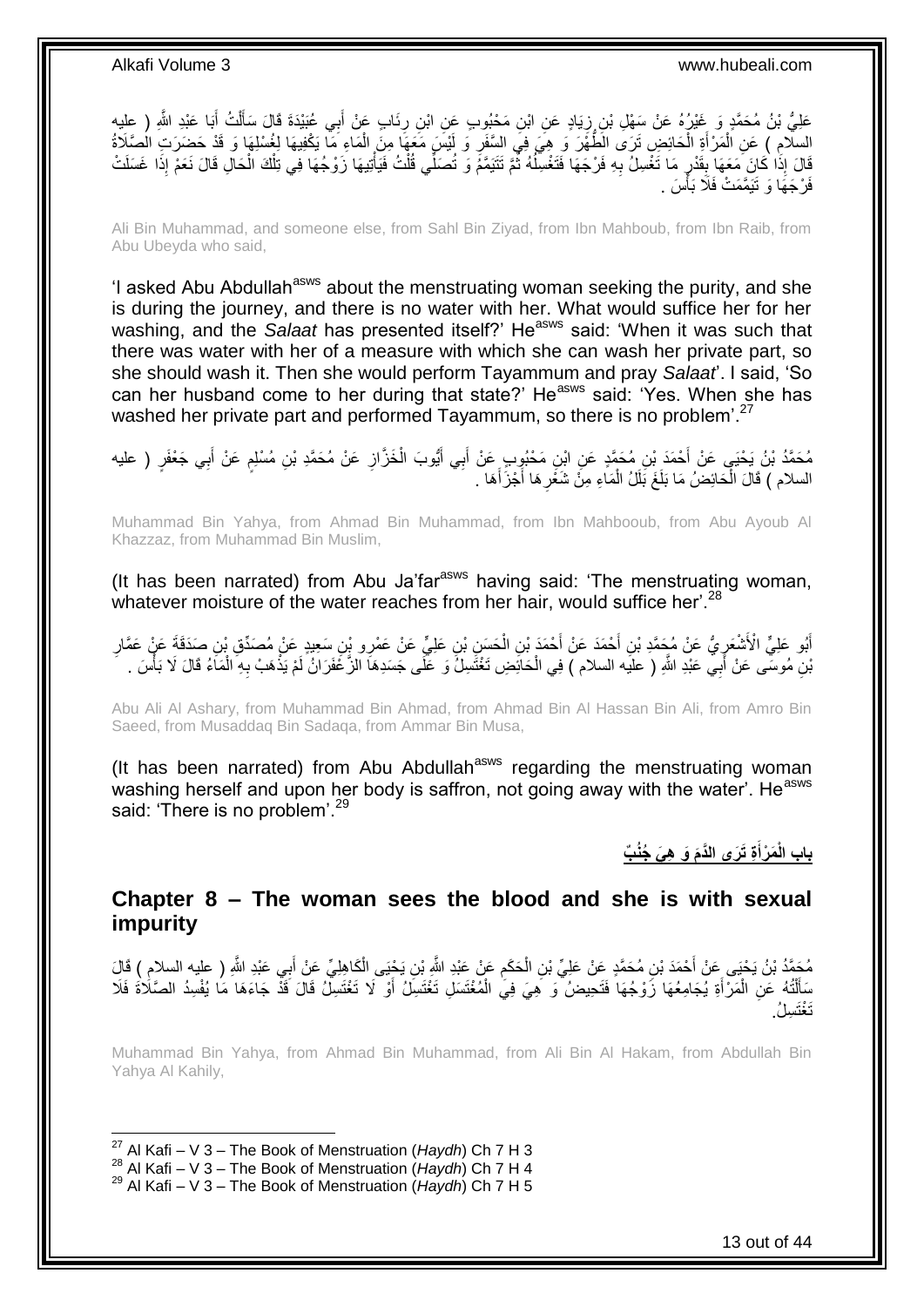(It has been narrated) from Abu Abdullah $a<sup>asws</sup>$ , said, 'I asked him $a<sup>asws</sup>$  about the woman who copulates with her husband, and (then) she menstruates while she is in the bathroom. Should she wash or not wash?' He<sup>asws</sup> said: 'There has come to her what spoils her *Salaat*, so she does not (need to) wash (for the *Salaat*)'.<sup>30</sup>

عَلِيُّ بِنُ إِبْرَاهِيمَ عَنْ مُحَمَّدِ بْنِ عِيسَى عَنْ بُونُسَ عَنْ عَبْدِ اللَّهِ بْنِ سِنَانٍ عَنْ أَبِي عَبْدِ اللَّهِ ( عليه السلام ) قَالَ سَأَلْتُهُ عَنِ َ ِ ْ َ الْمَرّْأَةِ تَحِيضُ وَ هِيَ جُنُبٌ هَلْ عَلَيْهَا غُسْلُ الْجَذَابَةِ قَالَ غُسْلُ الْجَذَابَةِ وَ الْحَيْضِ وَالحِدّ َ ْ ْ ْ ْ

Ali Bin Ibrahim, from Muhammad Bin Isa, from Yunus, from Abdullah Bin Sinan,

(It has been narrated) from Abu Abdullah $a_{\text{sws}}$ , said, 'I asked him $a_{\text{sws}}$  about the woman who menstruates and she is with sexual impurity. Is there a major ablution (from sexual impurity) upon her?' He<sup>asws</sup> said: 'The major ablution (for sexual impurity) and (for) the menstruation (*Haydh*), is one'.<sup>31</sup>

عَلِيُّ بْنُ إِبْرَاهِيمَ عَنْ أَبِيهِ عَنْ إِسْمَاعِيلَ بْنِ مَرَّارٍ عَنْ يُونُسَ عَنْ سَعِيدِ بْنِ يَسَارِ قَالَ قُلْتُ لِأَبِي عَيْدِ اللَّهِ ( عليه السلام ) **!** َ ِ ْ  $\frac{1}{2}$ َ الْمَرْأَةُ تَرَى الدَّمَ وَ هِيَ جُنُبٌ أَ تَغْتَسِلُ مِنَ الْجَنَابَةِ أَمْ غُسْلُ الْجَنَابَةِ وَ الْحَيْضِ فَقَالَ قَدْ أَتَاهَا مَا هُوَ أَعْظَمُ مِنْ ذَٰلِكَ . ْ ْ ا<br>ا ْ ا<br>ا َ ْ َ

Ali Bin Ibrahim, from his father, from Ismail Bin Marrar, from Yunus, from Saeed Bin Yasaar who said,

'I said to Abu Abdullah<sup>asws</sup>, 'The woman sees the blood and she is with sexual impurity. Should she wash from the sexual impurity or wash from the sexual impurity and the menstruation (*Haydh*)?' So he<sup>asws</sup> said: 'There has come to her what is greater than that'.<sup>32</sup>

**ُم ْسَت َحا َض ِة َحاِئ ِض َو الْ باب َجا ِم ع فِي الْ**

### <span id="page-13-0"></span>**Chapter 9 – The comprehensive regarding the menstruation (***Haydh***) and the inter-period bleeding (***Istihaaza***)**

عَلِيُّ بْنُ إِبْرَاهِيمَ عَنْ مُجَمَّدِ بْنِ عِيسَى عَنْ يُونُسَ عَنْ غَيْرِ وَاحِدٍ سَأَلُوا أَبَا عَنْدِ اللَّهِ ( عليه السلام ) عَنِ الْحَائِضِ وَ السُّنَّةِ فِي َ َ ِ ِ ْ وَقْتِهِ فَقَالٍٓ إِنَّ رَسُولَ اللّهِ ( صَلَّى الله عليه وأله ) سَنَّ فِيَ الْحَائِضِ ثَلَاثَ سُنَنٍ بَيَّنَ فِيهَا كُلَّ مُشْكِلٍۢ لِمَنْ سَمِعَهَا وَ فَهِمَهَا حَتَّى ا ِ ْ  $\ddot{\phantom{0}}$ َلَا يَدَعَ لِأَحَدٍّ مَقَالًا ۖ فِيهِ بِالرُّأْيِ ْ ِ

Ali Bin Ibrahim, from Muhammad Bin Isa, from Yunus, from someone else,

'They asked Abu Abdullah<sup>asws</sup> about the menstruation (Haydh) and the Sunnah during his<sup>saww</sup> time'. So he<sup>asws</sup> said: 'Rasool-Allah<sup>saww</sup> established three Sunnahs between these for every difficulty, and made these to be understood to the extent that he<sup>saww</sup> did not leave for anyone to speak with regards to it with the opinion.

أَهَّا إِحْدَى السُّنَنِ فَالْحَائِضِ الَّتِي لَهَا أَيَّامٌ مَعْلُومَةٌ قَدْ أَحْصَنْهَا بِلَا اخْتِلَاطٍ عَلَيْهَا ثُمَّ اسْتَحَاضَتْ وَ اسْتَمَرَّ بِهَا النَّهُم وَ ,هِيَ فِي فِي<br>نَذِي الْمَسْئَمَرَ السُّنَيْنِ فَالْحَ ُ ِ َ َ َّ ْ ┆ ِ َنَاكَ تَعْرِفُ أَيَّامَهَا وَ مَبْلَغَ عَدَدَّهَا فَإِنَّ امْرَأَةً يُقَالُ لَهَا فَاطِمَةُ بِنْتُ أَبِي حُبَيْشٍ اسْتَحَاضَتْ فَاسْتَمَرَّ بِهَا الَدَّمُ فَأَتَتْ أُمَّ سَلَمَةً َ ِ َ ِ َ ِ َ ِ ُ فَسَأَلَتْ رَسُولَ اللَّهِ ( صلى الله عليه وآله ) عَنْ ذَلِكَ فَقَالَ تَدَعُ اَلصَّلَاةَ قَدْرَ أَقْرَائِهَا أَوْ قَدْرَ حَيْضِهَا وَ قَالَ إِنَّمَا هُوَ عِرْقٌ وَ َ َ َ ِ أَمَرَ هَا أَنْ تَغْتَسِلَ وَ تَسْتَثْفِرَ بِثَوْبٍ وَ تُصَلِّيَ ِّ َ **!** ْ َ َ

<sup>1</sup> <sup>30</sup> Al Kafi – V 3 – The Book of Menstruation (*Haydh*) Ch 8 H1

<sup>&</sup>lt;sup>31</sup> Al Kafi – V 3 – The Book of Menstruation (*Haydh*) Ch 8 H 2

<sup>32</sup> Al Kafi – V 3 – The Book of Menstruation (*Haydh*) Ch 8 H 3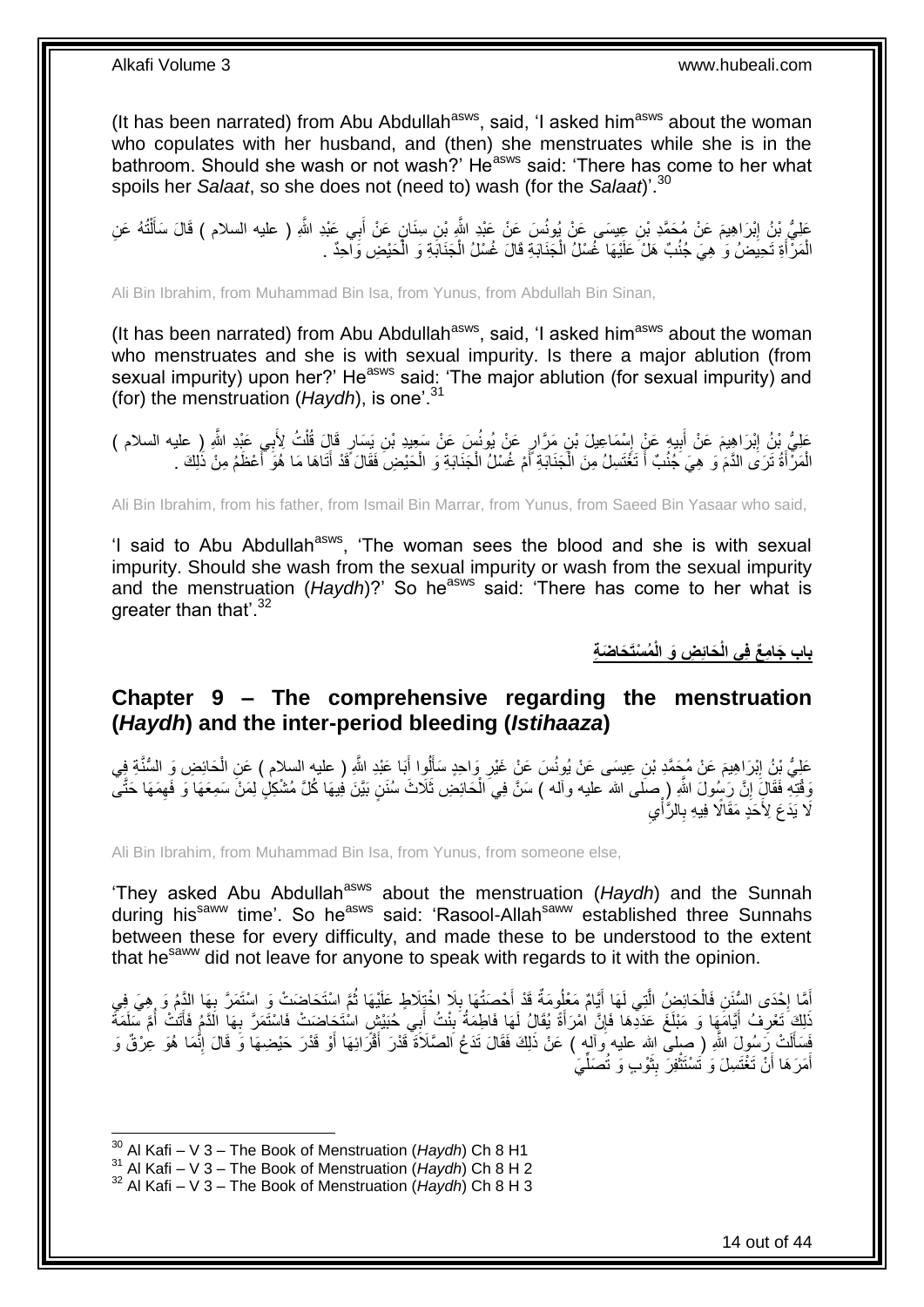As for the first of the Sunnahs – so it is for the menstruating woman who has known days for her (menstruation (*Haydh*) and she has counted these without any mix up. Then she has inter-period bleeding (*Istihaaza*), and the blood passes with her, and she is in that having recognised her days, and her number has reached. A woman called Fatima Bin Abu Hubeysh had inter-period bleeding (*Istihaaza*), and the blood passed with her. So she came over to Umm Salma<sup>as</sup>, and she<sup>as asked Rasool-</sup> Allahsaww about that. So hesaww said: 'She should leave the *Salaat* either of a measurement of her pure days, or a measurement of her menstruating days'. And he<sup>saww</sup> said: 'But rather it is a perspiration', and he<sup>saww</sup> ordered her that she should wash, and stuff with a cloth and pray *Salaat*'.

قَالَ أَبُو عَبْدِ اللَّهِ ( عليه السلام ) هَذِهِ سُنَّةُ النَّبِيِّ ( صلى الله عليه وآله ) فِي الَّتِي تَعْرِفُ أَيَّامَ أَقْرَائِهَا لَمْ تَخْتَلِطْ عَلَيْهَا أَ لَا َ َ ِ َّ ِ َ ِ َنَّنَ وَ أَنَّهُ لَمْ يَسْأَلُهَا كَمْ يَوْمٍ هِيَ وَ لَمْ يَقُلْ إِذَا زَاَدَتْ عَلَى كَذَا يَوْماً فَأَنْتِ مُسْتَحَاضَةٌ وَ إِنَّمَا سَنَّ لَٰهَا أَيَّاماً مَعْلُومَةً مَا كَانَتْ مِنْ َ ٍ ْ َ َ َ قَلِيلٍ أَوْ كَثِيرٍ بَعْدَ أَنْ تَعْرِفَهَا ِ اُ َ

Abu Abdullah<sup>asws</sup> said: 'This is a Sunnah of the Prophet<sup>saww</sup> regarding the one who recognises the days of her purity, not getting mixed up over it. Do you not see that hesaww did not ask her how many days these were and hesaww did not say: 'When there is an increase upon such and such number of days so you would be in interperiod bleeding (*Istihaaza*)? And rather, he<sup>saww</sup> established a Sunnah for her known days of whatever was from less or more after having recognised these.

رَ كَذَلِكَ أَفْتَى أَبِي ( عليهِ السلام ) وَ سُئِلَ عَنِ الْمُسْتَحَاضَةِ فَقَالَ إِنَّمَا ذَلِكَ عِرْقٌ غَابِرٌ أَوْ رَكْضَةٌ مِنَ الشَّيْطَانِ فَلْتَدَعِ الصَّلَاةَ َ َ ِ ْ َ ِ ِ ْ أَيَّامَ أَقْرَائِهَا ثُمَّ تَغْتَسِلُ وَ تَتَوَضَّأُ لِكُلِّ صَلَاةٍ قِيلَ وَ إِنْ سَالَ قَالَ وَ إِنْ سَالَ مِثْلَ الْمَثْعَبَ ْ ِ ِ المناطقي.<br>المناطقين ُ َ ْ ْ

And similar to that is the verdict my<sup>asws</sup> father<sup>asws</sup> issued, and he<sup>asws</sup> had been asked about the one with inter-period bleeding (*Istihaaza*), so heasws said: 'But rather, that is an old perspiration or a run of Satan<sup>la</sup>, so let her leave the *Salaat* for the (known number of) days of her purity, then she should wash and perform ablution for every *Salaat*. It was said, 'Supposing it flows?' He<sup>asws</sup> said: 'And even if it flows like the siphoned water'.

قَالَ أَبُو عَبْدِ اللَّهِ ( عليه السِلام ) هَذَا تَفْسِيرُ حَدِيثِ رَسُولِ اللَّهِ ( صلى الله عليه وأله ) وَ هُوَ مُوَافِقٌ لَمُهُ فَهَذِهِ سُنَّةُ الَّتِي تَعْرِفُ ِ َّ أَيَّامَ أَقْرَائِهَا لَا وَقْتَ لَهَا إِلَّا أَيَّامَهَا قَلَّتْ أَوْ كَثُرَتْ ُ َ ِ َ َ

Abu Abdullah<sup>asws</sup> said: 'This is the interpretation of the Hadeeth of Rasool-Allah<sup>saww</sup>, and it is in accordance to it. Thus, this is a Sunnah for the one who recognises the days of her purity, there being no timing for her except of her days, be it less or more.

وَ أَمَّا سُنَّةُ الَّتِي قَدْ كَانَتْ لَهَا أَيَّامٌ مُتَقَدِّمَةٌ ثُمَّ اخْتَلَطَ عَلَيْهَا مِنْ طُولِ الدَّمِ فَزَادَتْ وَ نَقَصَتْ حَتَّى أَغْفَلَتْ عَدَدَهَا وَ مَوْضِعَهَا مِنَ َ ِ ُ َ َّ َ لِشَّهْرِ فَإِنَّ سُنَّتَهَا غَيْرُ ذَلِكَ وَ ذَلِكَ أَنَّ فَاطِمَةَ بِنْتَ أَبِي حُبَيْشٍ أَتَتِ النَّبِيَّ (صلى الله عليه وآله ) فَقَالَتْ إِنِّي أَسْتَحَاضُ فَلَا َ ِ ِ ِ ِ ِ َ أَطْهُلُّ فَقَالَ النَّبِيُّ ( عَلِيهِ السِلَام ) لَيْسَ ذَلِكِ بِخَيْضٍ إِنَّمَا هُوَ عَرْقٌ فَإِذَا أَقْبَلُتٍ الْخَيْضِيَةُ فَدَعِي الصُّلَاةَ وَ إِذَا أَنْذَرَتْ فَاغْسِلِي ْ َ ِ ِ ِ َ عَنْكِ الدَّمَ وَ صَلِّي وَ كَانَتْ تَغْتَسِلُ فِي كُلِّ صَلَاةٍ وَ كَانَتْ تَجْلِسُ فِي مِزْكَنٍ لِأُخْتِهَا وَ كَانَتْ صُفْرَةُ الدَّمِ تَغْلُو الْمَاءَ ْ ِ

And as for the Sunnah for the one for whom are preceding days, then they get mixed up upon her from the prolongation of the blood, so it increases and reduces until her numbers get disregarded, as well as its placing from the month. So her Sunnah is other than that, and that is because Fatima Bint Abu Hubeysh came over to the Prophet<sup>saww</sup> and said, 'I am with inter-period bleeding (*Istihaaza*), so I am not clean'.

15 out of 44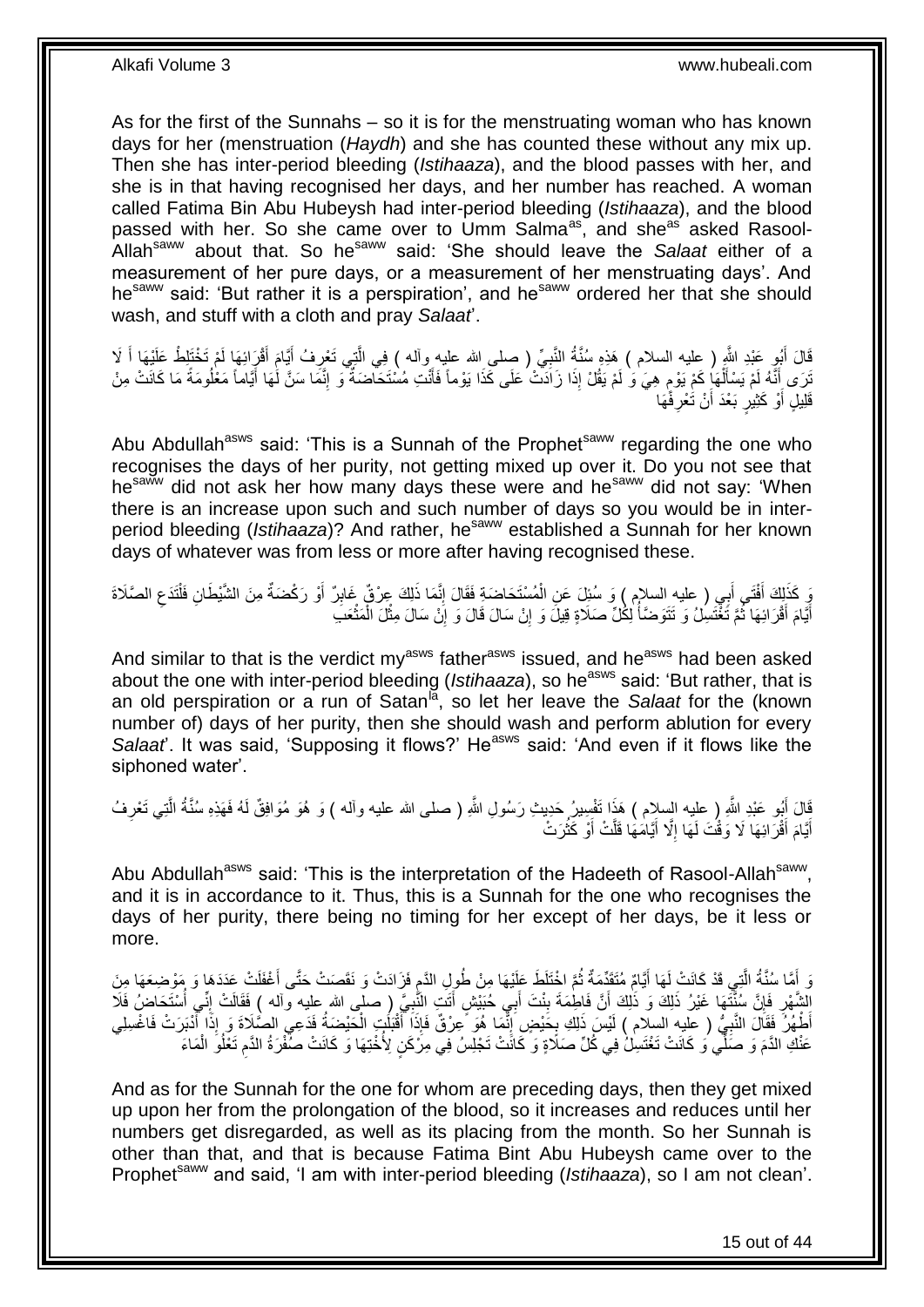So the Prophet<sup>saww</sup> said: 'That is not with a menstruation (*Haydh*). But rather, it is a perspiration. So when the menstruation (*Haydh*) comes, then leave the *Salaat*, and when it leaves, so wash the blood from yourself and pray *Salaat*'. And she used to wash during every *Salaat*, and she used to sit in a washtub of her sister, and the yellowish blood would emerge in the water.

فَقَالَ أَبُو عَبْدِ اللّهِ ( عليهِ السلام ) أَ مَا تَسْمَعُ رَسُولَ اللّهِ ( صلى الله عليه وأله ) أَمَرَ هَذِهِ بِغَيْرِ مَا أَمَرَ بِهِ تِلْكَ أَ لَا تَزِاهُ لَمْ يَقُلْ ِ **∶** َ َ َ ْ **∶** َ لَمَا دَعِي الصَّلَاةَ أَقْرَائِكِ وَ لَكِنْ قَالَ لَمَّا إِذَا أَقْبَلَتِ الْحَيْضَبَةُ فَدَعِي الصَّلَاةُ وَ إِذَا أَنْبَرَتْ فَاغْتَبِلِي وَ صَلِّي فَهَذَا يُبَيِّنُ أَنَّ َ َ َ َ َ ْ هَذِهِ امْرَآَةٌ قَدِ اخْتَلَطَ عَلَيْهَا أَيَّامُهَا لَمْ تَعْرِفْ عَدَدَهَا وَ لَا وَقْتَهَا أَ لَا تَسْمَعُهَا تَقُولُ إِنَّيَ أُسْتَحَاضُ فَلَا أَطْهُرُ ِ َ **∶** َ ا<br>أ

So Abu Abdullah<sup>asws</sup> said: 'Did you not hear Rasool-Allah<sup>saww</sup> order this with other than what hesaww had ordered with that (first) one? Do you not see that hesaww did not tell her to leave the *Salaat* for the days of her purity, but said to her: 'When the menstruation (*Haydh*) comes, so leave the *Salaat*, and when it goes, so wash and pray *Salaat*'. So this is clear that this is a woman for whom her days are mixed up and she neither recognises its number nor its timing. Did you not hear her saying, 'I am with inter-period bleeding (*Istihaaza*), so I am not clean'?

وَ كَانَ أَبِي يَقُولُ إِنَّهَا اسْتُحِيضَتْ سَنْعَ سِنِينَ فَفِي أَقَلَّ مِنْ هَذَا تَكُونُ الرِّيبَةُ وَ الاِخْتِلَاطُ فَلِهَذَا اِحْتَاجَتْ إِلَى أَنْ تَعْرِفَ إِقْبَالَ َ ِ َ ِ ِ َ ِ الِّدَمِ مِنْ إِنَّذَارِهِ وَ تَغَيُّرَ لَوْنِهِ مِنَ السَّوَادِ إِلَى غَيْرٍ وَ ذَلِكَ أَنَّ دَمَ الْجَيْضِ أَسْوَدُ يُعْرَفُ وَ لَوْ كَانَتْ تَعْرِفُ أَيَّامَهَا مَاَ احْتَاجَتْ ِ ِ ِ ∣اد<br>∶ ِ َ ِ َ ْ َ إِلَىٰ مَعْرِفَةٍ لَوِّنٍ الدَّمِ لِأَنَّ السُّنَّةَ فِي الْحَيْضِ ۖ أَنْ تَكُونَ الصُّفْرَةُ وَ الْكُذْرَةُ فَمَا فَوْقَهَا فِي أَيَّامِ الْحَيْضِ إِذَا َ عُرِفَتْ حَيْضاً كُلُّهُ إِنْ َ ْ ِ ِ ِ ِ ْ ِ ِ ُّ كَانَ الذَّمَّ أَسْوَدَ أَوْ غَيْرَ ذَلِكَ َ

My<sup>asws</sup> father<sup>asws</sup> was saying that she had inter-period bleeding (*Istihaaza*) for seven years, so in less than this would happen to be the doubtful and mixed up. Therefore due to this she was in need to recognise the onset of the blood from its outset, and the change of its colour from the black to something else, and that is because the blood of the menstruation (*Haydh*) is black, recognisable, and had she recognised her days she would not have been needy to recognising the colour of the blood, because the Sunnah regarding the menstruation (*Haydh*) is that it happens to be yellow and the brownish. So whatever is above that regarding the days of the menstruation (*Haydh*), when she recognised a menstruation (*Haydh*), all of it, even if the blood was black or other than that.

ا<br>ا فَهَذَا يُبَيِّنُ لَكَ أَنَّ قَلِيلَ الدَّمِ وَ كَثِيرَهُ أَيَّامَ الْحَيْضِ حَيْضٌ كُلَّهُ إِذَا كَانَتِ الْأَيَّامُ مَعْلُومَةً فَإِذَا جَهِلَتِ الْأَيَّامَ وَ عَدَدَهَا احْتَاجَتْ إِلَى َّ ْ َ ِ ِ لَ ِ النَّظَرِ حِينَئِذٍ إِلَى إِقْبَالِ الذَّمِ وَ إِدْبَارِ وِ وَ تَغَيُّرٍ لَوْنِهِ ثُمَّ تَدَعُ الصَّلَاةَ بِجَلَى قَدْرِ ذَلِكَ وَ لَا أَرَى النَّبِيَّ ( صلى الله عليه وآله ) قَالَ ِ ان<br>المقام لَ ِ ِ ِ ِ ِ  $\frac{1}{2}$ ِ ِ َ اجْلِسِي كَذَا ۚ وَ كَذَا يَوْماً فَمَا ٰ زَّادَتْ فَأَنْتِ مُسْتَّحَاضَنَٰةٌ كَٰمَا لَمْ تُؤْمَرِ ۚ الْأُولَى بِذَلِّكَ **∶** َ

So this is clear for you that whether the blood is little and its days are many, the menstruation (*Haydh*) is menstruation (*Haydh*), all of it, when the days were known. So when she does not know of the days, and its number, she would be needy for the examination at the onset of the blood and its outset, and the changing of its colour. Then she would leave the *Salaat* upon the measurement of that, and lasws did not see the Prophet<sup>saww</sup> say: 'Sit (awaiting) for such and such a number of days, so whatever increases it, then you would be in inter-period bleeding (*Istihaaza*)', just as he<sup>saww</sup> did not order the first one with that.

يَ كَذَلِكَ أَبِي ( عليه السلام ) أَفْتَى فِي مِثْلِ هَذَا وَ ذَاكَ أَنَّ إمْرَأَةً مِنْ أَهْلِنَا اسْتَحَاضَتْ فَسَأَلَتْ أَبِي (ٍ عليه السلام ) عَنْ ذَلِكَ َ َ ĺ َ اُ ْ َ فَقَالَ إِذَا رَأَيْتِ الدَّمَ الْبَحْرَانِيُّ فَدَعِي الصَّلَاةَ وَ إِذَا رَأَيْتِ الطَّهْرَ وَ لَوْ سَاعَةً مِنْ نَهَارٍ فَاغْتَسِلِي وَ صَلَّي َ ْ َ ِّ

16 out of 44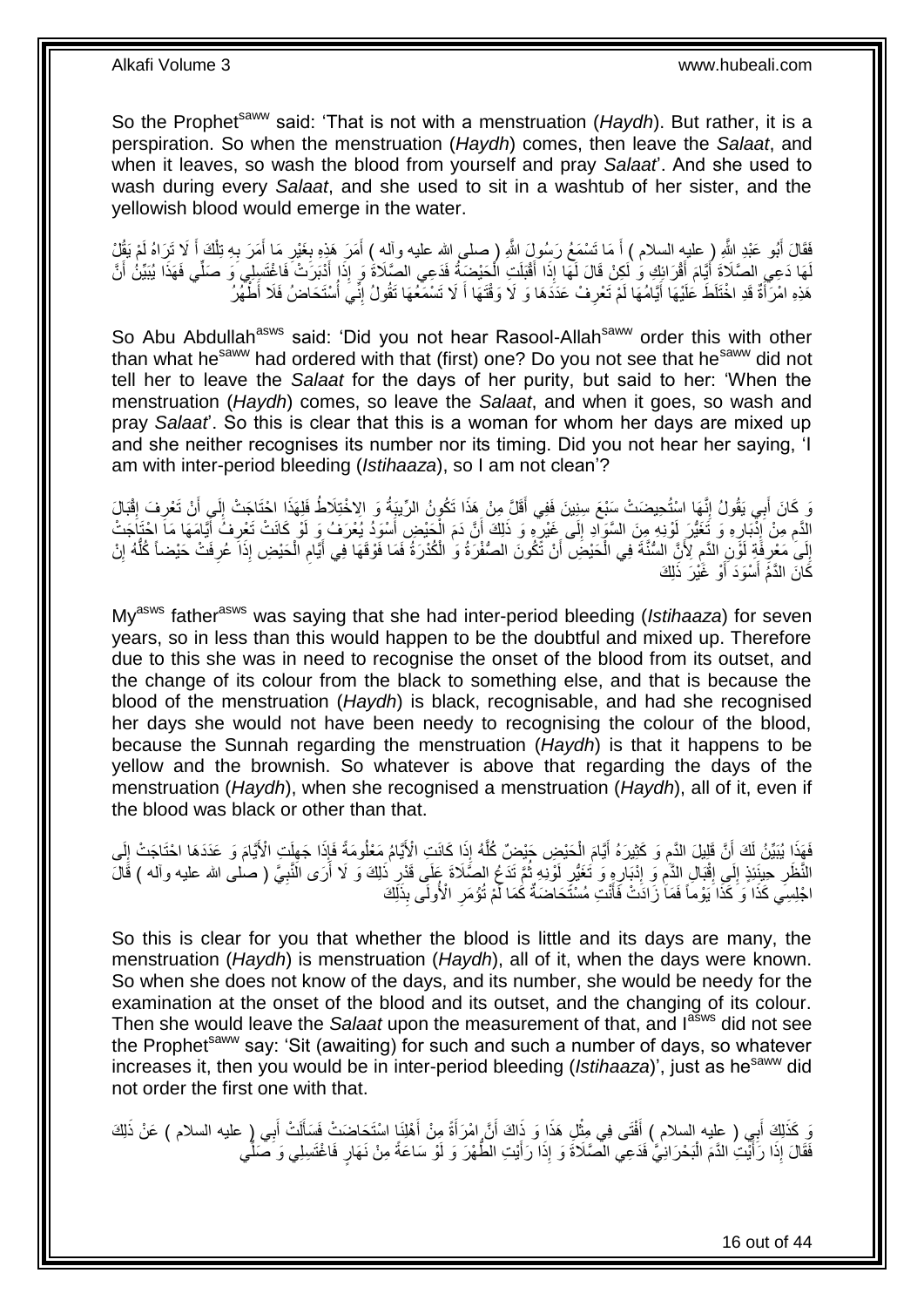And similar to that is the verdict -  $my<sup>asws</sup>$  father<sup>asws</sup> issued in a case similar to this, and that is that the woman from our<sup>asws</sup> family was with inter-period bleeding (*Istihaaza*), so she asked my<sup>asws</sup> father about that. So he<sup>asws</sup> said: 'When you see the sea of blood, so leave the *Salaat*, and when you see the purity, even though it may be for an hour of the day, so wash and pray *Salaat*'.

قَالَ أَبُو عَبْدِ اللَّهِ ( عليه السلام ) وَ أَرَى جَوَابَ أَبِي ( عليه السلام ) هَاهُنَا غَيْرَ جَوَابِهِ فِي الْمُسْتَحَاضَةِ الْأُولَى أَ لَا تَرَى أَنَّهُ **∶** َ َ ْ قَالَ تَدَعْ الصَّلَاةَ أَقْرَائِهَا لِأَنَّهُ نَظَلَ إِلَى عَدَدِ الْأَيَّامِ وَ قَالَ هَاهُنَا إِذَا رَأَتِ النَّمَ الْبَحْرَانِيَّ فَأَنَدَعِ الصَّلَاةَ وَ أَمَرَ هَاهُنَا أَنْ َ ِ  $\frac{1}{2}$ َ َ َ ِ ْ ْ تَنْظُرَ إِلَى الذَّمِ إِذَا أَقْبَلُ وَ أَدْبَرَ وَ تَغَيَّرَ  $\frac{1}{2}$ َ **ُ** 

Abu Abdullah<sup>asws</sup> said: 'And l<sup>asws</sup> see the answer of my<sup>asws</sup> father<sup>asws</sup> over here to be other than hisasws answer regarding the one with inter-period bleeding (*Istihaaza*), the first one (above). Did you not see that he<sup>asws</sup> said that she should leave the *Salaat* for the number of days of her pure period because he<sup>asws</sup> looked at the number of the days and said over here: 'When you see the sea of blood so let her leave the *Salaat*', and ordered over there that she should look at the onset of the blood when it comes and leaves, and changes (colour)'.

وَ قَوْلُهُ الْبَحْرَ انِيَّ شَيْهُ مَعْنَى قَوْلِ النَّبِيِّ ( صلى الله عليه وآله ) إِنَّ دَمَ الْحَيْضِ أَسْوَدُ يُعْرَفُ وَ إِنَّمَا سَمَّاهُ أَبِي بَحْرَانِيَّاً لِكَثْرَتِهِ َ ْ ِ **∶** :<br>ا ُ ْ َ ِ وَ لَوْنِهِ فَهَذَا سُنَّةُ النَّبِيِّ ( صلى الله عَلْيه وآله ) فِي الَّتِي اخْتَلَطُ عَلَيْهَا أَيَّامُهَا حَتَّى لَا تَعْرِفَهَا وَ إِنَّمَا تَعْرِفُهَا بِالدَّم مَا كَانَ مِنْ ِ َ َّ **∶** ِ ِ ِ ِ َقَلِيلِۖ الْأَيَّامِ وَ كَثِيرِهِ **∶ ُ** 

And his<sup>asws</sup> words, 'The sea (of blood), resembles the meaning of the words of the Prophet<sup>saww</sup> that the blood of the menstruation (*Haydh*) is black, recognisable, and rather it has been named as 'sea (of blood)' due to its abundance and its colour. Thus, this is a Sunnah of the Prophet<sup>saww</sup> regarding the one for whom her days are mixed up on her to the extent that she does not recognise them, and rather she recognises by the blood, whatever was from the little (number of) days, and more'.

َّ قَالَ وَ أَمَّا السُّنَّةُ الثَّالِثَةُ فَهِيَ الَّتِي لَيْسَ لَهَا أَيَّامٌ مُتَقَدِّمَةٌ وَ لَمْ تَرَ الدَّمَ قَطَّ وَ رَأَتْ أَوَّلَ مَا أَدْرَكَتْ وَ اسْتَمَرَّ بِهَا فَإِنَّ سُنَّةَ هَذِهِ َ َ َ َ َّ ِ ∣ٍ ِ غَيْرُ سُنَّةِ الْأُولَى وَ الثَّانِيَةِ وَّ ذَلِكَ أَنَّ امْرَأَةً يُقَالُ لَهَا حَمْنَةُ بِنْتُ جَحْشٍ أَتَتْ رَسُولَ الثَّهِ رِ صلِي الله عليه وَالَه ) فَقَالَتْ إِنِّي **↓** َ َّ ِ َ اسْتُحِضْتُ كَيْضَةً شَدِيدَةً فَقَالَ لَهَا احْتَشِي كُرْسُفاً فَقَالَتْ إِنَّهُ أَشَدُّ مِنْ ذَلِكَ إِنِّي أَتُجُّهُ ثَجِّاً فَقَالَ نَلَجَّمِي وَ تَحَيَّضِي فِي كُلِّ شَهْرٍ َ ان<br>ا ا<br>أا ِ َ ِ فِي عِلْمِ اللَّهِ بِبِنَّةَ أَيَّامٍ أَوْ سَبْعَةً ثُمَّ اغْتَسِلِي غُسْلًا وَ صُومِيَ ثَلاَثَةً وَ عِشْرِينَ يَّوْماً أَوْ أَرْبَعَةً وَ عِشْرِيْنَ وَ اغْتَسِلِي لِلْفَجْرِ غُسْلاً َ اُ ِ َ .<br>• • • • ٍ َ ِ ِ ْ ِ وَ أَخَّرِي الظَّهْرَ وَ عُجِّلِي الْعَصْرُ وَ اغْتَسِلِي غُسْلًا وَ أَخَّرِي الْمَغْرِبَ وَ عَجِّلِي الْعِشَاءَ وَ اغْتَسِلِي غُسْلًا ْ ْ ْ ِ

He<sup>asws</sup> said: 'And as for the third Sunnah, so it is for the one for whom there are no preceding days, and she does not see the (inter-period) blood at all, and she sees the beginning of what Iasws mentioned, and it continues with her. So the Sunnah for this is other than the Sunnah for the first and the second (cases), and that is because a woman called Hamnat Bin Jahsh came over to Rasool-Allah<sup>saww</sup> and she said, 'I tend to menstruate with intense inter-period bleeding (*Istihaaza*)'. So he<sup>saww</sup> said to her: 'Insert a cloth'. So she said, 'It is more intense than that. I experience it as a torrent'. So he<sup>saww</sup> said: 'Tie it up tightly and you are menstruation (Haydh) during every month in the Knowledge of Allah<sup>azwj</sup>, for six or seven days. Then wash with a washing and Fast the twenty three days, or twenty four days, and wash for the Fajr (*Salaat*) with a washing, and another for Al-Zohr, and hasten the Asr, and wash with a washing and delay the Maghrib and hasten the Isha (*Salaat*s), and wash with a washing'.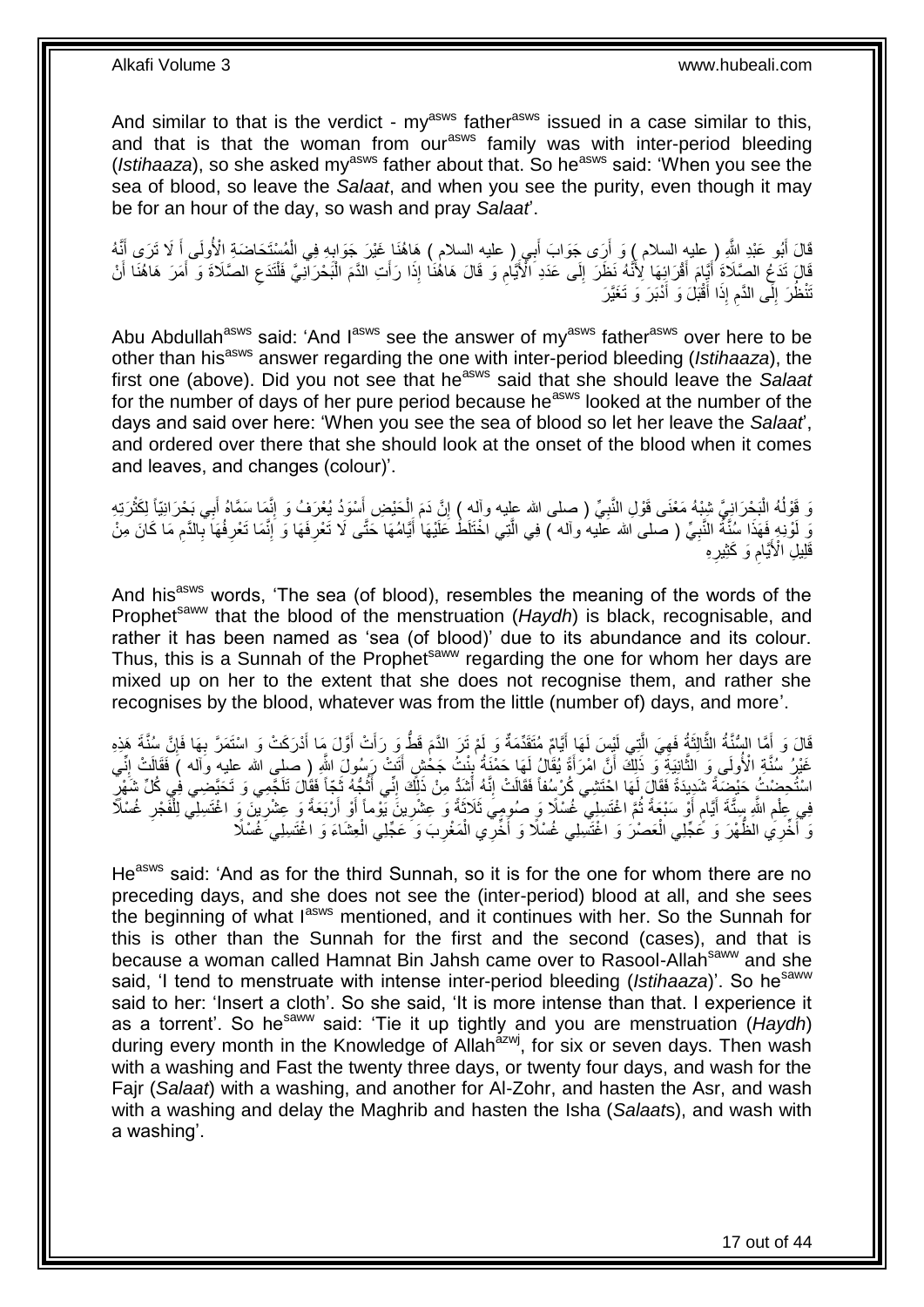قَالَ أَبُو عَبْدِ اللَّهِ ( عِليه السلام ) فَأَرَاهُ قَدْ سَنَّ فِي هَذِهِ غَيْرَ مَا سَنَّ فِي الْأُولَى وَ الثَّانِيَةِ وَ ذَلِكَ لِأَنَّ أَمْرِهَا مُخَالِفٌ لِأَمْرِ َّ َ َ ِ َ هَاتَيْكَ أَ لَا تَرَىِ أَنِّ أَيَّامَهَا لَوْ كَانَٰتْ أَقَلَّ مِنْ سَبْع وَ كَانَتْ خَمْساً أَوْ أَقَلَّ مِنْ ذَلِكَ مَا قَالَ لَهَا تَحَيَّضِي سَبْعاً فَيَكُونَ قَدْ أَمَرَهَا ٍ َ َ م<br>ا َ َ َ َ بِتَرْكِ الصَّلَاةِ أَيَّاماً وَ هِيَ مُسْتَحَاضَةٌ غَيْرُ حَائِضٍّ وَ كَذَلِكَ لَوْ كَانَ حَيْضُهَا أَكْثَرَ مِنْ سَبْع وَ كَانَتْ أَيَّامُهَا عَشْراً أَوْ أَكْثَرَ لَمْ ٍ َ َ َ **ِ** َ َ َ َ لَ يَأْمُرْ هَا بِالصَّلَاةِ وَ ۚ هِيَ حَائِضٌ **∶** ْ

Abu Abdullah<sup>asws</sup> said: 'So l<sup>asws</sup> see that he<sup>saww</sup> has established a sunnah regarding this as being other than the Sunnah he<sup>saww</sup> established regarding the first and the second cases, and that is because he<sup>saww</sup> ordered her differently to those two. Do you not see that her days, had they been less than seven, and had been five or less than that, hesaww would not have told her to consider her menstruation (*Haydh*) to be for seven days, so he<sup>saww</sup> would have ordered her with the leaving of the *Salaat* for days and she would be in inter-period bleeding (*Istihaaza*), other than menstruation (*Haydh*). And similarly, had her menstruation (*Haydh*) been more than seven (days), and he days had been ten or more, he<sup>saww</sup> would not have ordered her with the *Salaat* and she is in menstruation (*Haydh*).

َ ُمَّ مِمَّا يَزِيدُ هَذَا بَيَاناً قَوْلُهُ ( ِعليه السلامِ ) لَهَا تَحَيَّضِي وَ لَيْسَ يَكُونُ التَّحَيُّضُ إِلَّا لِلْمَرْأَةِ الَّتِي تُرِيدُ أَنْ تُكَلَّفَ مَا تَعْمَلُ ْ ِ ا<br>ا ِ َّ َ ِ َّ الْحَائِضُ أَ لَا تَرَاهُ لَمْ يَقُلْ لَهَا ۢ أَيَّاماً مَعْلُومَةً تُحَيَّضِي أَيَّامَ حَيْضِكَ وَ مِمَّا يُبَيِّنُ هَذَا قَوْلُهُ لَهَا فِي عِلْمِ الثَّهِ لَاَنَّهُ قَدْ كَانَ لَهَا وَ إِنْ ا<br>ا َ َ ِ ِ ْ لَ كَانَتِ الْأَشْيَاءُ كُلُّهَا فِي عِلْمِ اللَّهِ تَعَالَى ِ ْ ُّ

Then from whatever increases this would clarify his<sup>saww</sup> words to her: 'You are menstruating', and there does not happen to be the menstruation (*Haydh*) except for the woman who want to take the burden of what the menstruating woman does. Do you not see that he<sup>saww</sup> did not say to her: 'Known number of days are your menstruating days. And from what this clarifies is his<sup>saww</sup> words to her: 'In the Knowledge of Allah<sup>azwj</sup>, because it was for her, and even though all the things are in the Knowledge of Allah<sup>azwj</sup> the Exalted.

وَ هَذَا بَيِّنٌ وَاضِحٌ أَنَّ هَذِهِ لَمْ تَكُنْ لَهَا أَيَّامٌ قَبْلَ ذَلِكَ قَطُّ وَ هَذِهِ سُنَّةُ الَّتِي اسْتَمَرَّ بِهَا الدَّمُ أَوَّلَ مَا تَرَاهُ أَقْصَى وَقْتِهَا سَبْعٌ وَ ِ َّ َ َ َ أَفْصَى طُهْرِ هَا ثَلَّاثٌ وَ عِشْرُونَ حَتَّى يَصِيرَ لَهَا أَيَّاماً مَعْلُومَةً فَتَنْتَقِلَ إِلَيْهَآ َ ِ َ لَ ∣∣<br>∶

This, openly clarifies that these did not happen to be her (known) days before that at all, and this is a Sunnah for the one for whom the first blood is continuous. What she saw as the maximum of her duration was seven (days), and the maximum of her purity as twenty three (days) until the days come to be known for her, so she would transfer to it.

َفَجَمِيعُ حَالَاتِ الْمُسْتَحَاضَةِ تَذُورُ عَلَى هَذِهِ السُّنَنِ الثَّلَاثَةِ لَا تَكَادُ أَبَداً تَخْلُو مِنْ وَاحِدَةٍ مِنْهُنَّ إِنْ كَانَتْ لَهَا أَيَّامٌ مَعْلُومَةٌ مِنْ َ ة<br>أ َّ ْ َ ِ ْفَلِيلٍ أَوْ كَثِيرٍ فَهِيَ عَلَى أَيَّامِهَا وَ خَلْقِهَا الَّذِي جَرَتَّ عَلَيْهِ لَيْسَ فِيهِ عَدَدٌ مَعْلُومٌ مُوَقَّتٌ غَيْرُ أَيَّامَهَا فَإِن اخْتَلَطَتِ الْأَيَّامُ عَلَيْهَا وَ َّ ْ َ ِ ر<br>ا َ ْقَدَّمَتْ وَ تَأَخَّرَتْ ۚ وَ تَغَيَّرَ عَلَيْهَا الدَّمُ أَلْوَاناً فَسُنَّتُهَا إِقْبَالُ الدَّمِ وَ إِنْبَارُهُ وَ تَغَيُّرُ حَالَاتِهِ ِ ِ ِ ْ َ َ

So the entirety of the situations of the inter-period bleeding (*Istihaaza*) revolve around these three Sunnahs, almost never being devoid from any one from these. If it was so that for her are a known (number of) days from the less or more, so she would be upon her days (of menstruation (*Haydh*)), and her mannerisms which she would flow upon is in which there are no known number of days prescribed apart from her (known) days. So if the days get mixed up upon her and they either get preceded or are delayed, and the blood changes its colour upon her, so her Sunnah is based on her onset of the blood and its outset, and the change of its state.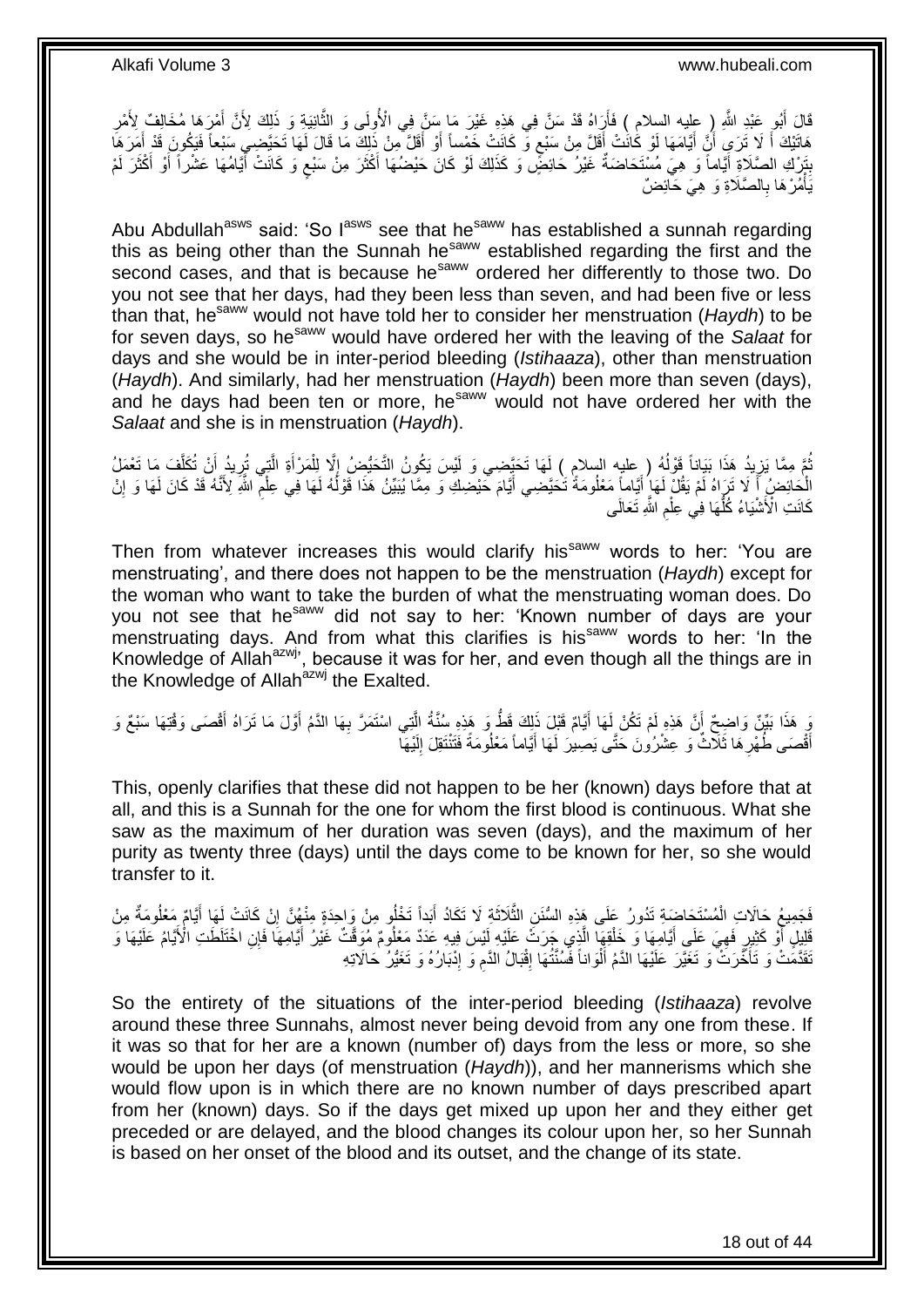وَ إِنْ لَمْ تَكُنْ لَهَا أَيَّامٌ قَبْلَ ذَلِكَ وَ اسْتَحَاضِتْ أَوَّلَ مَا رَأَتْ فَوَقْتُهَا سَبْعٌ وَ طُهْرُهَا ثَلَاثٌ وَ عِشْرُونَ فَإِنِ اسْتَمَرَّ بِهَا الدَّمُ أَشْهُراً َ َ َ ِ َ ِ فَعَلَتْ فِي كُلِّ شَهْرٍ كُمَا قَالَ لَهَا فَإِنِ انْقَطَعَ الدَّمَ فِي أَقَلَّ مِنْ سَبْعِ أَوْ أَكْثَرَ مِنْ سَبْعِ فَإِنَّهَا تَغْتَسِلُ سَاعَةً تَرَى الطَّهْرَ وَ تُصلِّي ِ **≀** َ َ َ ٍ َ ِّ

And if there do not happen to be (known) days for her before that, and she has interperiod bleeding (*Istihaaza*), the first of what she sees, so her timing is of seven (days), and her purity is of twenty three (days). But, if the blood continues with her for a month, she would do during the whole month just as it was said for her. So if the blood is cut off in less than seven (days), or more than seven (days), so she would wash the moment she sees the purity and she would pray *Salaat*.

فَلَا تَزَالُ كَذَلِكَ جَتَّى تَنْظُرَ مَا يَكُونُ فِي الشَّهْرِ الثَّانِي فَإِنِ انْقَطَعَ الدَّمُ لِوَقْتِهِ فِي الشَّهْرِ الْأَوَّلِ سَوَاءً حَتَّى تَوَالَي عَلَيْهَا :<br>نا ِ َّ ِ حَيْضَتَانِ أَوْ ثَلَاثٌ فَقَدْ عُلِمَ الْأَنَ أَنَّ ذَلِكَ ۖ قَدْ صَاَرَ لَهَا وَّقْتَأَ وَ خَلْقاً مَعْرُوٰفاً تَعْمَلُ عَلَيْهِ وَ تَدَعُ مَا سِوَاهُ وَ تَكُونُ سُنَّتَهَا فِيمَا ْ َ َ تَسْتَقْبِلُ إِنِ اسْتَحَاضَتْ قَدْ صَارَتْ سُنِّةً إِلَى أَنْ تُحْبَسَ أَقْرَاؤُ هَا َ َ ∣∣<br>∶ ِ

So it would not cease to be like that until she sees what happens in the second month. So if the blood gets cut off for its time that it did so during the first month, in the same way until two or three menstruations (*Haydh's*) turn around for her, so she has come to know now that, that has come to be a timing for her, and it is a wellknown manner that she would work upon, and she would leave what is besides it, and it would happen to be her Sunnah in the future when she has inter-period bleeding (*Istihaaza*), and it has become a Sunnah upon the withholding of her pure period.

َ إِنَّمَا جُعِلَ الْوَقْتُ أَنْ تَوَالَى عَلَيْهَا حَيْضَتَانِ أَوْ ثَلَاثٌ لِقَوْلِ رَسُولِ اللَّهِ ( صلى الله عليه وأله ) اِلَّذِي تَعْرِفُ أَيَّامَهَا دَعِي اً ْ ِ َ ِ َّ اُ الْصَّلَاةَ أَيَّامَ أَقْرَابِكِ فَعَلِمْنَا أَنَّهُ لَمْ يَجْعَلِ الْقُرْءَ الْوَاحِدَ سُنَّةً لِّهَا فَيَقُولَ دَعِي الصَّلَاةَ أَيَّامَ قُرْئِكِ وَ لَكِنْ سَنَّ لَهَا الْأَقْرَاءَ وَ أَدْنَاهُ لَ ْ ْ َ َ َ َ َ لَ حَيْضَتَانِ فَصَاعِداً

And rather, the timing that was made for her, of two menstruation (*Haydhs*) or three, is due to the words of Rasool-Allah<sup>saww</sup> for the one who recognises her days: 'Leave the *Salaat* based on the days of your pure periods', so we know that he<sup>saww</sup> did not make the one pure period as a Sunnah for her, so he<sup>saww</sup> was saying to her: 'Leave the *Salaat* for the days of your pure period', but established a Sunnah for her based on pure periods, and the least of that are two menstruation (*Haydhs*), hereinafter.

وَ إِذَا اخْتَلَطَ عَلَيْهَا أَيَّامُهَا وَ زَادَتْ وَ نَقَصَتْ حَتَّى لَا تَقِفَ مِنْهَا عَلَى جَدٍّ وَ لَا مِنَ الدَّمِ عَلَى لَوْنٍ عَمِلَتْ بِإِقْبَالِ الدَّمِ وَ إِنْدَارِهِ وَ ِ َ ِ ِ ِ  $\frac{1}{2}$ ِ لَيْسَ لَمَا سُنَّةٌ غَيْرُ هَذَا لِقَوْلِ رَسُولِ اللَّهِ إِ صلى الله عليه وأله ) إِذَا أَقْبَلَتِ الْحَيْضَةُ فَدَعِي الصَّلَاةَ وَ إِذَا أَدْبَرَتْ فَاغْتَسِلِي وَ ْ َ َ لِقَوْلِهِ إِنَّ دَمَ الْحَيْضِ أَسْوَدُ يُعْرَفُ كَقَوْلِ أَبِي ( عليه السلام ) إِذَا رَأَيْتِ الدَّمَ الْبَحْرَانِيَّ َ َ َ ْ יִי, ْ

And when her days are mixed up upon her and they increase and decrease until she cannot rely from it upon a limit, nor from the blood upon colour, she would know by the onset of the blood and its outset, and there is no Sunnah for her other than this, due to the words of Rasool-Allah<sup>saww</sup>: 'When the menstruation (*Haydh*) comes, so leave the *Salaat*, and when it leaves, so wash', and due to his<sup>saww</sup> words: 'The blood of the menstruation (Haydh) is black, recognisable', like the words of my<sup>asws</sup> father<sup>asws</sup>: 'When you see the sea of blood'.

َائِلُ لَمْ يَكُنِ الْأَمْرُ كَذَلِكَ وَ لَكِنَّ الذَمَ أَطْبَقَ عَلَيْهَا فَلَمْ تَزَلِ الِاسْتِحَاضَةُ دَارَّةً وَ كَانَ الذَّمُ عَلَى لَوْنٍ وَاحِدٍ وَ حَالَةٍ وَاحِدَةٍ فَسُنَّتُهَا ِ الشَّبْعُ وَ الثَّلَاثُ وَ الْعِشْرُونَ لِأَنَّهَا قِصَنُّهَا كَقِصَّةِ حَمْٰنَةً حِينَ قَالَتْ إِنِّي أَنُٰجُّهُ ثَجّاً . َّ َ ُ َ ِ ْ

19 out of 44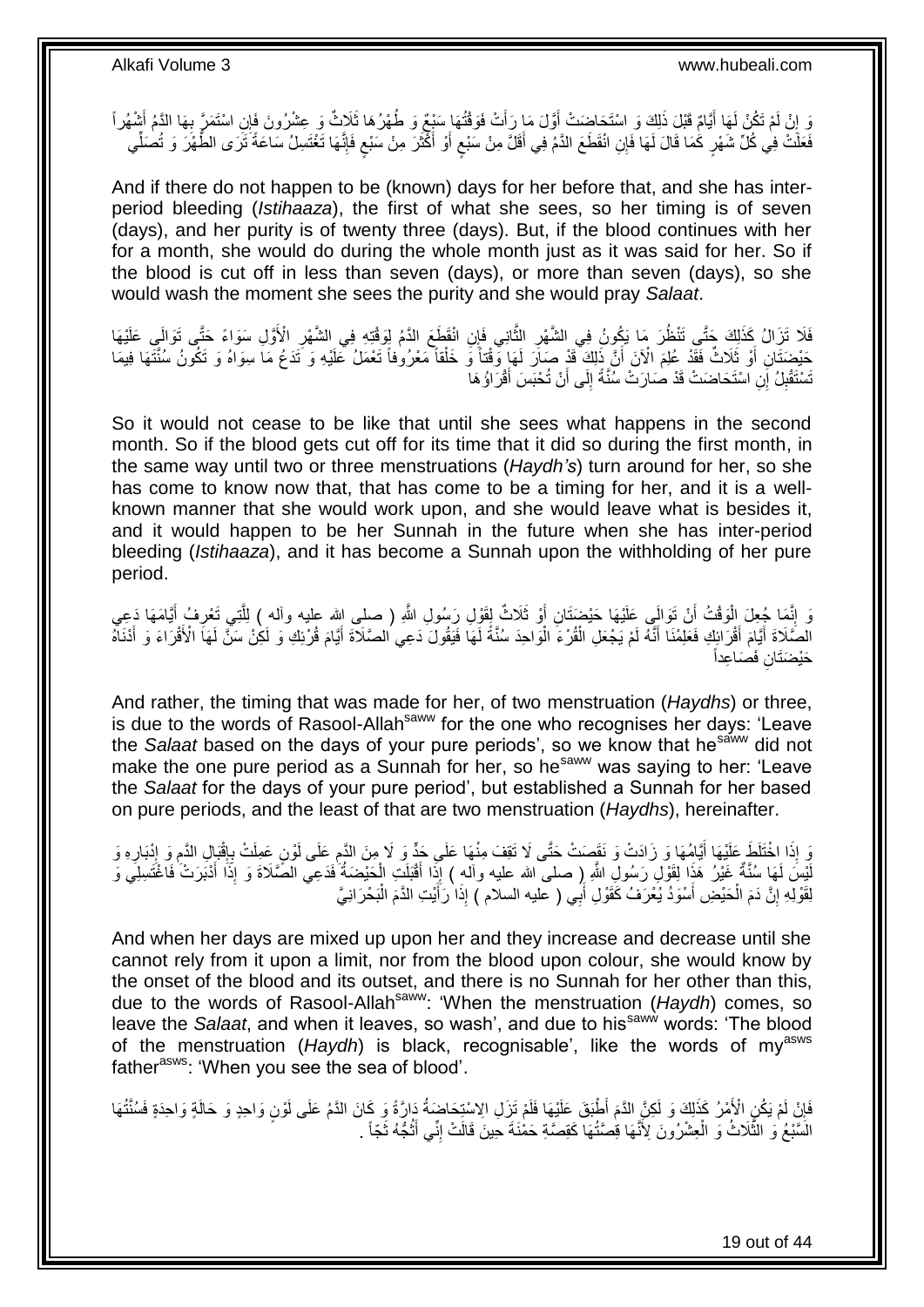So if the matter does not happen to be like that, and the blood is wearing down upon her, so the inter-period bleeding (*Istihaaza*) has not ceased its circuit, and the blood would be upon one colour, and its state would be one. Therefore, her Sunnah would be seven (days of menstruation (*Haydh*)), and twenty three (days of pure period), because her maximum is the maximum of Hamnat when she said, 'I am experiencing it like a torrent'.<sup>33</sup>

مُحَمَّدُ بْنُ إِسْمَاعِيلَ عَنِ الْفَضْلِ بْنِ شَاذَانَ عَنِْ حَمَّادِ بْنِ عِيسَىِ وَ ابْنِ أَبِي عُمَيْرٍ عَنْ مُعَاوِيَةَ بْنِ عَمَّارٍ عَنْ أَبِي عَبْدٍ الثَّهِ ( ِ ْ ֖֧֓<u>֓</u> َ عليه السلام ) قَالَ الْمُسْتَحَاضَةُ تَنْظُّلُ أَيَّامَهَا فَلَا تُصَلِّ فَبِهَا وَ لَا يَقْرَبْهَا بَعْلُهَا فَإِذَا جَازَتْ أَيَّامُهَا وَ رَأَتَ الدَّمَ يَثْقُبُ الْكُرْسُفُ َ ْ ْ َ َ ֪֪֧֪֪֪֪֦֧֪֪֦֧֝֝֟֟֟֟֟֟֟֟֟֟֟֟֟֟֟֟֟֟֟֟֟֟֟֝֟֟֝֟֝֟֟֟֟ ِ ٔ<br>ا اغْتَسَلَتْ لِلظَّهْرِ وَ الْعَصْبِ تُؤَخِّرُ هَذِهِ وَ تُعَجِّلُ هَذِهِ وَ لِلْمَغْرِبِ وَ الْعِشَاءِ غُسْلاً تُؤَخِّرُ هَذٍهِ وَ تُعَجِّلُ هَذِهِ وَ تُغْتَسِلُ لِلصُّبْحِ وَ ْ **∶** ْ ِ ْ ِ ِ َجْتَشِي وَ تَسْتَثْفِرُ وَ لَا تُكَبِّي وَ تَضُبُّ فَخِذَيْهَا فِي الْمَسْجِدِ وَ سَائِرُ جَسَدِهَا خَارِجٌ وَ لَإِ يَأْتِيهَا بَعْلُهَا فِي أَيَّامِ قُرْئِهَا وَ إِنْ كَانَ ة<br>أ ِ ْ **ٔ** ِ  $\ddot{\phantom{a}}$ َ ُ الذَّمُ لَا يَثْقُبُ الْكُرْسُفَ تَوَصَّأَتْ وَ دَخَلْتِ الْمَسْجِدَ وَ صَلَّتٌ كُلَّ صَلَاةٍ بِوُضُوءٍ وَ ۖ هَذِهِ يَأْتِيهَا بَعْلُهَا إِلَّا فِي أَيَّامٍ حَيْضِهَا . َ ֦֘<u>֓</u>֖֖֦֚֝֝ ِ َ ا<br>ا ا<br>ا **ٔ** ِ ْ

Muhammad Bin Ismail, from Al Fazl Bin Shazaan, from Hammad Bin Isa and Ibn Abu Umeyr, from Muawiya Bin Ammar,

(It has been narrated) from Abu Abdullah<sup>asws</sup> having said: 'The one with inter-period bleeding (*Istihaaza*) would look at her days, so she would neither pray *Salaat* in them, nor would she go near her husband. So when her days exceed and she sees the blood, she should insert a cloth and wash for the Zoh and Al-Asr (*Salaat*s), delaying this one and hastening that one; and for Al-Maghrib and Al-Isha, she would wash, delaying this one and hastening that one, and she should wash for the morning (*Salaat*), and she would stuff a cloth and she would not bend and spread her thighs in the Masjid and make her body to be outside; and she should not go to her husband during the (regular) days of her purity. And if it was such that the blood cannot be held by the cloth, she should perform ablution before entering the Masjid and pray (*Salaat*), each *Salaat* being with one ablution. And this one can go to her husband except during the days of her menstruation (*Haydh*)<sup>'.34</sup>

مُحَمَّدٌ عَنِ الْفَضْلِ عَنْ صَفْوَانَ عَنْ مُحَمَّدٍ إِلْحَلَبِيِّ عَنْ أَبِي عَبْدِ اللَّهِ ( عليه السلام) قَالَ سَأَلْتُهُ عَنِ الْمَرْ أَةِ تُسْتَجَاضُ فَقَالَ قَالَ<br>يَبْ َ **∶** ْ ْ َ ْ ْ ĺ أَبُو جَعْفَرٍ ( عِليهِ السلامِ ) سُئِلَ رَسُولُ اللَّهِ ( صَلْيِ اللهَ عَليه وآله ) عَنِ الْمَرْأَةِ تُسْتَحَاضُ فَأَمَرٍكَمَا أَنْ تَمْكُثَ أَيَّامَ حَيْضِهَا لَإِ َ َ َ ْ َ َ تُصَلِّ فِيهًا ثُمَّ تَغْتَسِلَ وَ تُسْتَدْخِلَ قُطْنَةً وَ تَسْتَثْفِرَ بِثَوْبٍ ثُمَّ تُصَلِّيَ حَتَّى يَخْرُجَ الذَّمُ مِنْ وَرَاءِ الثَّوْبِ قَالَ تَغْتَسِلُ الْمَرْأَةُ الدَّمِيَّةُ ِّ ا دیکھیے َ **ٔ** ا ماہ<br>سال َ ْ َّ َبْيْنَ كُلِّ صَلَاْتَيْنِ وَ اِلِاسْتِذْفَارُ أَنْ تَطَيَّبَ وَ تَسْتَجْمِرَ بِالدُّخْذَةِ وَ غَيْرِ ذَلِكَ وَ الِاسْتِثْفَارُ أَنْ تَجْعَلَ مِثْلَ ثَفْرِ الدَّابَّةِ . ِ َ **ٔ : : :** ِ َ **ٔ** َ ْ ِ

Muhammad, from Al Fazl, from Safwan, from Muhammad Al Halby,

(It has been narrated) from Abu Abdullah<sup>asws</sup>, said, 'I asked him<sup>asws</sup> about the woman with inter-period bleeding (*Istihaaza*). So he<sup>asws</sup> said: 'Abu Ja'far<sup>asws</sup> said: 'Rasool-Allahsaww was asked about the woman with inter-period bleeding (*Istihaaza*), so he<sup>asws</sup> ordered her that she should wait for the (regular) days of her menstruation (*Haydh*), not praying *Salaat* during these. Then she should wash and she would insert cotton, and she would stuff with a cloth. Then she would pray *Salaat* until the blood comes out from other side of the cloth'. He<sup>asws</sup> said: 'The bleeding woman would wash between every two *Salaat*s, and replace the cloth, and apply perfume and burn incense, and other than that, and the stuffing (cloth) must be like a belt to harness animals'.<sup>35</sup>

<sup>33</sup> Al Kafi – V 3 – The Book of Menstruation (*Haydh*) Ch 9 H 1

<sup>&</sup>lt;sup>34</sup> Al Kafi – V 3 – The Book of Menstruation (*Haydh*) Ch 9 H 2

<sup>35</sup> Al Kafi – V 3 – The Book of Menstruation (*Haydh*) Ch 9 H 3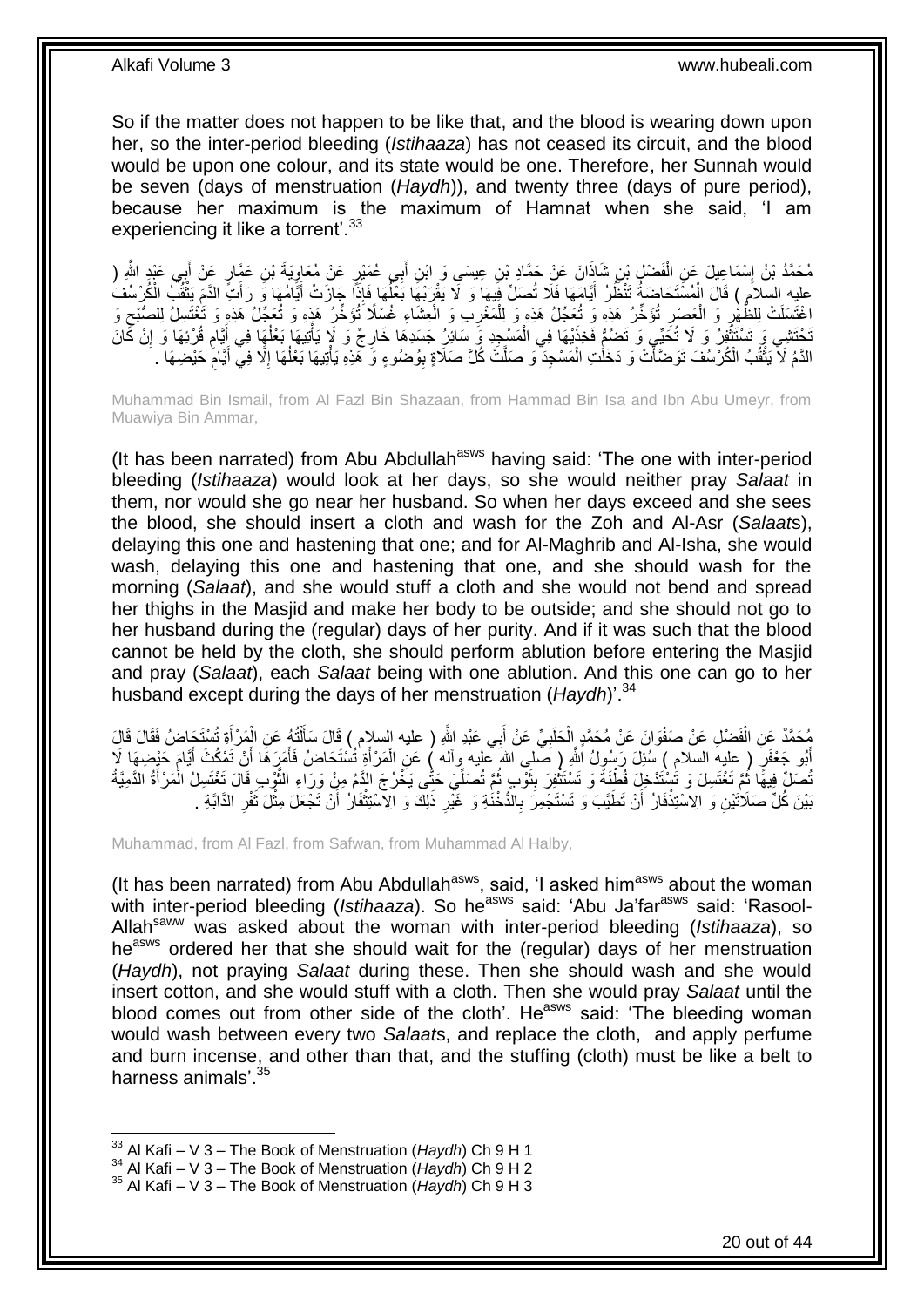مُحَمَّدُ بْنُ يَحْيَى عَنْ مُحَمَّدِ بْنِ الْحُسَيْنِ عَنْ عُثْمَانَ بْنِ عِيسَى عَنْ سَمَاعَةَ قَالَ قَالَ الْمُسْتَحَاضَةُ إِذَا ثَقَبَ الْذَمُ الْكُرْسُفَ<br>مُحَمَّدُ بْنُ يَحْيَى عَنْ مُحَمَّدِ بْنِ الْحُسَيْنِ عَنْ عُث **ٔ** ْ َ ْ ْغَتَسَلَتْ لِكُلِّ صَالَاتَيْنِ وَ لِلْفَجْرِ غُسْلًا وَ إِنْ لَمْ يَجُزِ الذَّمُ الْكُرْسُفَ فَعَلَيْهَا الْغُسْلُ كُلَّ يَوْمٍ مَرَّةً وَ الْوُضُوءُ لِكُلِّ صَلَاةٍ وَ إِنْ ْ ِ ِ ِ ْ ِ ْ ֧֧֖֧֖֧֖֧֧֧֧֧֧֧֧֧֧֧֧֚֚֚֓֝֝֝֝֝֟֓֝֓֬֝֓֝֬֟֓֟֓֝֬֟֓֟֓֝֬֝֬֝֓֟֓֝֬֜֝֬֝֓֝֬֝֓ أَرَادَ زَوْجُهَا أَنْ يَأْتِيَهَا فَحِينَ تَغْتَسِلُ هَذَا إِنْ كَانَ دَمُهَا عَبِيطاً وَ إِنْ كَانَتْ صُفْرَةً فَعَلَيْهَا الْوُضْمُوءُ ـ ْ اً اً ْ ِ **!** ِ

Muhammad Bin Yahya, from Muhammad Bin Al Husayn, from Usman Bin Isa, from Sama'at who said,

'He<sup>asws</sup> said: 'If the bloods seeps through the cotton pad, she should wash for every two *Salaat*s, and a washing for Al-Fajr (*Salaat*); and if the blood does not exceed the cotton pad, so upon her is the washing of once every day, and the ablution for every *Salaat*. And if her husband wants to go to her, so this is where she should wash. This is for if her blood was black; and if it was vellow, so upon her is the ablution'.<sup>36</sup>

عَلِيُّ بْنُ إِبْرَاهِيمَ عَنْ أَبِيهِ عَنْ عَبْدِ اللَّهِ بْنِ الْمُغِيرَةِ عَنْ عَبْدِ اللَّهِ بْنِ سِنَانٍ عَنْ أَبِي عَبْدِ اللَّهِ ( عليه السلام ) قَالَ الْمُسْتَحَاضَةُ َ ْ **∣** َ ِ ْ َّغْتَسِلُ عِنْدَ صَلَاةِ الظَّهْرِ فَتُصَلِّي الظَّهْرَ وَ الْعَصْرِ ثُمَّ تَغْتَسِلُ عِنْدَ الْمَغْرِبَ فَتُصَلِّي الْمَغْرِبَ وَ الْعِشَاءَ ثُمَّ تَغْتَسِلُ عِنْدَ الصُّبْح ان<br>المقامات ْ ِ ِ ا<br>المقام ْ **∶** ْ **∶** ْ فَتُصَلِّي الْفَجْرَ وَ لَا بَأْسَ أَنْ يَأْتِيَهَا بَعْلُهَا إِذَا شَاءَ إِلَّا أَيَّامَ حَيْضِهَا فَيَعْتَزِلُهَا بَعْلُهَا ُ ُ **∶** َ ِ ا<br>ا ْ **ٔ** ْ

Ali Bin Ibrahim, from his father, from Abdullah Bin Al Mugheira, from Abdullah Bin Sinan,

(It has been narrated) from Abu Abdullah<sup>asws</sup> having said: 'The one with inter-period bleeding (*Istihaaza*) should wash during *Salaat* Al-Zohr, so she would pray Al-Zohr and Al-Asr. Then she should wash during *Salaat* Al-Maghrib, so she would pray Al-Maghrib and Al-Isha. Then she should wash during the morning *Salaat*, so she would pray Al-Fajr. And there is no problem if her husband were to come to her whenever he so desires to, except for the days of her menstruation (*Haydh*), so she would isolate herself from her husband'.

> قَالَ وَ قَالَ لَمْ تَفْعَلْهُ امْرَأَةٌ قَطَّ احْتِسَاباً إِلَّا عُوفِيَتْ مِنْ ذَلِكَ . ِ َ ْ

He (the narrator) said, 'And he<sup>asws</sup> said: 'A woman would not do so at all, except that she would regain good health from that  $37$ 

مُحَمَّدُ بِنُ إِسْمَاعِيلَ عَنِ الْفَضْلِ بْنِ شَاذَانَ عَنْ صَفْوَانَ بْنِ يَجْيَي عَنِْ أَبِي الْحَسَنِ ( عليه السلام ) قَالَ قُلْتُ لَهُ جُعِلْتُ فِدَاكَ ْ َ ْ יִין<br>: ْ ْ إِذَا مَكَثَّتِ اَلْمَرْ أَةُ عَشَرَةَ أَيَّامٍ تَرَى اَلدَّمَ ثُمَّ طَهُرَتْ فَمَكَثَتْ ثَلَاثَةَ أَيَّامٍ طَاهِرَةً ثُمَّ رَأَتَ اللَّهَ بَعْدَ ذَلِكَ أَ تُمْسِكُ عَنِ الصَّلَاةِ قَالَ لَا َ ُ ֧֚֚֚֓֝֝֬֝ َ ُ م َ َ ْ َ َ هَٰذِهِ مُسْتَحَاضَةٌ تَغْتَسِلُ وَ تَسَّتَدْخِلُ قُطْنَةً بَعْدَ قُطْنَةٍ وَ تَجْمَعُ بَيْنَ الْصَّلَاتَيْنِ بِغُسْلٍ وَ يَأْتِيهَا زَوْجُهَا إِنْ أَرَادَ . َ ِ ْ **∶** 

Muhammad Bin Ismail, from Al Fazl Bin Shazaan, from Safwaan Bin Yahya,

(It has been narrated) from Abu Al-Hassan<sup>asws</sup>, said, 'I said to him<sup>asws</sup>, 'May I be sacrificed for you<sup>asws</sup>! When the woman waits for ten days and sees the blood, then she becomes clean, and she awaits for three days as clean, then she sees the blood after that. Should she withhold from the *Salaat*?' He<sup>asws</sup> said: 'No. This is woman with inter-period bleeding (*Istihaaza*). She should wash and insert a cotton (pad) after cotton (pad), and she would gather between the two *Salaat*s with one washing, and her husband can come to her if he so intends to<sup>'.38</sup>

<sup>36</sup> Al Kafi – V 3 – The Book of Menstruation (*Haydh*) Ch 9 H 4

<sup>&</sup>lt;sup>37</sup> Al Kafi – V 3 – The Book of Menstruation (*Haydh*) Ch 9 H 5

<sup>38</sup> Al Kafi – V 3 – The Book of Menstruation (*Haydh*) Ch 9 H 6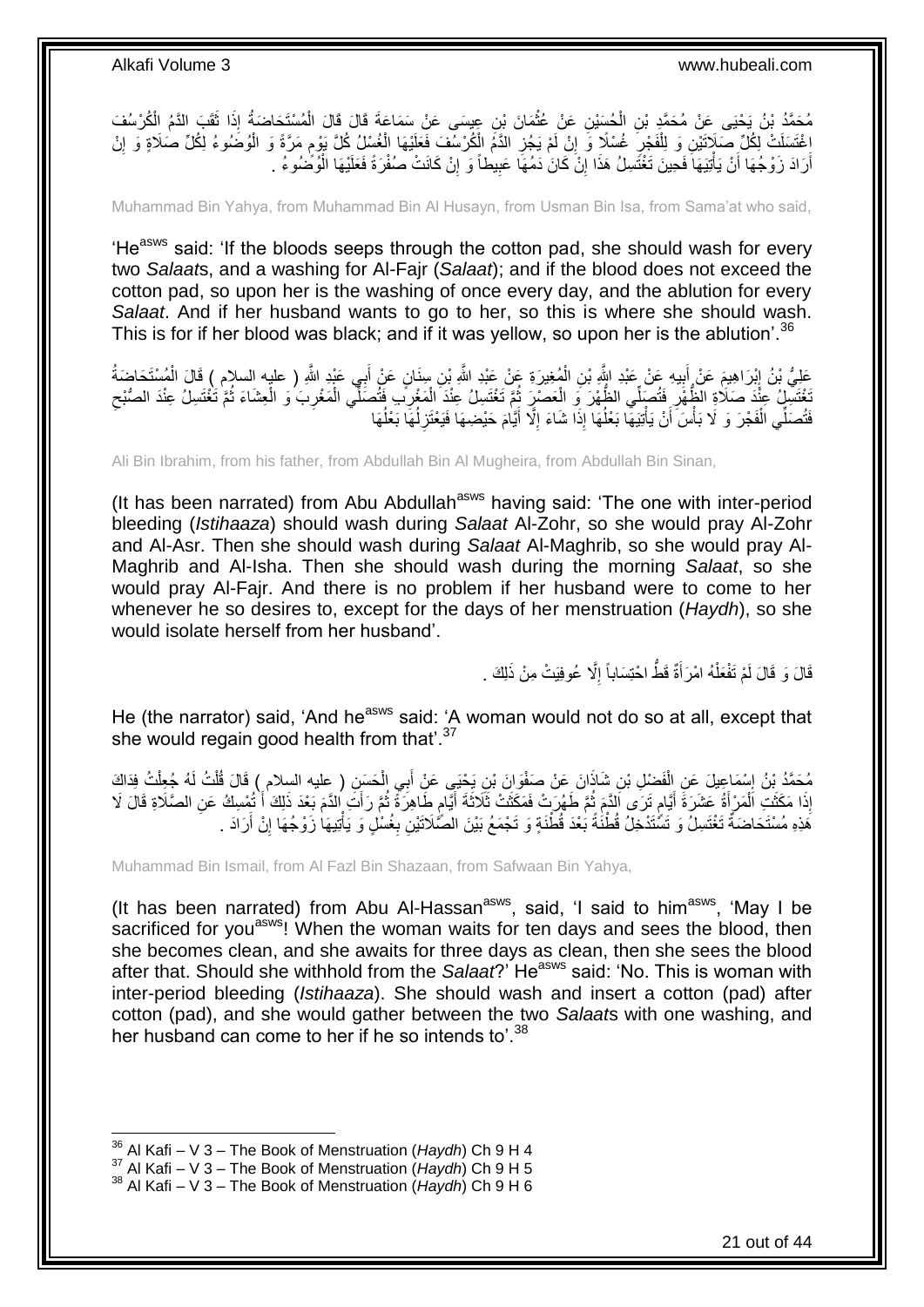ْ عِدَّةٌ مِنْ أَصْحَابِنَا عَنْ أَحْمَدَ بْنِ مُحَمَّدٍ عَنْ عَلِيِّ بْنِ الْحَكَمِ عَنْ دَاوُدَ مَوْلَى أَبِي الْمَغْرَاءِ الْعِجْلِيِّ عَمَّنْ أَخْبَرَهُ عَنْ أَبِي عَبْدِ الثَّهِ ْ َ **ُ** ْ َ ِ َ َ َ ( عليه السلام ) قَالَ سَأَلْتُهُ عَنِ الْمَرْأَةِ تَحِيضُ ثُمَّ يَمْضِي وَفْتُ طُهْرِها وَ هِيَ تَرَى الدَّمَ قَالَ فَقَالَ تَسْتَظْهِرُ بِيَوْمٍ إِنْ كَانَ ُ َ ْ ْ **ื** ِ ِ ِ كَيْضُهَا دُونَ عَشْرَةِ أَيَّامٍ وَ إِنِ اسَّنَمَرَّ الذَّمُ فَهِيَ مُسْتُحَاضَةٌ وَ إِنِ انْقَطَعَ الذَّمُ اغْتَسَلَتْ وَ صَلَّتْ ِ م َ

A number of our companions, from Ahmad Bin Muhammad, from Ali Bin Al Hakam, from Dawood, a slave of Abu Al Maghra Al Ijaly, from the one who informed him,

(It has been narrated) from Abu Abdullah $a<sup>asws</sup>$ , said, 'I asked him $a<sup>asws</sup>$  about the woman who menstruates, then the time of the purity passes by, and she sees the blood. So heasws said: 'She should memorise the day, if her menstruation (*Haydh*) is less of than ten days; and if the blood continues, so she is a woman with inter-period bleeding (*Istihaaza*); and if the blood cuts off, she should wash and pray *Salaat*'.

ا<br>المقام قَالَ قُلْتُ لَهُ فَالْمَرْأَةُ يَكُونُ حَيْضُهَا سَبْعَةَ أَيَّام أَوْ ثَمَانِيَةَ أَيَّام حَيْضُهَا دَائِمٌ مُسْتَقِيمٌ ثُمَّ تَحِيضُ ثَلَاثَةَ أَيَّام ثُمَّ يَنْقَطِعُ عَنْهَا الدَّمُ ٍ َ َ اُ ٍ َ َ ْ ْ ُ م<br>م َ فَتَرَى الْبَيَاضَ لَا صُفْرَةً وَ لَا دَماً قَالَ تَغْتَسِلُ وَ تُصَلِّي قُلْتُ تُغْتَسِلُ وَ تُصَلِّي وَ تَصُومُ ثُمَّ يَعُودُ الدَّمُ قَالَ َإِذَا رَأَتِ الَّذَمَ أَمْسَكَتْ ُ ْ ا.<br>ا َ َ ِ عَنِ الصَّلَاةِ وَ الصِّيَامِ

He (the narrator) said, 'I said, 'So (what about) the woman whose menstruation (*Haydh*) happens to be of seven days or eight days, her menstruation (*Haydh*) being constant, even, then she menstruates for three days, then the blood is cut off from her, so she sees the whiteness, not yellowness, and no blood?' He<sup>asws</sup> said: 'She should wash and pray *Salaat*'. I said, 'Supposing she washes and prays *Salaat*, and Fasts, then the blood returns?' He<sup>asws</sup> said: 'If she sees the blood, she would withhold from the *Salaat* and the Fasts'.

لْكُ فَإِنَّهَا تَرَى الدَّمَ يَوْماً وَ تَطْهُرُ يَوْماً قَالَ فَقَالَ إِذَا رَأَتِ الدَّمَ أَمْسَكَتْ وَ إِذَا رَأَتِ الطَّهْرَ صَلَّتْ فَإِذَا مَضَتْ أَيَّامُ حَيْضِهَا وَ َ َ َ ِ ْ َ ِ اسْتَمَرَّ بِهَا الطُّهْرُ صَلَّتْ فَإِذَا رَأَتِ الدَّمَ فَهِيَ مُسْتَحَاضَةٌ قَدِ انْتَظَمَتْ لَكَ أَمْرُ هَا كُلُّهُ . َ **∶** ُّ َ

I said, 'Supposing she sees the blood one day and is pure one day?' He (the narrator) said, 'So he<sup>asws</sup> said: 'When she sees the blood, she should withhold (from the *Salaat*), and when she sees the purity, she should pray *Salaat*. So when the days of her menstruation (*Haydh*) pass by and the purity continues with her, she should pray *Salaat*. So when she sees the blood, then she is with inter-period bleeding (*Istihaaza*). I<sup>asws</sup> have organized for you, all of her matters'.<sup>39</sup>

> **اِِل ْستِ َحا َض ِة َحْي ِض ِم ْن َدم الْ ِة َدم فَ باب َم ْعر ِ ِ ِ**

### <span id="page-21-0"></span>**Chapter 10 – Recognition of the menstruation (***Haydh***) blood from the inter-period bleeding (***Istihaaza***)**

عَلِيُّ بْنُ إِبْرَاهِيمَ عَنْ أَبِيهِ عَنِ ابْنِ أَبِي عُمَيْرٍ عَنْ حَفْصٍ بْنِ الْبَخْتَرِيِّ قَالَ دَخَلَتْ عَلَى أَبِي عَبْدِ الثَّهِ ( عليه السلامِ ) امْرَأَةٌ َ ِ :<br>ا **!** َ ِ َ َفَسَأَلَّنَّهُ عَنِ الْمَرْأَةِ يَسْتَمِرُّ بِهَا الدَّمِّ فَلاَّ تَدْرِيَّ حَيْضٌ هُوَ أَوْ غَيْرُهُ قَالَ فَقَالَ لَهَا إِنَّ دَمِّ الْحَيْضِ حَارٌّ كَبِيطٌ أَسْوَدُ لَٰهُ دَفْعٌ وَ َ **∶** َ ْ لَ َ َ ِ ْ ِ حَرَارَةٌ وَ دَمَ الِاسْتِحَاضَةِ أَصَّفَرُ بَاٰرِدٌ فَإِذَا كَانَ لِلدَّمِ حَرَارَةٌ وَ دَفْعٌ وَ سَوَادٌ فَلْتَدَعِ الْصَّلَاةُ ِ ْ ِ ِ َ

Ali Bin Ibrahim, from his father, from Ibn Abu Umeyr, from Hafs Bin Al Bakhtary who said,

'A woman came over to Abu Abdullah<sup>asws</sup> and she asked him<sup>asws</sup> about the woman whose bleeding is continuous with her, so she does not know whether it is

 $\overline{1}$ 

22 out of 44

<sup>39</sup> Al Kafi – V 3 – The Book of Menstruation (*Haydh*) Ch 9 H 7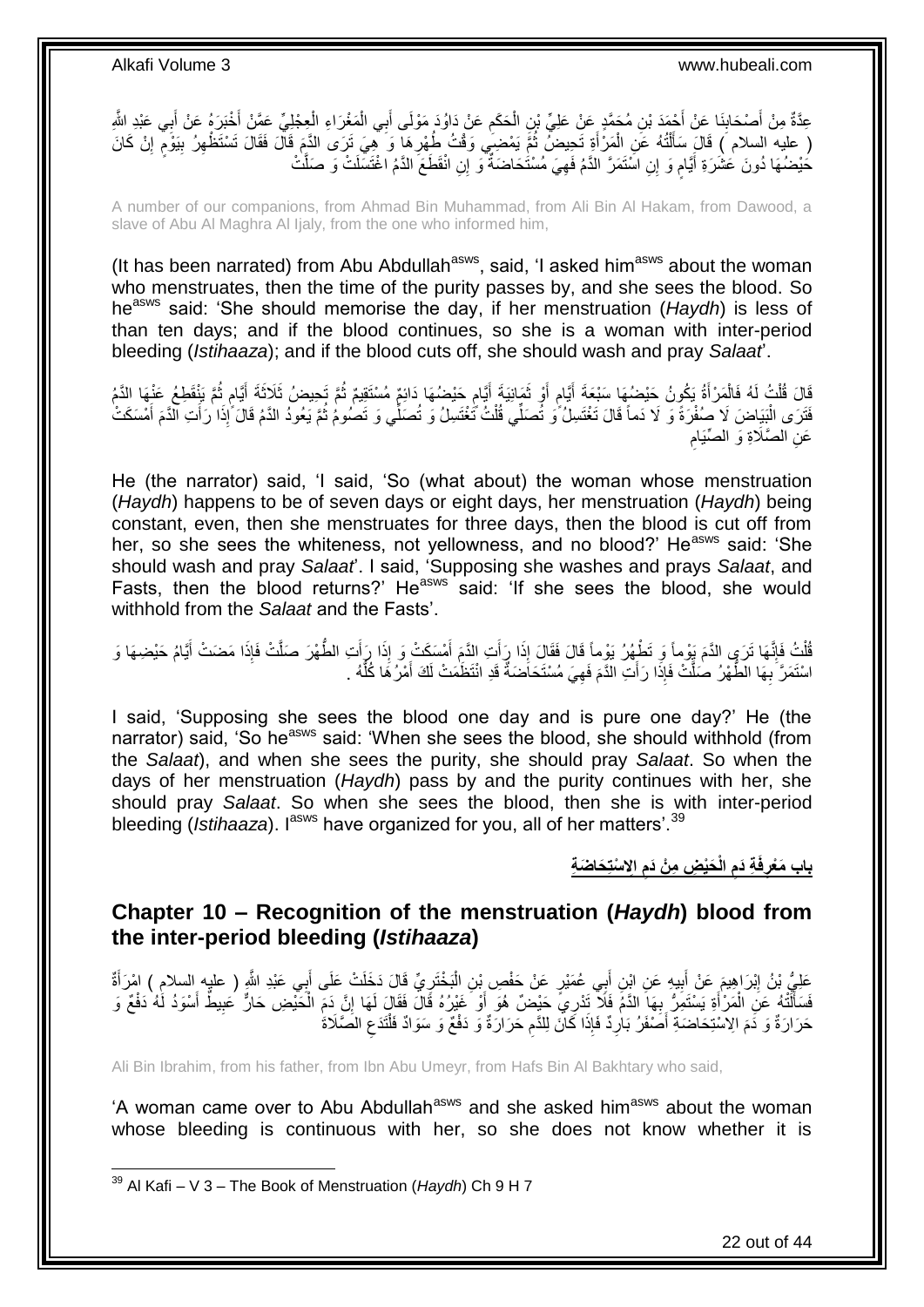menstruation (*Haydh*) or something else. So he<sup>asws</sup> said to her: 'The blood of the menstruation (*Haydh*) is warm, thick, black, there being a spurt for it and heat; and the blood of the inter-period bleeding (*Istihaaza*) is yellow, cold. So when there was heat and spurting and blackness for the blood, so let her leave the *Salaat*'.

> قَالَ فَخَرَجَتْ وَ هِيَ تَقُولُ وَ اللَّهِ أَنْ لَوْ كَانَ امْرَأَةً مَا زَادَ عَلَى هَذَا . َ اً

He (the narrator) said, 'So she went out and she was saying, 'By Allah<sup>azwj</sup>! Had he<sup>asws</sup> been a woman, she would not have increased upon this (explanation)<sup>'.40</sup>

مُحَمَّدُ بِنُ إِسْمَاعِيلَ عَنِ الْفَضْلِ بْنِ شَاذَانَ عَنْ حَمَّادِ بْنِ عِيسَى وَ ابْنِ أَبِي عُمَيْرٍ جَمِيعاً عَنْ مُعَاوِيَةَ بْنِ عَمَّارٍ قَالَ قَالَ أَبُو ْ **֡** َ ِ عَبْدٍ اللَّهِ ( عَليه السلام َ) إِنَّ دَمَ الِاَسْتِحَاضَةِ وَ الْحَيْضِ أَيْسَ يَخْرُجَانِ مِنْ مَكَانٍ وَّاحِدٍ إِنَّ دَمَ الِاسْتِحَاضَةِ بَارِدٌ ًوَ دَمَ الْحَيْضِ ِ ِ ْ ْ حَارٌ .

Muhammad Bin Ismail, from Al Fazl Bin Shazaan, from Hammad Bin Isa and Ibn Abu Umeyr, altogether from Muawiya Bin Ammar who said,

'Abu Abdullah<sup>asws</sup> said: 'The blood of the inter-period bleeding (*Istihaaza*) and the menstruation (*Haydh*) do not come out from one place. The blood of the inter-period bleeding (*Istihaaza*) is cold, and the blood of the menstruation (*Haydh*) is hot'.<sup>41</sup>

عِدَّةٌ مِنْ أَصْحَابِنَا عَنْ أَحْمَدَ بْنِ مُحَمَّدٍ عَنْ عَلِيِّ بْنِ الْحَكَمِ عَنْ إِسْحَاقَ بْنِ جَرِيرٍ قَالَ سَأَلَنْتِنِي امْرَأَةٌ مِنَّا أَنْ أَدْخِلَهَا عَلَى أَبِي لَ َ ِ ِ ِ ْ ِ َ ِ َ ا<br>ا َ َ عَبْدِ اللَّهِ ( عليهَ السلام ) فَاسْتَأَذْنتُ لَمَا فَأَذِنَ لَّهَا فَدَخَلَتْ وَ مَعَهَا مَوْلَاةٌ لَهَا فَقَالَتْ لَهُ يَا أَبَا ۖ عَبْدِ اللَّهِ قَوْلُهُ تَعَالَى زَيْتُونَةٍ لَآ لَ َ ْ ُ َ نْدَرْقِيَّةٍ وَ لا غَرْبِيَّةٍ مَا عَنَٰى بِهَذَا فَقَالَ لَهَا أَيَّتُهَا الْمَرْأَةُ إِنَّ اللَّهَ تَعَالَى لَمْ يَصْرِب الْأَمْثَالَ لِلشَّجَرَةِ إِنَّمَا ضَرَبَ الْأَمْثَالَ لِبَنِي آدَمَ **!** ِ َ ِ ِ َ ْ َ **∶** َ س*َلِي* عَمَّا تُرِيدِينَ ِ

A number of our companions, from Ahmad Bin Muhammad, from Ali Bin Al Hakam, from Is'haq Bin Jareer who said,

'A woman from us asked me if I could get her to see Abu Abdullah<sup>asws</sup>. So I sought the permission for her and he<sup>asws</sup> permitted for her, and with her was a slave girl of hers. So she said to him, 'O Abu Abdullah<sup>asws</sup>! The Words of the Exalted, **[24:35] lit** *from a blessed olive-tree, neither eastern nor western*, what is Meant by this?' So he<sup>asws</sup> said to her: 'O you woman! Allah<sup>azwj</sup> the Exalted does not Strike the examples for the trees. But rather, He $^{a}$ zwj struck examples for the children of Adam<sup>as</sup>. Ask about whatever you are intending to'.

اَلَّ أَخْبِرْنِي عَنِ اللَّوَاتِي بِاللَّوَاتِي مَا حَدُّهُنٍّ فِيهِ قَالَ حَدُّ الزِّنَا إِنَّهُ إِذَا كَانَ يَوْمُ الْقِيَامَةِ أُتِيَ بِهِنَّ وَ أُلْبِسْنَ مُقَطَّعَاتٍ مِنْ نَارٍ وَ ْ  $\frac{1}{2}$ اً<br>ا **∶** م<br>ا ِ َ ِ ْ أ ِ ُمِعْنَ بِمَقَّامِعَ مِنْ َنارٍ وَ سُرْبُلْنَ مِنَ النَّارِ وَ أُدْخِلَ فِي أَجْوَافِهِنَّ إِلَى رُءُوسِهِنَّ أُعْمِدَةٌ مِنْ نَارٍ وَ قُذِفَ بِهِنَّ فِي النَّارِ َ ِ ِ ِ َ ا<br>ا ِ ْ **ِ** ِ ِ ِ

She said, 'Inform me about the lesbian with the lesbian, what are their legal punishments (*Hadd*)?' He<sup>asws</sup> said: 'The legal punishment (*Hadd*) of the adultery. When it will be the Day of Judgement, they will come with them, and they would be wearing cut-outs of Fire, and harnessed by the harnesses of Fire, and wearing trousers of Fire, and columns of Fire would enter inside them to go up to their heads, and they will be thrown into the Fire.

<sup>40</sup> Al Kafi – V 3 – The Book of Menstruation (*Haydh*) Ch 10 H 1

<sup>41</sup> Al Kafi – V 3 – The Book of Menstruation (*Haydh*) Ch 10 H 2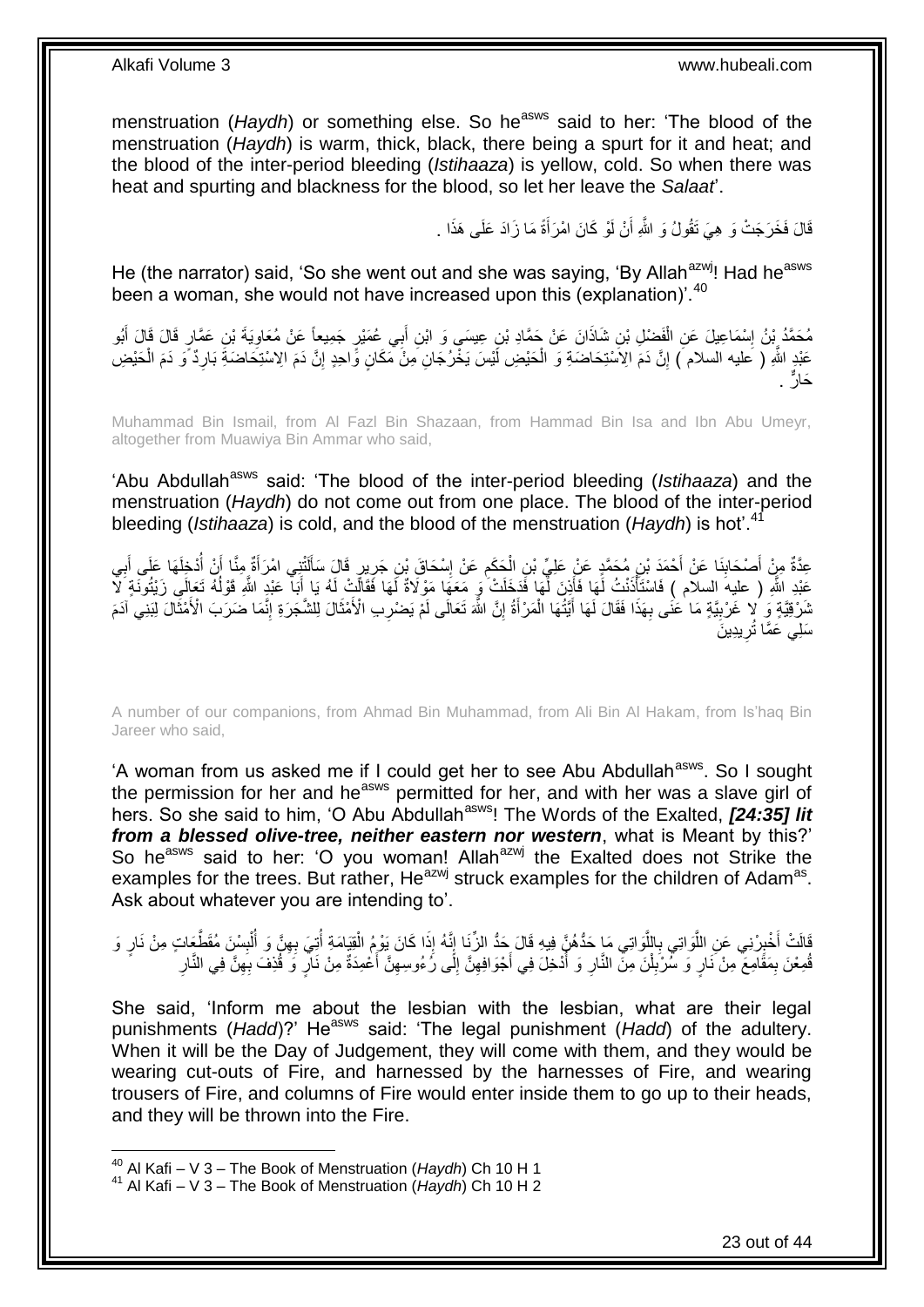أَيَّتُهَا الْمَرْأَةُ إِنَّ أَوَّلَ مَنْ عَمِلَ هَذَا الْعَمَلَ قَوْمُ لُوطٍ وَ اسْتَغْنَى الرِّجَالُ بِالرِّجَالِ فَبَقِينَ النِّسَاءُ بِغَيْرِ رِجَالٍ فَفَعَلْنَ كَمَا فَعَلَ ِ ْ اُ ِ َ ْ َ ِ ِ ْ ِ رِجَالُهُنَّ لِيَسْتَغْنِيَ بَعْضُهُنَّ بِبَعْضٍ **ِ** ا<br>ا ِ

O you woman! The first ones who did this deed were the people of Lot<sup>as</sup>, and the men satisfied their needs with the men. So the women remained without men, and so they did just as their men were doing, satisfying each other'.

فَقَالَتْ لَهُ أَصْلَحَكَ اللَّهُ مَا تَقُولُ فِي الْمَرْأَةِ تَحِيضُ فَتَجُوزُ أَيَّامُ جَيْضِهَا قَالَ إِنْ كَانَ حَيْضُهَا دُونَ عَشَرَةِ أَيَّامِ اسْتَظْهَرَتْ بِيَوْمِ ِ َ َ ْ َ ֧֩֘׆֧ ِ ֦֦֖֚֝֝֟֝֬֝֝ َ وَاحِدٍ ثُمَّ هِيَ مُسْتَحَاضَةٌ قَالَتْ فَإِنٍّ الدَّمَ يَسْتَمِرُّ بِهَا الشَّهْرَ وَ الشَّهْرَيْنِ وَ الثَّلَاثَةَ كَيْفَ تَصْنَعُ بِالصَّلَاةِ قَالَ تَكْلِسُ أَيَّامَ حَيْضِهَاْ ُ ِ َّ **∶** ِ َ ثُمَّ تَغْتَسِلُ لِكُلِّ صَلَاتَيْنِ ُ

So she said to him<sup>asws</sup>, 'May Allah<sup>azwj</sup> Keep you<sup>asws</sup> well! What are you<sup>asws</sup> saying regarding the woman who menstruates and it exceeds the (regular) days of her menstruation (*Haydh*)?' He<sup>asws</sup> said: 'If her menstruation (*Haydh*) was of less than ten days, she would examine after one day, then she would be with inter-period bleeding (*Istihaaza*)'. She said, 'Supposing the blood continues with her for the month and the two months, and the three, how would she deal with the *Salaat*?' He<sup>asws</sup> said: 'She would sit (awaiting) for the (regular) days of her menstruation (*Haydh*), then she would wash for every two *Salaat*s'.

َّ فَقَالَتْ لَهُ إِنَّ أَيَّامَ حَيْضِهَا تَخْتَلِفُ عَلَيْهَا وَ كَانَ يَتَقَدَّمُ الْحَيْضُ الْيَوْمَ وَ الْيَوْمَيْنِ وَ الثَّلَاثَةَ وَ يَتَأَخَّرُ مِثْلَ ذَلِكَ فَمَا عِلْمُهَا بِهِ قَالَ :<br>ا ْ ْ َ ِ ِ ْ **ٔ** َ دَمُ الْحَيْضِ لَيْسَ بِهِ خَفَاءٌ هُوَ دَمٌ حَارٌّ تَجِدُ لَهُ حُرْقَةً وَ دَمُ الِاسْتِحَاضُةِ دَمٌ فَاسِدٌ بَارِدٌ **∶ ∶** لَ

So she said to him<sup>asws</sup>, 'If the days of her menstruation (*Haydh*) are different upon her, and the menstruation (*Haydh*) tended to precede by the day, or two days, and three, and it would get delayed similar to that, so what can she know with it?' He<sup>asws</sup> said: 'The blood of the menstruation (*Haydh*) is not unknown. It is a hot blood. You would find a burning sensation with it. And the blood of the inter-period bleeding (*Istihaaza*) is putrid, cold'.<sup>42</sup>

> **ْر َح ِة َر ِة َو الْقَ ُعذْ َحْي ِض َو الْ الْ ِة َدم فَ باب َم ْعر ِ ِ**

### <span id="page-23-0"></span>**Chapter 11 – Recognition of the blood of menstruation (***Haydh***), and the virginity, and the ulcers**

عَلِيُّ بِنُ إِبْرَاهِيمَ عَنْ أَبِيهِ وَ عِدَّةٌ مِنْ أَصْحَابِنَا عَنْ أَحْمَدَ بْنِ مُحَمَّدِ بْنِ خَالِدٍ جَمِيعاً عَنْ مُحَمَّدِ بْنِ خَالِدٍ عَنْ خَلَفٍ بْنِ حَمَّادٍ وَ َ ِ **∣** َ ∣l<br>∶ رَوَاهُ أَحْمَدُ أَيْضاً عَنْ مُحَمَّدِ بْنِ أَسْلَمَ عَنْ خَلَفٍ بْنِ حَمَّادٍ الْكُوفِيِّ قَالَ تَزَوَّجَ يَعْضُ أَصْحَابِنَا جَارِيَةً مُعْصِراً لَمْ تَطْمَتْ فَلَقَا َ َ َ لَ ِ ِ َ اقْتَضَّهَا سَالَ الدَّمُ فَمَكَثٍ سَائِلًا لَا يَنْقَطِعُ نَحْواً مِنْ عَشَرَةِ أَيَّامٍ قَالَ فَأَرَوْهَا الْقَوَابِلَ وَ مَنْ ظَنُّوا أَنَّهُ يُبْصِرُ ذَلِكَ مِنَ النِّسَاءِ ِ ْ َ ٍ َ َ ِّفَاخْتَلَفْنَ فِقَالَ بَعْضٌ هَذَا مِنْ دَمِ الْحَيْضِ ۖ وَ قَالَ بَعْضٌ هُوَ مِنْ َدَمِ الْعُذْرَةِ فَسَأَلُوا عَنْ ذَلِكَ فُقَهَاءَهُمْ كَأَبِي حَنِيفَةَ وَ غَيْرِهِ مِنْ َ **ٔ** ْ ِ ْ ֧֧֧֚֚֚֚֚֚֚֚֚֚֚֚֚֚֚֝֓֡֓֓֝֓֡֓֡֓֡֓֡֡֡֬֜֝֓֡֡֡֬֓֡֡֓֡֡֡֬֓ ِ َ فُقَهَائِهِمْ فَقَالُوا هَذَا شَّيْءٌ قَدْ أَشْكُلِّ وَ الصَّلَاةُ فَرِيضَةٌ وَاجِبَةٌ فَلْتَتَوَضِّئًا وَ لَّتُصَلِّ وَ لْيُمْسِكُ عَنْهَا زَوْجُهَا خَثَّى تَرَى الْبَيَاضَ فَإِنَّ ِ ِ ِ ْ ْ ْ **Contracts** ْ كَانَ ذَمَ الْحَيْضِ لَمْ يَضُرَّ هَا الصَّلَاةُ وَ ۚ إِنْ كَانَ ذَمَ الْعُذْرَةِ كَانَتْ قَدْ أَدَّتِ الْفَرْضَ ْ َ **ٔ** ْ ِ ْ

Ali Bin Ibrahim, from his father and a number of our companions, from Ahmad Bin Muhammad Bin Khalid, altogether from Muhammad Bin Khalid, from Khalaf Bin Hammad, and reported by Ahmad as well, from Muhammad Bin Aslam, from Khalaf Bin Hammad Al Kufy who said,

'One of our companions got married to a young girl who had yet to menstruate. So when he deflowered her, the blood flowed, and it remained flowing, not getting cut off

<sup>42</sup> Al Kafi – V 3 – The Book of Menstruation (*Haydh*) Ch 10 H 3

 $\overline{\phantom{a}}$ 

24 out of 44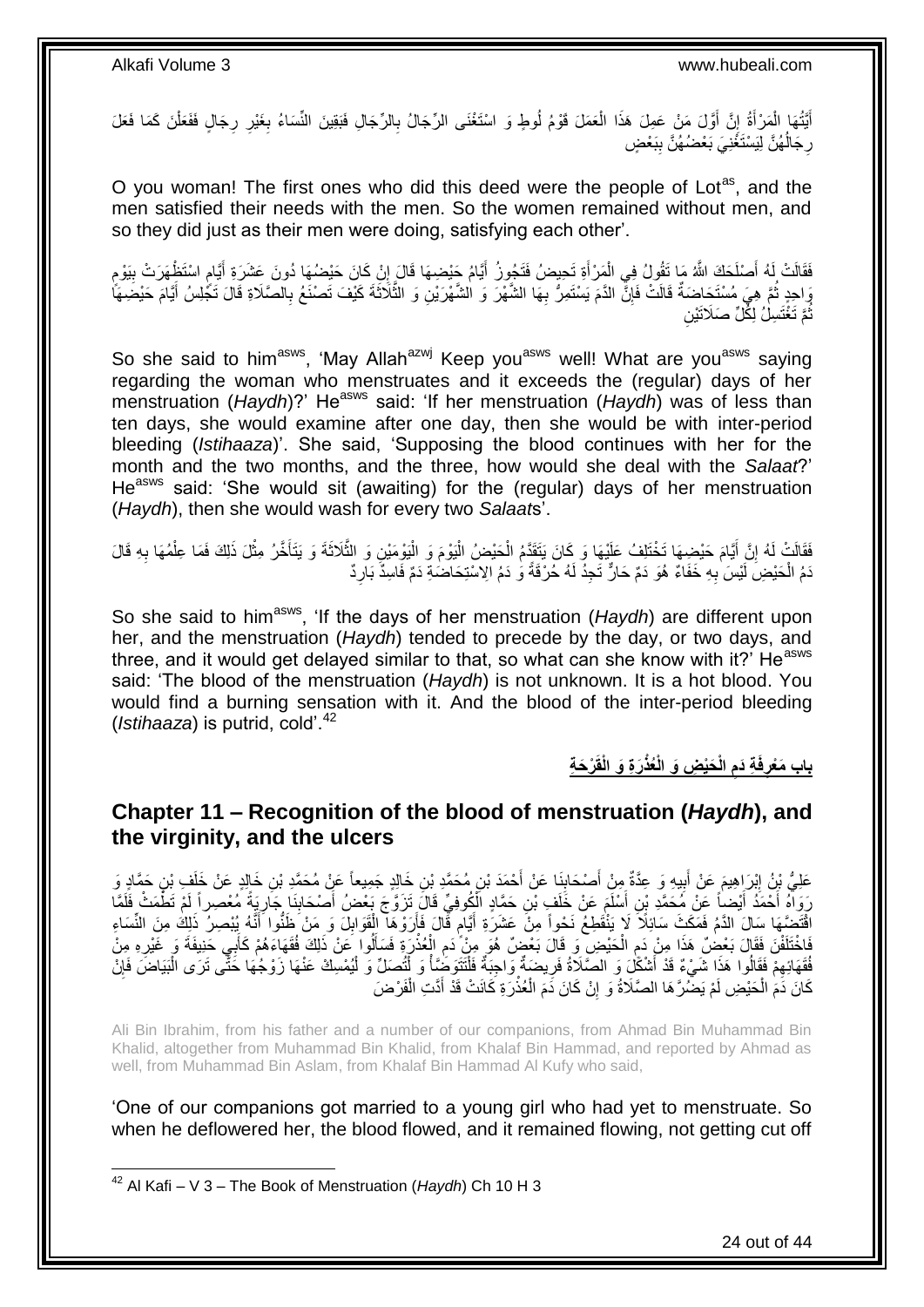for about ten days. So he showed her to the midwives and the ones from the women he thought had that insight. But they differed. So some of them said, 'This is from the blood of menstruation (*Haydh*)', and some said, 'It is from the blood of virginity'. So he asked their jurists like Abu Haneefa and others from the jurists, and they said, 'This is something which has confusion, and the *Salaat* is a necessity, an Obligation. So let her perform ablution, and let her pray *Salaat*, and let her husband abstain from her until she sees the whiteness (no blood). So if it was the blood of menstruation (*Haydh*), the *Salaat* would not harm her, and if it was the blood of the virginity, she would have fulfilled the Obligation'.

فَفَعَلَتِ الْجَارِيَةُ ذَلِكَ وَ حَجَجْتُ فِي تِلْكَ السَّنَةِ فَلَمَّا صِرْنَا بِمِنِّي بَعَثْتُ إِلَى أَبِي الْحَسَنِ مُوسَى بْنِ جَعْفَرٍ ( عِليه السلام ) فَقُلْتُ<br>. ْ َ ِ **ٔ** ِ ْ ِ ْ ْ جُعِلْتُ فِدَاكَ إِنَّ لَنَا مَسْأَلَةً قَدْ ضِقْنَا بِهَا ذَرْعاً فَإِنْ رَأَيْتَ أَنْ تَأْذَنَ لِيَ فَآتِيَكَ وَ أَسْأَلُكَ عَنْهَا فَبَعَثَ إِلَيَّ إِذَا هَدَأَتِ الْاُجْلُ وَ ِ ِ َ **׀** َ لَ ِ ُ ו<sup>ו</sup> َ ْ َ انْقَطَعَ الطُّرِيقُ فَأَقْبِلْ إِنْ شَاءَ اللَّهُ ِ **!** َ **∶** 

So the girl did that, and I performed Hajj during that year. So when we came to be at Mina, I sent a message to Abu Al-Hassan Musa<sup>asws'</sup> Bin Ja'far<sup>asws</sup>, saying, 'May I be sacrificed for you<sup>asws</sup>! There is a problem for us which we have been straitened with and are fed up with it. So if you<sup>dsws</sup> see fit to permit me so I can come over to see you<sup>asws</sup> and ask you<sup>asws</sup> about it'. So he<sup>asws</sup> sent a message over to me: 'When the man (people) subside and the road is cut off (blocked by someone), so you can come over, Allah<sup>azwj</sup> Willing'.

قَالَ خَلَفٍ فَرَأَيْتُ اللَّيْلَ حَتَّى إِذَا رَأَيْتُ النَّاسَ قَدْ قَلَّ اخْتِلَافُهُمْ بِمِنًى تَوَجَّهْتُ إِلَى مِصْرَبِهِ فَلَمًا كُنْتُ قَرِيباً إِذَا أَنَا بِأَسْوَدَ قَاعِدٍ<br>وَفَلا أَنَا بِأَسْوَدَ قَاعِدٍ َ َّ َ َ **∶** َ ِ ِ ِ ِ عَلَى الطَّرِيقِ فَقَالَ مَنِ الرَّجِلُ فَقُلْتُ رَجُلٌ مِنَ الْحَاجِّ فَقَالَ مَاٰ اَسْمُكَ قُلْتُ خَلَفَ بْنُ حَمَّادٍ قَالَ ادْخُلْ بِغَيْرِ إِنْنٍ فَقَدْ أَمَرَنِي أَنْ ْ ْ ْ ِ َ **ٔ** ِ **∶** َ أَقْعُدَ هَاهُنَا فَإِذَا أَتَيْتَ أَذِنْتُ لَكَ َ َ َ

He (the narrator) said, 'I stayed behind and saw the night until when I saw the people had lessened, I stayed behind at Mina to go to his<sup>asws</sup> tent. So when I was near, I saw a black man seated upon the road (blocking it). So he said, 'Who is the man (coming over)?' So I said, 'A man from the Pilgrims'. So he said, 'What is your name?' I said, 'Khalaf Bin Hammad'. He said, 'Enter without a permission, for he<sup>asws</sup> had ordered me that I should be seated over here, and whenever you come over, so I should permit for you (to enter the tent)'.

فَدَخَلْتُ وَ سَلَّمْتُ فَرَدَّ السَّلَامَ وَ هُوَ جَالِسٌ عَلَى فِرَاشِهِ وَحْدَهُ مَا فِي الْفُسْطَاطِ غَيْرُهُ فَلَمَّا صِرْتُ بَيْنَ يَدَيْهِ سَأَلَنِي وَ سَأَلْتُهُ عَنْ ْ َّ ْ ْ َ لَ Í حَالِهِ فَقُلْتُ لَهُ إِنَّ رَجُلًا مِنْ مَوَالِيكَ تَزَوَّجَ جَارِيَةً مُعْصِراً لَمْ تَطْمَتْ فَلَمَّا اقْتَضَمَّا سَالَ الدَّمُ فَمَكَثِّ سَائِلًا لَا يَنْقُطِعُ نَحْواً مِنْ لَ **∶** ِ ْ عَشَرَةِ أَيَّام وَ إِنَّ الْقَوَابِلَ اخْتَلَفْنَ فِي ذَلِكَ فَّقَالَ بَعْضُهُنَّ دَمُ الْحَيْضِ وَ قَالَ بَعْضُهُنَّ دَمُ الْعُذْرَةِ فَمَا يَنْبَغِي لَهَا أَنْ تَصنَّعَ ِ ْ ِ م َ َ **ٔ** ْ ْ

So I entered and greeted, and he<sup>asws</sup> returned the greetings, and he<sup>asws</sup> was seated upon his<sup>asws</sup> carpet, alone, there being no one else in the tent. So when I came to be in front of him<sup>asws</sup>, he<sup>asws</sup> asked me and I asked him<sup>asws</sup> about his<sup>asws</sup> state, and I said to him<sup>asws</sup>, 'A man from the ones in your<sup>asws</sup> Wilayah married a young girl who had yet to menstruate. So when he deflowered her, the blood flowed and remained flowing, not being cut off, for about ten days, and the midwives differed with regards to that. So some of them said it is the blood of menstruation (*Haydh*), and some of them said it is the blood of virginity. So what is befitting for her to do?'

َالَ فَلْتَتَّقِ اللَّهَ فَإِنْ كَانَ مِنْ دَمِ الْجَيْضِ فَلْتُمْسِكْ عَنِ الصَّلَاةِ حَتَّى تَرَى الطُّهْرَ وَ لْيُمْسِكْ عَنْهَا بَعْلُهَا وَ إِنْ كَانَ مِنَ الْعُزْرَةِ ْ ֦֖֖֦֧֦֦֦֖֦֧֦֦֖֦֧֦֦֧֦֦֧֦֪֦֪֪֦֧֦֪֦֧֦֧֦֪֦֧֦֪֪֦֧֦֧֦֪֪֦֧֦֧֦֧֦֧֦֧֟֟֟֟֟֟֟֟֟֟֟֟֟֟֟֟֟֟֟֟֟֬֟֟֟֟֟֓֞֟֟֟֟֬֟֟֓֞֟֟֩֕֟֟֩֞֟֟֓֞֟֟֟֟֟֝֟ ْ ; ِ ْ **ٔ** ْ ِ ا<br>ا فَلْتَتَّقِ اللَّهَ وَ لْتَتَوَضَّأْ وَ لْتُصَلِّ وَ يَأْتِيهَا بَعْلُهَا إِنْ أَحَبَّ ذَلِكَ فَقُلْتُ لَهُ وَ كَيْفَ لَهُمْ أَنْ يَعْلَمُوا مِمَّا هُوَ حَتَّى يَفْعَلُوا مَا يَنْبَغِي قَالَ َ ِ ٔ<br>ا ْ ֺ֦֦֦֧֦֦֪ׅ֧֦֧֦֧֦֧֦֧֦֪ׅ֦֧֦֪֪֦֧֦֧֝֟֟֓֕֓֕֓֕֓֕֓֕֓֓֡֓֓֡֟֓֡֟֓֡֟֓֡֟֓֡֟֓֡֟֩֓֓֞֓֞֓֞֟֓֡֟֓֡֟֓֟֩֓֟֓֟֓֟֟<br>֧֧֧֪֧֪֝֩֘֝֬֞֟׆<br>֧֪֘ ْ ْ ْ َ ْ

25 out of 44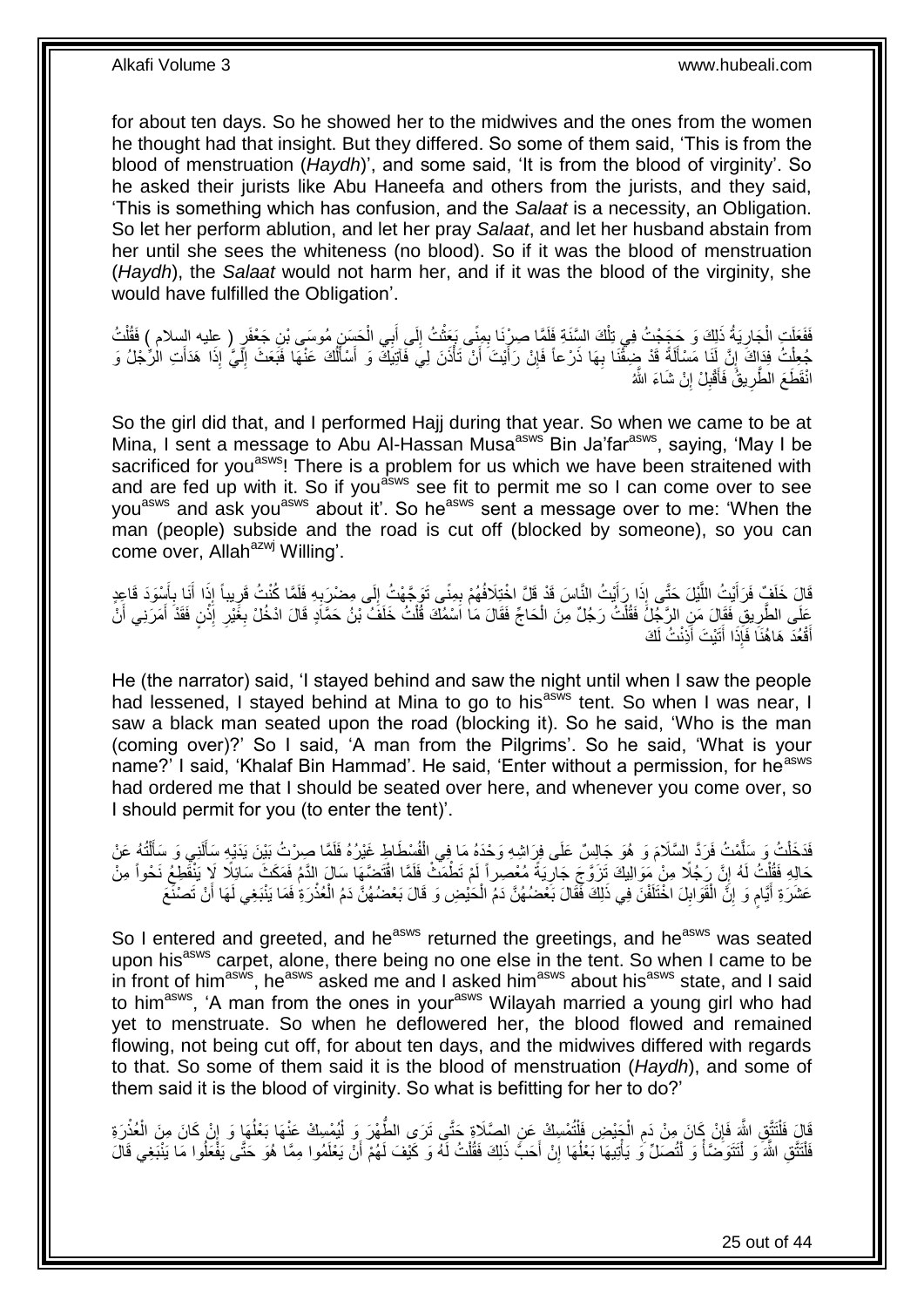فَالْتَفَتَ يَمِيناً وَ شِمَالًا فِي الْفُسْطَاطِ مَخَافَةَ أَنْ يَسْمَعَ كَلَامَهُ أَجَدٌ قَالَ ثُمَّ نَهَدَ إِلَيَّ فَقَالَ يَا خَلَفُ سِرَّ اللَّهِ سَرَّ اللَّهِ فَلَا تُذِيعُوهُ وَ لَا لَ ِ ان<br>المقامات َ ْ ֧֡֝֟֓<u>֓</u> تُعَلِّمُوا هَذَا الْخَلْقَ أُصُولَّ دِينِ اللَّهِ بَلِ ارْضَوْا لَهُمْ مَاۤ رَضِيَ اللَّهُ لَهُمْ مِنْٰ ضَلَالٍّ ُ ْ ْ ِّ

He<sup>asws</sup> said: 'So let her fear Allah<sup>azwj</sup>, for it was from the blood of menstruation (*Haydh*), so let her abstain from the *Salaat* until she sees the purity, and let her husband abstain from her; and if it was from the blood of virginity, so let her fear Allah<sup>azwj</sup>, and let her perform ablution, and let her pray *Salaat*, and her husband can come to her if he likes that'. So I said to him<sup>asws</sup>, 'So how is it for them to know what it is from until they do what is befitting?' So he<sup>asws</sup> looked towards the right and left in the tent, fearing that someone might hear his<sup>asws</sup> speech, then he<sup>asws</sup> diverted towards me and he<sup>asws</sup> said: 'O Khalaf! A secret of Allah<sup>azwj</sup>! A secret of Allah<sup>azwj</sup>! Therefore, neither waste it nor teach it to these people, the Principles of the Religion. But, be pleased for them what Allah<sup>azwj</sup> is Pleased for them, from the straying'.

قَالَ ثُمَّ عَقَدَ بِيَدِهِ الْيُسْرَى تِسْعِينَ ثُمَّ قَالَ تَسْتَدْخِلُ الْقُطْنَةَ ثُمَّ تَدَعُهَا مَلِيّاً ثُمَّ تُخْرِجُهَا إِخْرَاجاً رَفِيقاً فَإِنْ كَانَ الدَّمُ مُطَوَّقاً فِي **∶** ا پایا<br>ا ُ ْ .<br>• • • • ْ **!** ِ ׀.<br>? ْ الْقُطْنَةِ فَهُوَ مِنَ الْعُذْرَةِ ۖ وَ إِنْ كَانَ مُسْتَنْقِعاً فِي الْقُطْنَةِ فَهُوَ مِنَٰ الْحَيْضِ יִי, <u>ٔ</u> ْ ْ

He (the narrator) said: 'Then he<sup>asws</sup> he formed the (number) ninety with his<sup>asws</sup> left hand, then said: 'She should insert the cotton, then leave it for a while. Then she should take it out with a gentle extraction. So if it was an encircled blood in the cotton, so it is from the virginity, and if it was a splodge in the cotton, so it is from the menstruation (*Haydh*)'.

قَالَ خَلَفٌ فَاسْتَحَفَّنِي الْفَرَ حُ فَبَكَيْتُ فَلَمَّا سِكَنَ بُكَائِي قَالَ مِا أَبْكَاكَ قُلْتُ جُعِلْتُ فِدَاكَ مَنْ كَانَ يُحْسِنُ هَذَا غَيْرُكَ قَالَ فَرَفَعَ يَدَهُ ْ َ ْ ْ إِلَى السَّمَاءِ وَ قَالَ وَّ اللَّهِ إِنِّم مَا أُخْبِرُكَ إِلَّا عَنْ رَسْولِ اللَّهِ ( صلى الله عليه وأله ) عَنْ جَبْرَئِيلَ عَنِ اللَّهِ عَزَّ وَ جَلَّ . ِ ِ .<br>ا ِ ِ

Khalaf said, 'I was overcome with the happiness, and I cried. So when my crying settled, he<sup>asws</sup> said: 'What made you cry?' I said, 'May I be sacrificed for you<sup>asws</sup>! Who can be better at this than you<sup>asws</sup>?' So he<sup>asws</sup> raised his<sup>asws</sup> hand towards the sky and said: 'By Allah<sup>azwj</sup>! I<sup>asws</sup> did not inform you except from Rasool-Allah<sup>saww</sup>, from Jibraeel<sup>as</sup>, from Allah<sup>azwj</sup> Mighty and Majestic'.<sup>43</sup>

مُحَمَّدُ بْنُ يَحْيَى عَنْ أَحْمَدَ بْنِ مُحَمَّدٍ بْنِ عِيسَىٍ عَنِ ابْنِ مَحْبُوبٍ عَنِ ابْنِ رِئَابٍ عَنْ زِيَادِ بْنِ سُوقَةَ قَالَ سُئِلَ أَبُو جَعْفَرٍ ( عليه<br>. **∶ ∶** َ السلام ) عَنْ رَجُلٍ اقْتَضَّ امْرَأَتَهُ أَوْ أَمَتَهُ فَرَأَتْ دَمَاً كَثِيراً لَا يَنْقَطِعُ عَنْهَا يَوْماً كَيْفَ تَصنْغُ بِالصَّلَاةِ قَالَ تُمْسِكُ الْكُرْسَفَ فَإِنْ َ َ اُ َ ∣ļ ِ ْ خَرَجَتِ الْقُطْنَةُ مُطَّوَّقَةً بِالَّذِم فَإِنَّهُ مِنَ الْعُذْرَةِ تَغْتَسِلُ وَ تُمْسِكُ مَعَهَا قُطْنَةً وَ تُصَلِّي فَإِنْ خَرَجَ الْكُرْسُفُ مُنْغَمِساً بِالدَّم فَهُوَ مِنَّ ا<br>پُ ِ **∶** :<br>ا ِ ِ ∣ļ **ٔ** الطُّمْتِ تَقْعُدُ عَنِ الصَّلَاةِ أَيَّاَمَ الْكَيْضِ . ْ َ

Muhammad Bin Yahya, from Ahmad Bin Muhammad Bin Isa, from Ibn Mahboub, from Ibn Raib, from Ziyad Bin Sowqat who said,

'Abu Ja'far<sup>asws</sup> was asked about a man who deflowers his wife, or his maid, so she sees a lot of blood, not being cut off from her for a day. How would she deal with the *Salaat*?' He<sup>asws</sup> said: 'She would insert the cotton. So if the cotton comes out encircled with the blood, so it is from the virginity. She should wash and keep the cotton with her, and she should pray *Salaat*. But if the cotton comes out immersed in blood, so it is from the menstruation (*Haydh*). She should sit (abstaining) from the *Salaat* for the days of the menstruation (*Haydh*)'.<sup>44</sup>

<sup>43</sup> Al Kafi – V 3 – The Book of Menstruation (*Haydh*) Ch 11 H 1

<sup>44</sup> Al Kafi – V 3 – The Book of Menstruation (*Haydh*) Ch 11 H 2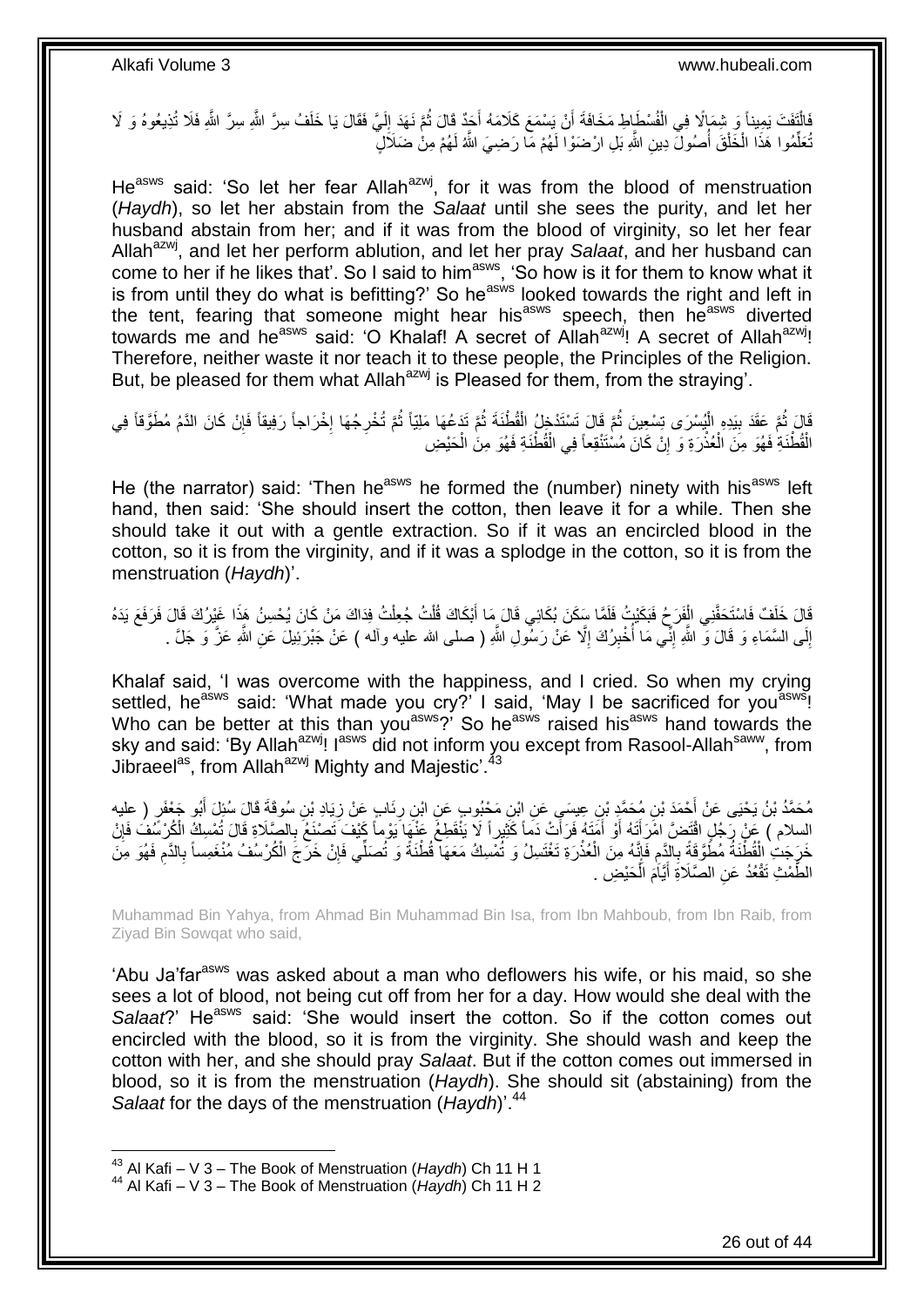مُحَمَّدُ بْنُ يَحْيَى رَفَعَهُ عَنْ أَبَانٍ قَالَ قُلْتُ لِأَبِي عَبْدِ اللَّهِ ( عليه السلام ) فَتَاةٌ مِنَّا بِهَا وَرْحَةٌ فِي فَرْجِهَا وَ النَّمُ سَائِلٌ لَا تَدْرِي ِ ْ َ ِ مِنْ دَمِ الْجَيْضِ أَوْ مِنْ دَمِ الْقَرْحَةِ فَقَالَ مُرْهَا فَلْتَسْتَلْقِ عَلَى ظَهْرِهَا ثُمَّ تَرْفَعُ رِجْلَيْهَا ثُمَّ تَسْتَدْخِلُ إِصْبَعَهَا الْوُسْطَى فَإِنْ خَرَجَ ُ ِ ا پایا<br>سال ِ ْ ْ ْ ֧֧֚֚֚֚֚֚֚֚֚֚֚֚֚֚֝֟֓֡֓׆֧ ْ **ُ** ِ ْ ِ ْ الذَّمُ مِنَ الْجَانِبِ الْأَيْمَنِ فَهُُوَ مِنَ الْحَيْضِ وَ إِنْ خَرَجَ مِنَ الْجَانِبِ الْأَيْسَٰرِ فَهُوَ مِنَ الْقَرْحَةِ . ْ ْ ِ ْ ِ

Muhammad Bin Yahya, raising it from Aban who said,

'I said to Abu Abdullah<sup>asws</sup>, 'A young girl from us had an ulcer in her private part, and the blood flowed. She did not know whether it is from the blood of the ulcer'. So he<sup>asws</sup> said: 'Instruct her, so let her lie down upon her back, then raise her two legs, then insert her middle finger. So it the blood comes out from the right hand side, so it is from the menstruation (*Haydh*), but if it comes out from the left hand side, so it is from the ulcer<sup>'.45</sup>

**ُحْبلَى َت َرى الَّدَم باب الْ**

### <span id="page-26-0"></span>**Chapter 12 – The pregnant woman sees the blood**

مُحَمَّدُ بْنُ يَحْيَى عَنْ أَحْمَدَ بْنِ مُحَمَّدٍ عَنِ الْحَسَنِ بْنِ مَحْبُوبٍ عَنِ الْحُسَيْنِ بْنِ نُعَيْمٍ الصَّحَّافِ قَالَ قُلْتُ لِأَبِي عَبْدِ اللَّهِ ( عليه ْ ْ ْ ٍ السلام ) إِنَّ أُمَّ وَلَدِي تَرَى الأَمَ وَ هِيَ جَامِلٌ كَيْفَ تَصَنْعُ بِالصَّلَاةِ قَالَ فَقَالَ لِي إِذَا رَأَتِ الْحَامِلُ الذَّمَ بَعْدَ مَا تَمْضِي عِثْرُونَ ْ َ **∶** ैं।<br>। َّ يَوْماً مِنَ اَلْوَقْتِ الَّذِي كَانَتْ تَرَى فِيهِ ۗالدَّمَ مِنَ الشَّهْرِ الَّذِي كَانَتْ تَقْعُدُ فِيهِ فَإِنَّ ذَلِكَ لَيْسَ مِنَ الرَّحِمِ وَ لَا مِنَ الطَّمْثِ فَلْتَتَوَضَّأْ ْ ِ ِ َّ **∶** ْ ْ رَ تَحْتَشِي بِكُرْسُفٍ وَ تُصَلِّ ِ

Muhammad Bin Yahya, from Ahmad Bin Muhammad, from Al Hassan Bin Mahboub, from Al Husayn Bin Muaym Al Sahhaf who said,

'I said to Abu Abullah<sup>asws</sup> that a mother of my children saw the blood and she is pregnant. How should she deal with the *Salaat*?' So he<sup>asws</sup> said to me: 'When the pregnant woman sees the blood after the passing of twenty days from the time in which she (normally) sees the blood during the month which she sits (abstaining from *Salaat* during it), so that is not from the womb, nor from the menstruation (*Haydh*). So let her perform ablution, and she should insert with a cloth, and she should pray *Salaat*.

وَ إِذَا رَأَتِ الْحَامِلُ الْأَمَ قَبْلَ الْوَقْتِ الَّذِي كَانَتْ تَرَى فِيهِ النَّمَ بِقَلِيلٍ أَوْ فِي الْوَقْتِ مِنْ ذَلِكَ الشَّهْرِ فَإِنَّهُ مِنَ الْحَيْضَةِ فَلْتُمْسِكُ ْ **ِ** َّ ْ ْ َ ْ ِ ِ ْ ْ عَنِ الصَّلَاةِ عَدَدَ أَيَّامِهَا الَّذِي كَانَتْ نَقْعُذُ فِي حَيْضِهَا فَإِنِ انْقَطَّعَ الَّذَمُ عَنْهَا قَبْلَ ذَلِكَ فَلْتَغْتَسِلْ وَ لَنُصَلٍّ وَ إِنْ لَمْ يَنْقَطِعِ الدَّمُ َّ َ ِ ِ ْ عَذْهَا إِلَّا بَعْدَ مَا تَمْضِي الْأَيِّامُ الَّتِي كَانَتْ تَّرَى فِيهَا الذَّمَّ بِيَوْمٍ أَوْ يَوْمَيْنِ فَأَنَّغْتَسِلْ ثُمَّ تَحْتَشِي وَ تَسْتَذْفِرُ وَ تُصَلِّ الظُّهْرَ وَ َّ  $\ddot{\phantom{a}}$ **ٔ** ُ ْ ֧֧֧֧֧֧֧֧֓֝֓֝֓֝֓֝֬֟֓֟֓֓֓֟֓֓֟֓֓<del>֛</del> ِ مَصْرَ ْ ال

And when the pregnant woman sees the blood before the time which she used to see the blood beforehand, by a little, or during the time from that month, so it is from the menstruation (*Haydh*). So let her abstain from the *Salaat* for a number of days which she used to sit (abstaining) during her menstruation (*Haydh*). So if the blood gets cut off from her before that, then let her wash, and let her pray *Salaat*; but if the blood does not get cut off from her except after the passing of the days in which she used to see the blood, by a day or two days, so let her wash, then let her stuff with the cotton, and pray Al-Zohr and Al-Asr *Salaat*.

 $\overline{\phantom{a}}$ <sup>45</sup> Al Kafi – V 3 – The Book of Menstruation (*Haydh*) Ch 11 H 3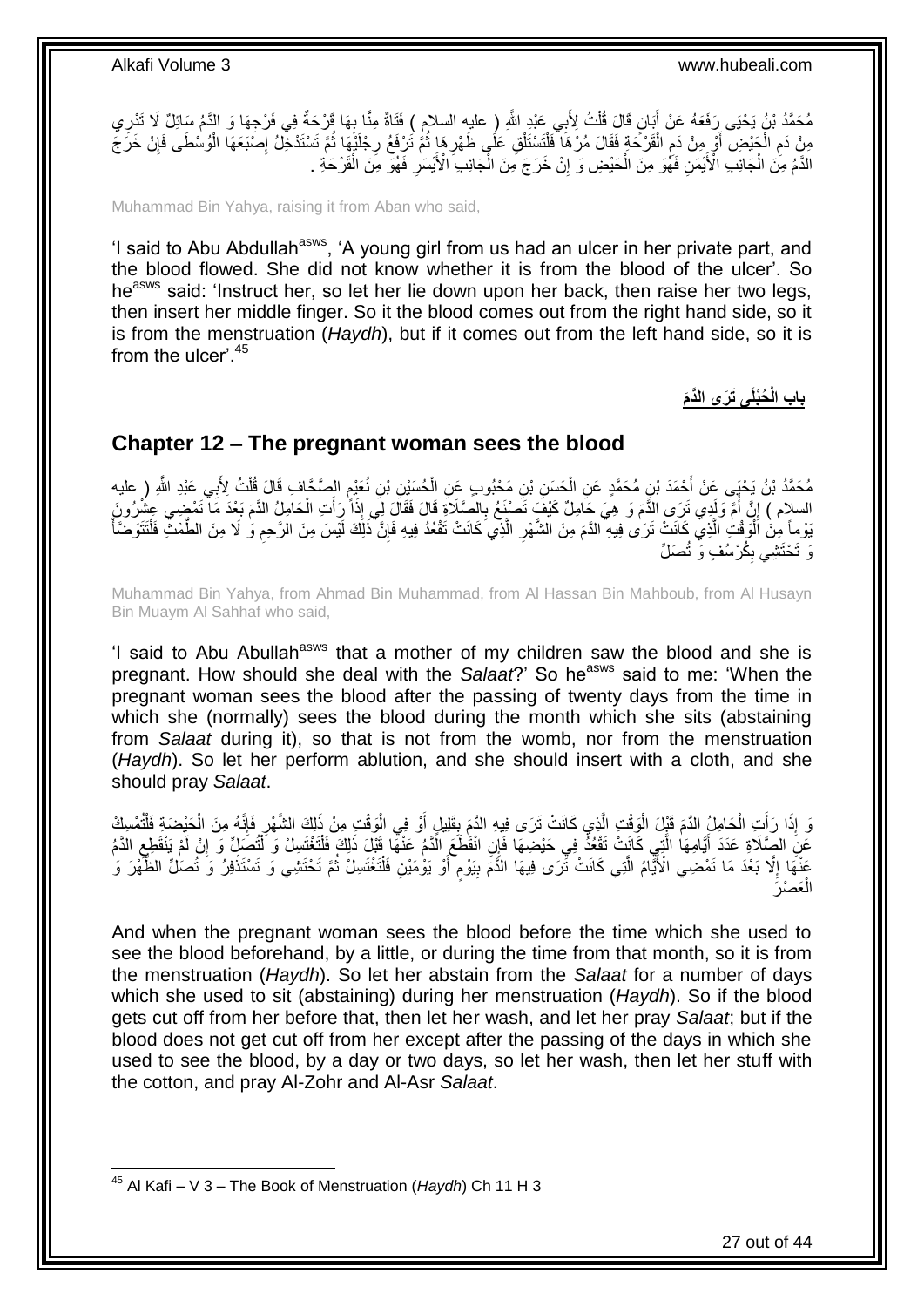ُّمَّ لْتَنْظُرِ فَإِنْ كَانَ الدَّمُ فِيمَا بَيْنَهُمَا وَ بَيْنَ الْمَغْرِبِ لَا يَسِيلُ مِنْ خَلْفٍ الْكُرْسُفِ فَلْتَتَوَضَّأْ وَ لِنُتُصَلِّ عِنْدَ وَقْتِ كُلِّ صَلَاةٍ مَا لَمْ ْ ْ ْ ْ ْ **∶** ْ ِ يَطُّرَحِ الْكُرْسَفَ فَإِنْ طَرَحَتِ الْكُرْسُفَ عَنْهَا فَسَالَ الدَّمُ وَجَبَ عَلَيْهَا الْغُسْلُ وَ إِنْ طَرَحَتِ الْكُرْسُفَ وَ لَمْ يَسِلِ الدَّمُ فَلْتَتَوَضَّأْ وَ ِ ِ ْ ْ ِ ْ لْتُصَلُّ وَ لَا غُسْلَ َعَلَيْهَا ֦֧֦֦֦֦֧֦֦֧֦֦֧֦֦֧֦֧֦֧֦֧֦֧֦֧֦֧֦֧֦֪֦֧֦֪֦֧֦֧֦֪֦֧֦֧֦֧֦֧֦֧֦֧֦֧֦֧֦֪֦֧֦֧֘֝֟֟֟֟֟֟֟֟֟֘֟֟֟֘֟֟֟֟֟֟֟֟֘֟֓֕֟֓֞֟֟֓֞֟֟֓֟֓֟֓֟֟֟֟

Then let her wait. So if it was such that the blood, during what is between these two (Al-Zohr and Al-Asr) and Al-Maghrib, does not flow from the other side of the cloth, so let her perform ablution, and let her pray *Salaat* during the time of every *Salaat* for as long as the cotton is clean. So if the cloth is clean from her but the blood flows, the washing would be Obligated upon her; and if the cloth is clean and the blood does not flow, so let her perform ablution, and let her pray *Salaat*, and there is no washing (Obligated) upon her'.

ْقَالَ وَ إِنْ كَانَ الدَّمُ إِذَا أَمْسَكَتِ الْكُرْسُفَ يَسِيلُ مِنْ خَلْفِ الْكُرْسُفِ صَبِيباً لَا يَرْقَأُ فَإِنَّ عَلَيْهَا أَنْ تَغْتَسِلَ فِي كُلِّ يَوْمٍ وَ لَيْلَةٍ<br>بَعْدَ الْمَسْئِمَةِ الْمَوْلِمِينَ الْكُرْسُفَ َ ِ م َ ِ ا<br>ا ِ ْ ُلَاثَ مَرَّاتٍ وَ تَحْتَشِيَ وَ تُصَلِّيَ وَ تَغْتَسِلَ لِلْفَجْرِ وَ تَغْتَسِلَ لِلظَّهْرِ وَ الْعَصَٰرِ وَ تَغْتَسِلَ لِلْمَغْرِبِ وَ الْعِشَاءِ ِ ْ **∶ ∶** ْ ِّ ْ ِ ْ

He<sup>asws</sup> said: 'And if it was so that the blood, being withheld by the cloth, flows from the other side of the cloth with an effusion, nor as perspiration, so upon her is that she should wash three times during every day and night, and she should stuff (the cotton), and she should pray *Salaat*; and she would wash for Al-Fajr, and wash for Al-Zohr and Al-Asr, and wash for Al-Maghrib and Al-Isha'.

> قَالَ وَ كَذَلِكَ تَفْعَلُ الْمُسْتَحَاضَهُ فَإِنَّهَا إِذَا فَعَلَتْ ذَلِكَ أَذْهَبَ اللَّهُ بِالدَّمِ عَنْهَا . **ٔ:** َ ِ ْ ِ **∶**

He<sup>asws</sup> said: 'And similar to that is what the one with inter-period bleeding (*Istihaaza*) would do. So if she were to do that, Allah<sup>azwj</sup> would Remove the blood from her'.<sup>46</sup>

عَلِيُّ بِنُ إِبْرَاهِيمَ عَنْ أَبِيهِ عَنْ بَعْضِ رِجَالِهِ عَنْ مُحَمَّدٍ بْنِ مُسْلِمٍ عَنْ أَحَدِهِمَا ( عليهما السلام ) قَالَ سِأَلْتُهُ عَنِ الْمَرْأَةِ الْخُلِلَيِ ِ َ <u>֖֚֚֚֓</u> ْ َ ْ ْ ĺ َ ֧֚֚֚֚֚֚֚֚֚֚֚֚֚֓֝ ِ قَدِ اْسْتَبَانَ حَبَلُهَا تَرَىِ مَا تَرَى الْحَائِضُ مِنَ الدَّم قَالَ تِلْكَ الْهِرَاقَةُ مِنَ الدَّم إِنْ كَانَ ذَماً كَثِيراً أَخْمَرَ فَلَا تُصَلِّ وَ إِنْ كَانَ فَلِيلًا ِ ِ ِ ْ ْ ِ ْ ا<br>ا َ ِ أَصْفَرَ فَلَيْسَ عَلَيْهَا إِلَّا الْوُضُوءُ <sub>.</sub> ْ ِ َ

Ali Bin Ibrahim, from his father, from one of his men, from Muhammad Bin Muslim,

(It has been narrated) from one of the two  $(5<sup>th</sup>$  or  $6<sup>th</sup>$  Imam<sup>asws</sup>), said, 'I asked him<sup>asws</sup> about the pregnant woman whose pregnancy is detected, sees what the menstruating woman sees, from the blood. He<sup>asws</sup> said: 'That is the spilling from the blood. If it was a lot of blood, being red, so she should not pray *Salaat*; but if it was a little (blood), being yellow, so there is nothing upon her, except for the ablution<sup>'.47</sup>

عِدَّةٌ مِنْ أَصْحَابِنَا عَنْ أَحْمَدَ بْنِ مُحَمَّدٍ عَنْ عَلِيٍّ بْنِ الْحَكَمِ عَنِ الْعَلَاءِ عَنْ مُحَمَّدٍ بْنِ مُسْلِمٍ عَنْ أَحَدِهِمَا ( عليهما السلام ) قَالَ<br>مَنْ أُحَدِهِمَا ( ْ ِ ْ َ **∣** َ ֧֧֖֧֖֧֖֧֧֧֧֧֧֧֧֧֧֧֧֚֚֚֓֝֝֝֝֝֟֓֝֓֬֝֓֝֬֟֓֟֓֝֬֟֓֟֓֝֬֝֬֝֓֟֓֝֬֜֝֬֝֓֝֬֝֓ ֺ֖֧֝֟֟֓֟֓֟֓֕֓֡֓֟֓֟֓֡֟֟֘֩֓<u>֦֖</u> سَأَلْتُهُ عَنِ الْحُبْلَى تَرَى إِلدَّمَ كَمَا كَانَتْ تَرَى أَيَّامَ خَيْضِهَا مُسْتَقِيماً فِي كُلِّ شَهْرٍ فَقَالَ تُمْسِّكُ عَنِ الصَّلَاةِ كَمَا كَانَتْ تَصْنَعُ فِي َ َ ْ حَيْضِهَا فَإِذَا طَهُرَتْ صَلَّتْ ۚ.

A number of our companions, from Ahmad Bin Muhammad, from Ali Bin Al Hakam, from Al A'ala, from Muhammad Bin Muslim,

(It has been narrated) from one of the two  $5<sup>th</sup>$  or  $6<sup>th</sup>$  Imam<sup>asws</sup>), said, 'I asked him<sup>asws</sup> about the pregnant woman seeing the blood just as she would see during the days of her menstruation (*Haydh*), regularly, during every month. So he<sup>asws</sup> said: 'She should

1

<sup>47</sup> Al Kafi – V 3 – The Book of Menstruation (*Haydh*) Ch 12 H 2

<sup>46</sup> Al Kafi – V 3 – The Book of Menstruation (*Haydh*) Ch 12 H 1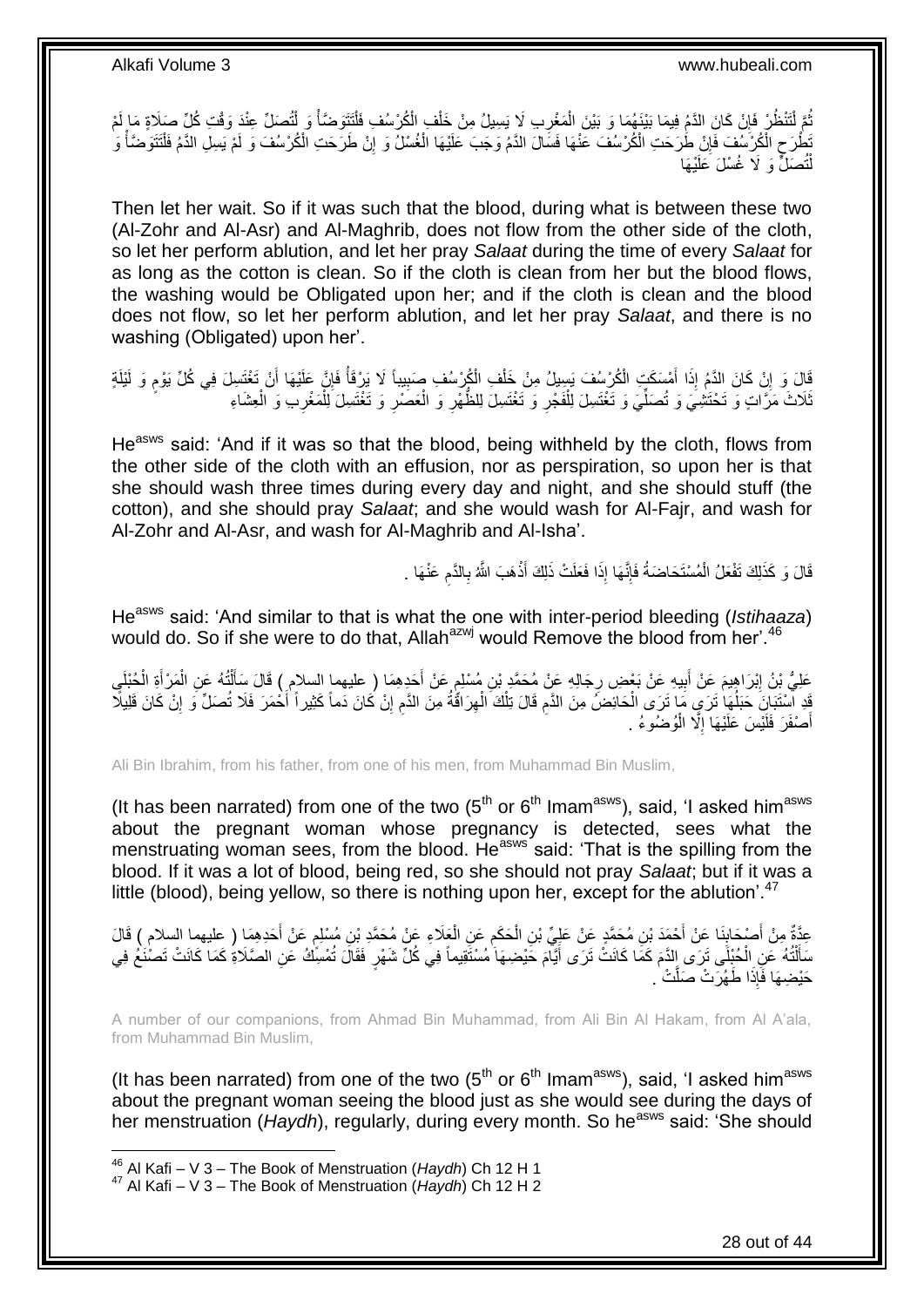refrain from the *Salaat* just as she would do during her menstruation (*Haydh*). So when she is clean, she should pray *Salaat*'.<sup>48</sup>

مُحَمَّدُ بْنُ إِسْمَاعِيلَ عَنِ الْفَضْلِ بِْنِ شَاذَانَ وَ مُحَمَّدُ بْنُ يَحْيَى عَنْ مُحَمَّدِ بْنِ الْحُسَيْنِ جَمِيعاً عَنْ صَفْوَانَ بْنِ يَحْيَى عَنْ عَبْدِ<br>دَيَمَةٍ ْ ْ ֘<u>֓</u> الرَّحْمَنِ بْنِ الْحَجَّاجِ قَالَ سَأَلْتُ أَبَا الْحَسَنِ ( عليه السلام ) عَنِ الْحُبْلَى تَرَى الذَّمَ وَ هِيَ حَامِلٌ كَمَا كَانَتْ تَرَى قَبْلَ ذَلِكَ فِي<br>مُدَّجِّدَ مَعْ مَنْ مَثَّلِ الْمُحَمَّدِينَ مِنْ الْمُحَسِّن ْ ْ َ ْ َ  $\zeta$ ْ كُلِّ شَهْرٍ ۚ هَلْ نَتْرُكُ ۖ الصَّلَاةَ قَالَ نَتْرُكُ ۚ إِذَا دَامَ ۚ .

Muhammad Bin Ismail, from Al Fazl Bin Shazaan, and Muhammad Bin Yahya, from Muhammad Bin Al Husayn, altogether from Safwan Bin Yahya, from Abdul Rahman Bin Al Hajjaj who said,

'I asked Abu Al-Hassan<sup>asws</sup> about the pregnant woman seeing the blood, and she is pregnant, just as she used to see before that during every month. Should she neglect the *Salaat*?' He<sup>asws</sup> said: 'She should leave it when there is blood'.<sup>49</sup>

ِ عِدَّةٌ مِنْ أَصْحَابِنَا عَنْ أَحْمَدَ بْنِ مُحَمَّدٍ وَ أَبُو دَاوُدَ جَمِيعاً عَنِ الْحُسَيْنِ بْنِ سَعِيدٍ عَنِ النَّصْرِ بْنِ سُوَيْدٍ وَ فَضَالَةَ بْنِ أَيْوِبَ عَنْ ْ َ َ ِ َ َ عَبْدِ اللَّهِ بْنِ سِنَانٍ عَنْ أَبِي عَبْدِ اللَّهِ ( عليه السلام ) أَنَّهُ سُئِلَ عَنِ الْخُبْلَى تَرَى الدَّمَ أَ تَتْرُكَ الصَّلَاةَ فَقَالَ نَعَمْ إِنَّ الْحُبْلَى رُبَّمَا َ ْ ِ َ ْ َ قَذَفَتْ بِالذَّمَ . ِ ِ

A number of our companions, from Ahmad Bin Muhammad, and Abu Dawood, altogether from Al Husayn Bin Saeed, from Al Nazar Bin Suweyd, and Fazalat Bin Ayoub, from Abdullah Bin Sinan,

(It has been narrated) from Abu Abdullah<sup>asws</sup> having been asked about the pregnant woman seeing the blood, 'Should she leave the *Salaat*?' So he<sup>asws</sup> said: 'Yes. Sometimes the pregnant woman does tend to throw out the blood'.<sup>50</sup>

عَلِيُّ بْنُ إِبْرَاهِيمَ عَنْ أَبِيهِ عَنِ ابْنِ أَبِي عُمَيْرٍ عَنْ سُلَيْمَإِنَ بْنِ خَالِدٍ قَالَ قُلْتُ لِأَبِي عَبْدِ اللَّهِ ( عِلِيه السلام ) جُعِلْتُ فِذَاكَ<br>وَفَيْ أَسْرِ الْعَلَيْمِ عَنْ أَبِيهِ عَنِ ابْنِ أَبِ ْ َ  $\ddot{\phantom{a}}$ َ **ֽ**ו ْ َ الْحُبْلَى ۚ رُبِّمَا ۖ طَمِثَتْ فَقَالَ نَعَمْ ۖ وَ ذَلِّكَ أَنَّ الْوَلَدَّ فِي بَطْنِ أُمِّهِ غِذَاوُهُ الدَّمُ فَرُبَّمَا كَثُرَ ۖ فَفَضْلَ عَنْهُ فَإِذَا فَضَلَ كَفَعَتْهُ فَإِذَا دَفَعَتْهُ ْ ان<br>سال ا<br>ا ْ َ حَرُمَتْ عَلَيْهَا الصَّلَاةُ .

Ali Bin Ibrahim, from his father, from Ibn Abu Umeyr, from Suleyman Bin Khalid who said,

'I said to Abu Abdullah<sup>asws</sup>, 'May I be sacrificed for you<sup>asws</sup>! Does the pregnant woman menstruate sometimes?' So he<sup>asws</sup> said: 'Yes, and that is because the child in the belly of its mother, its sustenance is the blood. So, sometimes there is excess from it, it is repelled. So when it is repelled, the *Salaat* is Prohibited upon her'.

> نَ فِي رِوَايَةٍ أُخْرَى إِذَا كَانَ كَذَلِكَ تَأَخَّرَ الْوِلَادَةُ . ِ َ ا<br>ا ِ

And in another report, '(He<sup>asws</sup> said): 'When it was like that, the birth would be delayed'.<sup>51</sup>

 $\overline{\phantom{a}}$ 

<sup>48</sup> Al Kafi – V 3 – The Book of Menstruation (*Haydh*) Ch 12 H 3

<sup>49</sup> Al Kafi – V 3 – The Book of Menstruation (*Haydh*) Ch 12 H 4

<sup>50</sup> Al Kafi – V 3 – The Book of Menstruation (*Haydh*) Ch 12 H 5

<sup>51</sup> Al Kafi – V 3 – The Book of Menstruation (*Haydh*) Ch 12 H 6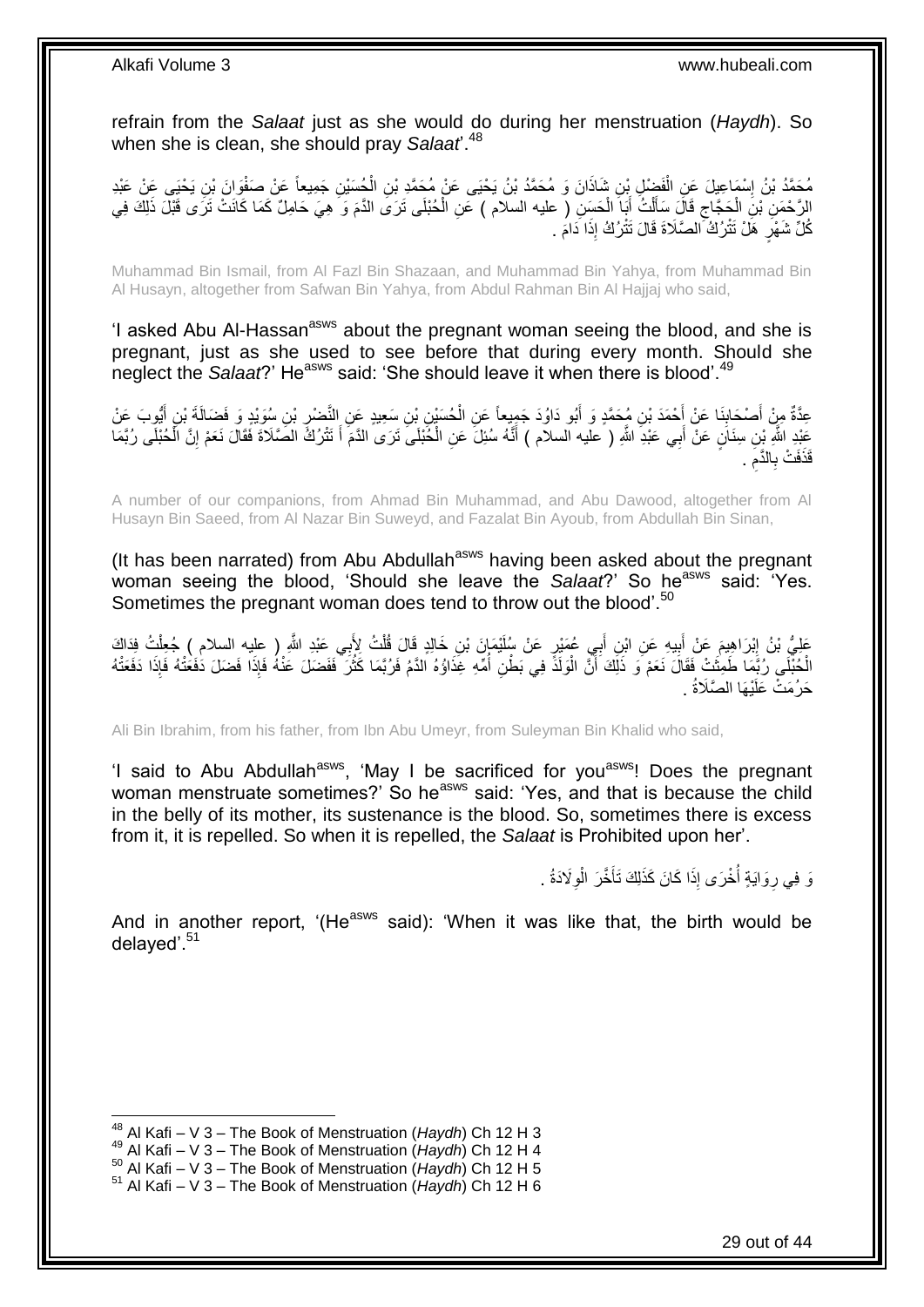**َسا ِء باب الُّنفَ**

## <span id="page-29-0"></span>**Chapter 13 – The post-childbirth bleeding (***Nafsa'a***)**

عَلِيُّ بْنُ إِبْرَاهِيمَ عَنْ أَبِيهِ عَنِ ابْنِ أَبِي عُمَيْرٍ عَنْ عُمَرَ بْنِ أُذَيْنَةَ عَنِ الْفُضَيْلِ بْنِ يَسَارٍ وَ زُرَارَةَ عَنْ أَحَدِهِمَا ( عليهما السلام ُ َ **!** َ ِ َ ْ ) قَالَ النَّفَسَاءُ تَكُفُّ عَنِ الصَّلَاةِ أَيَّامَ أَقْرَائِهَا الَّتِي كَانَتْ تَمْكُثُ فِيهَا ثُمَّ تَغْتَسِلُ وَ نَعْمَلُ كَمَا تَعْمَلُ الْمُسْتَحَاضَةُ . المالية المالية المالية المالية المالية المالية المالية المالية المالية المالية المالية المالية ال<br>المالية المالية المالية المالية المالية المالية المالية المالية المالية المالية المالية المالية المالية المالي َّ َ َ ْ

Ali Bin Ibrahim, from his father, from Ibn Abu Umeyr, from Umar Bin Azina, from Al Fuzayl Bin Yasaar, and Zurara,

(It has been narrated) from one of the two  $(5<sup>th</sup>$  or  $6<sup>th</sup>$  Imam<sup>asws</sup>) having said: 'The woman with post-childbirth bleeding (*Nafsa'a*) would pause from the *Salaat* for the days of her (regular) pure period which she used to await in them. Then she should wash and do just as the one with inter-period bleeding (*Istihaaza*) would do<sup>'.52</sup>

عِدَّةٌ مِنْ أَصْحَابِنَا عَنْ أَحْمَدَ بْنِ مُحَمَّدٍ عَنْ عَلِيِّ بْنِ الْحَكَمِ عَنْ عَبْدِ النَّهِ بْنِ بُكَيْرٍ عَنْ عَبْدِ الرَّحْمَنِ بْنِ أَعْيَنَ قَالَ قُلْتُ لَهُ إِنَّ<br>جَمَّةٍ مِنْ أَعْيَنَ قَالَ قُلْتُ لَهُ إِ **∣** َ ِ ْ َ ِ ْ َّمْرِ الْمَلِكِ وَلَدَتْ فَعَذَّ لَهَا أَيَّامَ حَيْضِهَا ثُمَّ أَمَرَهَا فَاغْتُسَلَتْ وَ احْتَشَتْ وَ أَمَرَهَا أَنْ تَلْبَسَ ثَوْبَيْنِ نَظِيفَيْنِ وَ أَمَرَهَا بِالصَّلَاةِ<br>َكِيفَ عَصَادِ الْمَلِكِ وَلَدَتْ فَعَ مُوْ َ َ ُ َ ْ َ :<br>ا اُ ِ َ َ فَقَالَتْ لَهُ لَا تَطِيبُ نَفْسِي أَنْ أَدْخُلَ الْمَسْجِدَ فَدَعْنِي أَقُومُ خَارِجاً عَنْهُ وَ أَسْجُدُ فِيهِ َ ْ َ اً

A number of our companions, from Ahmad Bin Muhammad, from Ali Bin Al Hakam, from Abdullah Bin Bukeyr, from Abdul Rahman Bin Ayn who said,

'I said to him<sup>asws</sup>, 'The wife of Abdul Malik gave birth. So he counted for her the days of her menstruation (*Haydh*), then instructed her to wash and insert a cloth, and he instructed her that she should wear two (layers of) clean clothes, and instructed her with the *Salaat*. So, she said to him, 'I do not feel good for myself that I should enter the Masjid, therefore leave me to stand outside from it, and I shall prostrate therein''.

فَقَالَ قَدْ أَمَرَ بِهِ رَسُولُ اللَّهِ ( صلى الله عليه وآله ) وَ قَالَ فَانْقَطَعَ الدَّمُ عَنِ الْمَزْأَةِ وَ رَأَتِ الطُّهْرَ وَ أَمَرَ عَلِيٌّ ( عليه السلام )<br>يَمْ يَمْ أَمَرَ مِنْ أَمْرَ مِنْ أَمْرٍ فَيْ أَمْرٍ مِنْ َ َ ْ ِ َ َ بِهَذَا قَبْلَكُمْ فَانْقَطَعَ الذَّمُ عَنِ اُلْمَرْ أَةِ وَ رَأَتِ الطُّهْرَ فَمَا فَعَلَتْ صَاحِبَتُكُمْ قُلْتُ مَا أَدْرِي . َ َ ْ **∶** ِ َ ْ

So he<sup>asws</sup> said: 'Rasool-Allah<sup>saww</sup> had ordered with it and said: 'If the blood gets cut off from the woman and she sees the purity (so she can enter the Masjid)', and Ali<sup>asws</sup> had ordered with this before you: 'If the blood gets cut off from the woman and she sees the cleanliness (so she can enter the Masjid)'. So what did your companion do?' I said, 'I do not know'.<sup>53</sup>

لَ َ عَلِيُّ بِْنُ إِبْرَاهِيمَ عَنْ أَبِيهِ رَفَعَهُ قَالَ سَأَلَتِ امْرَأَةٌ أَبَا عَبْدِ اللّهِ ( عليه السلامِ ) فَقَالَتْ إِنِّي كُنْتُ أَقْعُدُ مِنْ نِفَاسِي عِشْرِينَ يَوْماً **!** َ **ֽו** ِ َ ِ َ َ حَتَّى أَفْتَوْنِي بِثَمَانِيَةٍ عَشَرَ يَوْماً فَقَالَ أَبُو عَبْدِ اللَّهِ ( عليه السلام ) وَ لِمَ أَفْتُوْكِ بِثَمَانِيَةٍ عَشَرَ بِوْماً فَقَالَ رَجُلٌّ لِلْحَدِيثِ الَّذِي َ ِ َ َ ان<br>ا ِ َ َّ ْ رُوِيَ عَنْ رَّسُولِ اللَّهِ ( صلى الله عليه وآله ) قَالَ لِأَسْمَاءَ بِنْتِ عُمُيْسٍ حِينَ نَفِسَتٌ بِمُحَمَّدِ بْنِ أَبِيّ بَكْرٍ َ ِ  $\frac{1}{2}$ **∶** 

Ali Bin Ibrahim, from his father, raising it, said,

1

'A woman asked Abu Abdullah<sup>asws</sup> saying, 'I was sitting (abstaining from *Salaat*) due to my post-childbirth bleeding (*Nafsa'a*), for twenty days, until I was issued with a verdict of eighteen days'. So Abu Abdullah<sup>asws</sup> said: 'And why were you issued with a verdict of eighteen days?' So a man said, 'Due to the Hadeeth which is reported from

<sup>52</sup> Al Kafi – V 3 – The Book of Menstruation (*Haydh*) Ch 13 H 1

<sup>53</sup> Al Kafi – V 3 – The Book of Menstruation (*Haydh*) Ch 13 H 2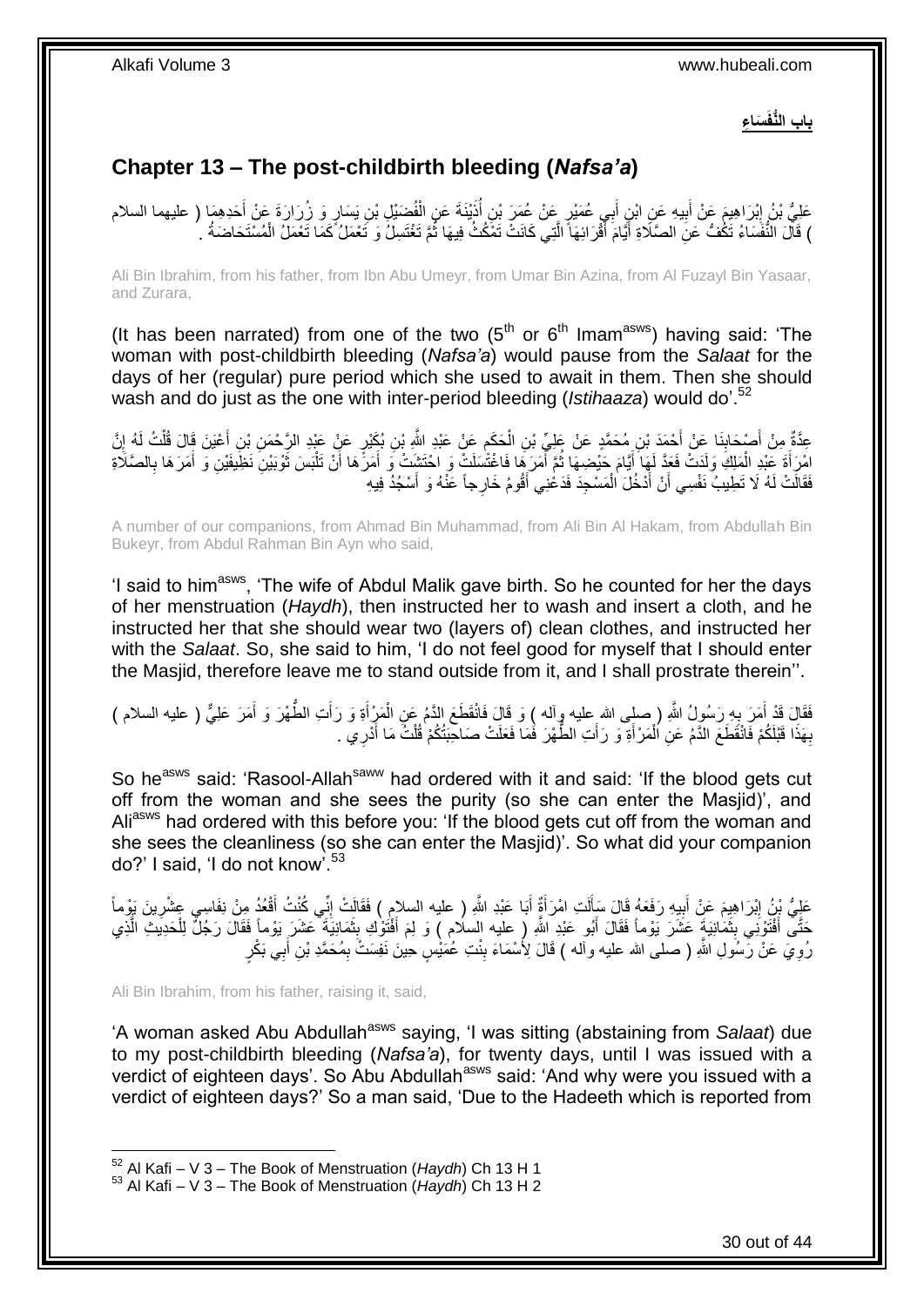Rasool-Allah<sup>saww</sup> saying to Asma Bint Umays, when she experienced post-childbirth bleeding (*Nafsa'a*) with Muhammad Bin Abu Bakr'.

فَقَالِ أَبُو عَبْدِ اللَّهِ ( عليهِ السلام ) إِنَّ أَسْمَاءَ سَأَلَتْ رَسُولَ اللَّهِ ( صلى الله عليه وأله ) وَ قَدْ أُنِيَ بِهَا ثَمَانِيَةَ عَشَرَ يَوْماً وَ لَوْ **∶** ا<br>أ َ َ ِ َ سَأَلَتْهُ قَبْلَ ذَلِكَ لَأَمَرَ هَا أَنْ تَغْتَسِلْ وَ تَفْعَلَ مَا تَفْعَلُهُ الْمُسْتَحَاضَهُ ' ْ ُ اً لَ َ

So Abu Abdullah<sup>asws</sup> said: 'Asma asked Rasool-Allah<sup>saww</sup> and eighteen days had already come to her, and had she asked before that he<sup>saww</sup> would have ordered her that she should wash and do what the one with the inter-period bleeding (*Istihaaza*) would do'. $54$ 

عِدَّةٌ مِنْ أَصْحَابِنَا عَنْ أَحْمَدَ بْنِ مُحَمَّدٍ وَ عَلِيُّ بْنُ إِبْرَاهِيمَ عَنْ أَبِيهِ وَ مُحَمَّدُ بْنُ إِسْمَاعِيلَ عَنِ الْفَضْلِ بْنِ شَاذَانَ جَمِيعاً عَنْ ِ ِ َ ِ َ **∣** َ ْ حَمَّادِ بْنِ عِسِيَ عَنْ حَرِيزٍ عَنْ زُرَارَةَ قَالَ قُلْتُ لَهُ النُّفَسَاءُ مَتَى ثُصَلِّي قَالَ تَقْعُدُ بِقَدْرِ حَيْضِهَا ۖ وَ تَسْتَظْهِلُّ بِيَوْمَيْنِ فَإِنِ انْقَطَعَ ْ ِ ِ ِ ِ  $\frac{1}{2}$ النَّمُ وَ إِلَّا اغْتَسَلَتْ وَ اخْتَشَتْ وَ اسْتَثْفَرَتْ وَ صَلَّتْ وَ إِنْ جَازَ الدَّمُ الْكُرْسُفَ تَعَصِّبَتْ وَ اغْتَسَلَتْ ثُمَّ صَلَّتِ الْغَدَاةَ بِغُسْلٍ وَّ ِ **ٔ** ِ **∶** ْ َّ ا<br>المقام الظَّهْرَ وَ الْعَصْرَ بِغُسْلٍ وَ الْمَغْرِبَ وَ الْعِشَاءَ بِغُسْلٍ وَ إِنْ لَمْ يَجُزِ الدَّهُ الْكُرْسُفَ صَلَّتْ بِغُسْلٍ وَاحِدٍ ِ ِ ِ ِ ْ **ٍ** ْ **∶** ْ

A number of our companions, from Ahmad Bin Muhammad, and Ali Bin Ibrahim, from his father, and Muhammad Bin Ismail, from Al Fazl Bin Shazaan, altogether from Hammad Bin Isa, from Hareyz, from Zurara who said,

'I said to himasws, 'The one with post-childbirth bleeding (*Nafsa'a*), when would she pray *Salaat*?' He<sup>asws</sup> said: 'She would sit (abstaining) by a measurement of her menstruation (*Haydh*), and she would examine herself by two days. So if the blood is cut off (fine), or else she should wash, and insert a cotton, and secure it, and pray *Salaat*. And, if the blood exceeds the cloth, she would tighten it and wash. Then she would pray the morning (*Salaat*) with one washing, and Al-Zohr and Al-Asr with one washing, and Al-Maghrib and Al-Isha with one washing; and if the blood does not exceed the cloth, she would pray *Salaat* with one washing.

ْ ُّلْتُ وَ الْحَائِضُ قَالَ مِثْلُ ذَلِكَ سَوَاءً فَإِنِ انْقَطَعَ عَنْهَا الدَّمُ وَ إِلَّا فَهِيَ مُسْتَحَاضَةٌ تَصْنَعُ مِثْلَ النَّفَسَاءِ سَوَاءً ثُمَّ تُصَلِّي وَ لَا تَدَعُ ِ ِ ْ ْ ْ ُ الصَّلَاةَ عَلَى حَالٍ فَإِنَّ النَّبِيَّ ( صلى الله عليه وآله ) قَالَ الصَّلَاةُ عِمَادُ دِينِكُمْ . ِ ِ

I said, 'And (what about) the menstruating woman?' He<sup>asws</sup> said: 'Similar to that, in the same way. So, if the blood is cut off from her (fine), or else she would be as one with inter-period bleeding (*Istihaaza*). She would do the like of the one with postchildbirth bleeding (*Nafsa'a*), in the same way. Then she would pray *Salaat* and she should not leave the *Salaat* upon (any) state, for the Prophet<sup>saww</sup> said: 'The *Salaat* is a pillar of your Religion'.<sup>55</sup>

عِدَّةٌ مِنْ أَصْحَابِذَا عَنْ أَحْمَدَ بْنِ مُحَمَّدٍ وَ أَبُو دَاوُدَ عَنِ الْحُسَيْنِ بْنِ سَعِيدٍ عَنِ النَّصْرِ بْنِ سُوَيْدٍ عَنْ مُحَمَّدِ بْنِ أَبِي حَمْزَةَ عَنْ<br>وَأَسْتَحْسَنَةِ مِنْ أَجْمَدَ بِنِ مُحَمَّدٍ وَ أَ ِ ْ َ َ ِ َ َ يُونُسَ بْنِ يَعْقُوبَ قَالَ سَمِعْتُ أَبَا عَبْدِ اللَّهِ ( عليه السلاَم ) يَقُولُ تَجْلِسُ الْنُّفَسَاَءُ أَيَّامَ حَيْضِهَا الَّتِي كَانَتْ تَحِيضُ ثُمَّ تَسْتَظْهِرُ وَ َّ َ َ ِ ُ تَغْتَسِلُ وَ تُصَلِّي . َصل

A number of our companions, from Ahmad Bin Muhammad, and Abu Dawood, from Al Husayn Bin Saeed, from Al Nazar Bin Suweyd, from Muhammad Bin Abu Hamza, from Yunus Bin Yaqoub who said,

1 <sup>54</sup> Al Kafi – V 3 – The Book of Menstruation (*Haydh*) Ch 13 H 3 <sup>55</sup> Al Kafi – V 3 – The Book of Menstruation (*Haydh*) Ch 13 H 4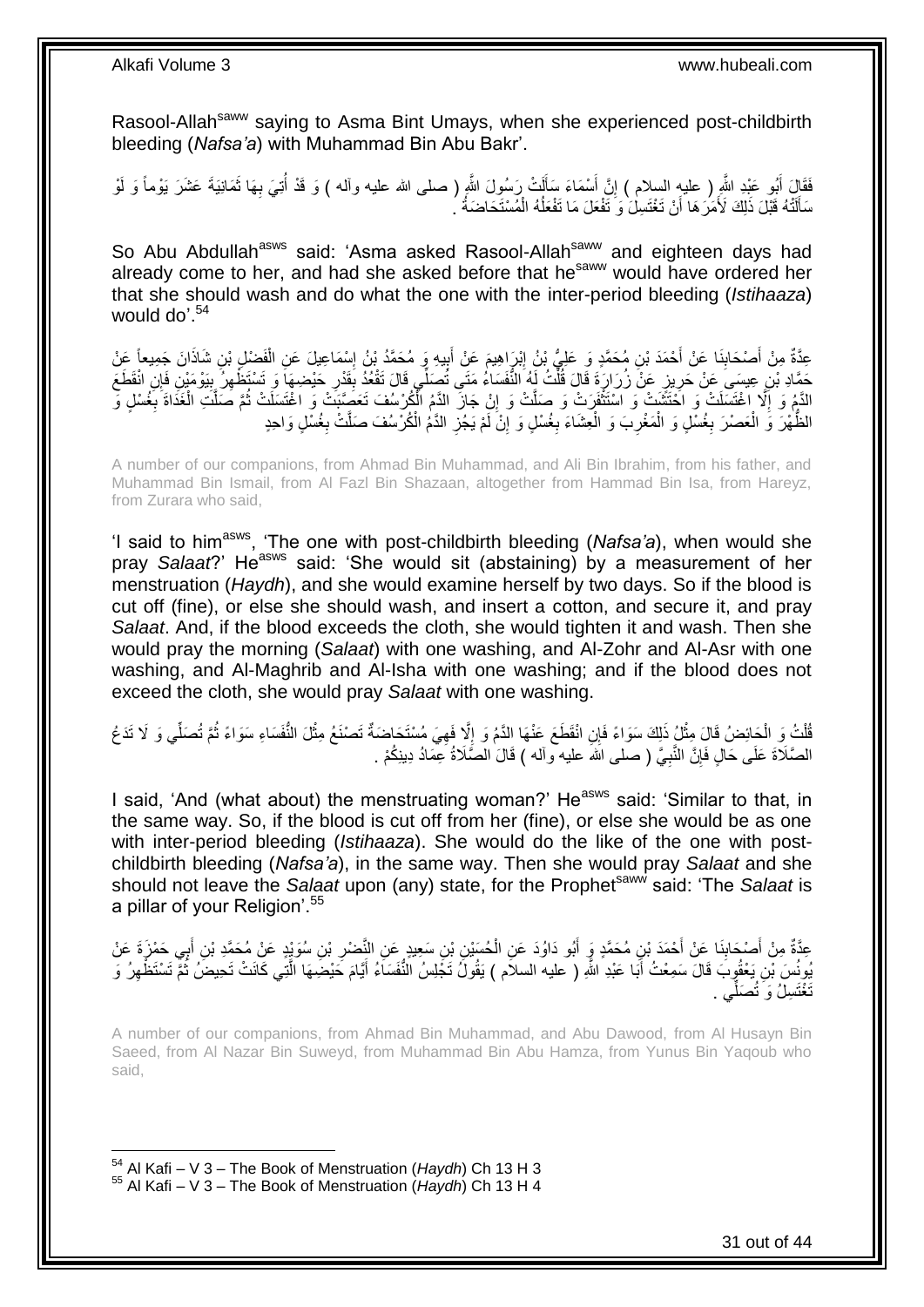'I heard Abu Abdullah<sup>asws</sup> saying: 'The woman with post-childbirth bleeding (Nafsa'a) would sit (abstaining) for the days of her menstruation (*Haydh*) which she used to menstruate it. Then she would examine herself, and she would wash and pray *Salaat*'.<sup>56</sup>

مُحَمَّدُ بْنُ يَحْيَى عَنْ أَحْمَدَ بْنِ مُحَمَّدٍ عَنِ ابْنِ فَضَالٍ عَنِ ابْنِ بُكَيْرٍ عَنْ زُرَارَةَ عَنْ أَبِي عَبْدِ اللَّهِ ( عليه السلام ) قَالَ تَقْعُدُ<br>\* َ النُّفَسَاءُ أَيَّامَهَا الَّذِي كَانَتْ تَقْعُذُ فِي الْحَيْضِ وَ تَسْتَظْهِرُ بِيَوْمَيْنِ ۖ . ِ ِ ْ َّ َ

Muhammad Bin Yahya, from Ahmad Bin Muhammad, from Ibn Fazzal, from Ibn Bukeyr, from Zurara,

(It has been narrated) from Abu Abdullah<sup>asws</sup> having said: 'The woman with postchildbirth bleeding (*Nafsa'a*) would sit (abstaining) for her days which she used to sit (abstaining) during the menstruation (*Haydh*), and she would examine in two days'.<sup>57</sup>

> باب النُّفَسَاءِ تَطْهُرُ ثُمَّ تَرَى الذَّمَ أَوْ رَأَتِ الذَّمَ قَبْلَ أَنْ تَلِّذَ **َ َ َ**

<span id="page-31-0"></span>**Chapter 14 – The woman with post-childbirth bleeding (***Nafsa'a***) (becomes) clean, then she sees the blood, or saw the blood before she gave birth**

مُحَمَّدُ بْنُ أَبِي عَيْدِ اللَّهِ عَنْ مُعَاوِيَةَ بِنِ حُكَيْمٍ عَنْ عَيْدِ اللَّهِ بْنِ الْمُغِيرَةِ عَنْ أَبِي الْحَسَنِ الْأَوَّلِ ( عليه السلام ) فِي امْرَأَةٍ نَفِسَتْ أ ِ َ َ ْ َ ْ َّفَزِّكَتِ الْصَّلَّاةَ ثَلَاثِينَ يَوْماً ثُمَّ تَطَهَّرَتْ ثُمَّ رَأَتِ الدَّمَ بَعْدَ ذَلِكَ قَالَ تَدَعُ الصَّلَاةَ لِأَنَّ أَيَّامَهَا أَيَّامُ الطُّهْرِ ۚ وَ فَّذْ جَازَتْ أَيَّامُ َ ُ ُ ِ َ َ ِس . النِّفَا

Muhammad Bin Abu Abullah, from Muawiya Bin Hukeym, from Abdullah Bin Al Mugheira,

(It has been narrated) from Abu Al-Hassan<sup>asws</sup> the 1<sup>st</sup> regarding a woman who had post-childbirth bleeding (*Nafsa'a*). So she left the *Salaat* for thirty days, then she was clean. Then she saw blood after that. He<sup>asws</sup> said: 'She should leave the *Salaat*, because her days are the days of purity, and the days of the post-childbirth bleeding (*Nafsa'a*) have passed'.<sup>58</sup>

مُحَمَّدُ بْنُ إِسْمَاعِيلَ عَنِ الْفَضْلِ بْنِ شَاذَانَ وَ مُحَمَّدُ بْنُ يَحْيَى عَنْ مُحَمَّدِ بْنِ الْحُسَيْنِ جَمِيعاً عَنْ صَفْوَانَ بْنِ يَحْيَى عَنْ عَنْدٍ<br>دَيَمَةُ بِّنُ إِسْمَاعِيلَ عَنِ الْفَضْلِ بِنِ شَاذَانَ ْ ْ الرَّحْمَنِ بْنَ الْحَجَّاجِ قَالَ سَأَلْتُ أَبَا إِبْرَاهِيمَ ( عليه السلام ) عَنِ امْرَأَةٍ نَفِسَتْ فَمَكَث<br>إِن مَّمَّ إِنَّ إِنَّ الْحَجَاجِ قَالَ سَأَلْتُ أَبَا إِبْرَاهِيمَ ( عليه السلام ) عَنِ امْرَأَةٍ نَفِسَتْ فَ ِ َ ْ َ  $\zeta$ ْ ُ َ َ َ نُّمَّ رَأَتٌ دَمَاً أَوْ صُفْرَةً قَالَ إِنْ كَانَتْ صُفْرَةً فَلْتَغْتَسِلْ وَ لْتُصَلِّ وَ لَا تُمْسِكْ عَنِ الصَّلَاةِ . ْ ْ יֲ<br>י َ َ ُ

Muhammad Bin Ismail, from Al Fazl Bin Shazaan and Muhammad Bin Yahya, from Muhammad Bin Al Husayn, altogether from Safwan Bin Yahya, from Abdul Rahman Bin Al Hajjaj who said,

'I asked Abu Ibrahim<sup>asws</sup> ( $7<sup>th</sup>$  Imam<sup>asws</sup>) about a woman who had post-childbirth bleeding (*Nafsa'a*). So she remained as such for thirty days or more, then she was clean, and she prayed *Salaat*. Then she saw blood, or yellowness. He<sup>asws</sup> said: 'If it was yellowness, so let her wash, and let her pray *Salaat*, and she should not refrain from the *Salaat*'.<sup>59</sup>

<sup>56</sup> Al Kafi – V 3 – The Book of Menstruation (*Haydh*) Ch 13 H 5

<sup>57</sup> Al Kafi – V 3 – The Book of Menstruation (*Haydh*) Ch 13 H 6

<sup>58</sup> Al Kafi – V 3 – The Book of Menstruation (*Haydh*) Ch 14 H 1

<sup>59</sup> Al Kafi – V 3 – The Book of Menstruation (*Haydh*) Ch 14 H 2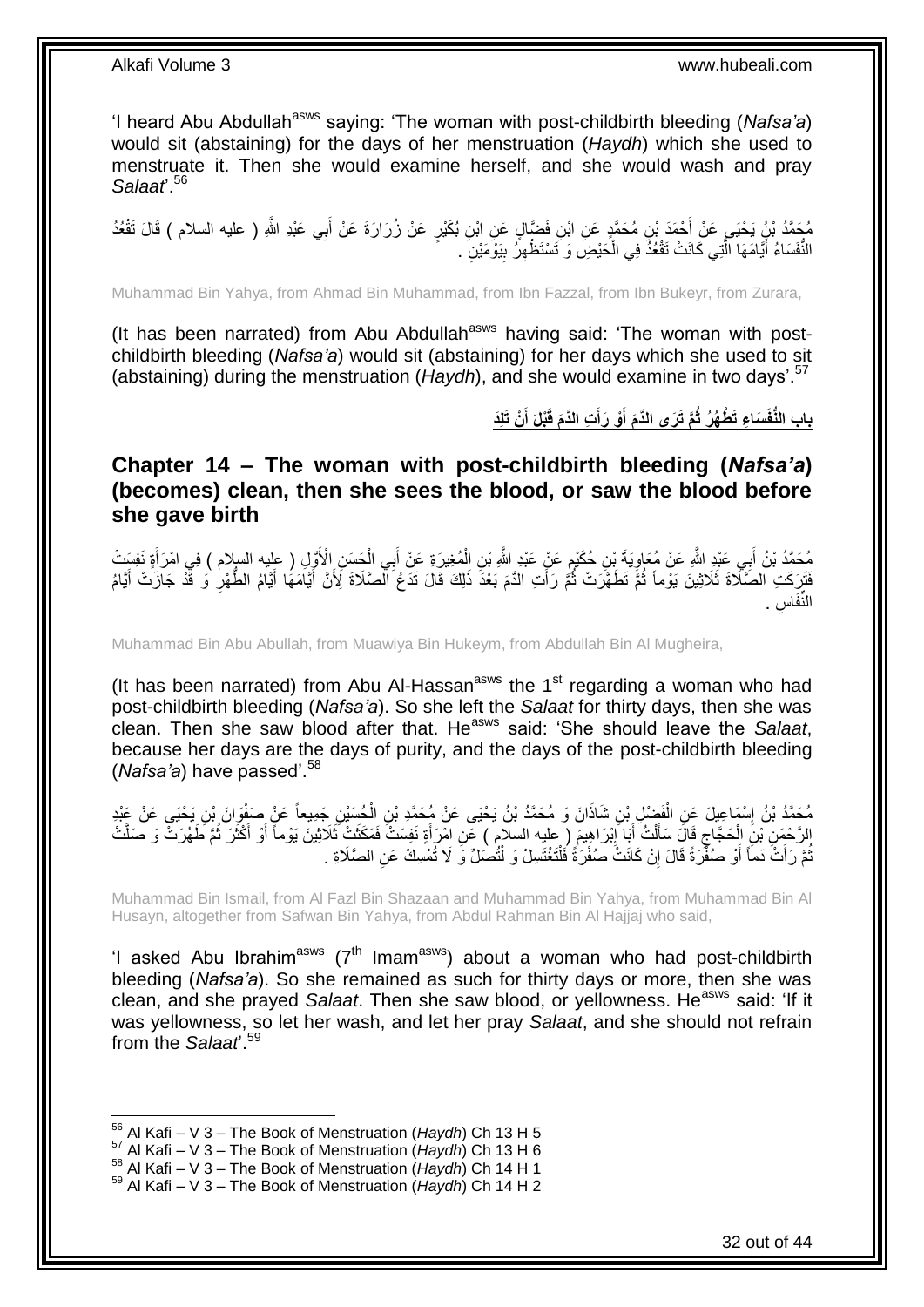أَبُو عَلِيٍّ الْأَشْعَرِيُّ عَنْ مُحَمَّدِ بْنِ أَحْمَدَ عَنْ أَحْمَدَ بْنِ الْحَسَنِ بْنِ عَلِيٍّ عَنْ عَمْر<br>إِن الْجَمَعَةِ الْأَشْعَرِيُّ عَنْ مُحَمَّدِ بْنِ أَحْمَدَ عَنْ أَحْمَدَ بْنِ الْحَسَنِ بْنِ عَلَيْهِ عَنْ عَ ْ َ َ ِ ِ َنْ مُوسَّى عَنْ أَبِي عَلِّدِ اللَّهِ ( عِلَيْهِ السلام ) فِي الْمَرْأَةِ يُصِيبُهَا الطَّلْقُ أَيَّاماً أَوْ يَوْمَيْنِ فَثَرَى الصَّفْرَةِ أَوْ دَماً فَقَالَ تُصَلِّي مَا لَمَّ ْ َ ْ َ َ َ َ َلَاْ فَإِنْ غَلَبَهَا الْوَجِّعُ فَفَاتَهَا صُلَاةٌ لَمْ تَقْدِرْ ٰ أَنْ تُصَلِّيَهَا مِنَ الْوَجَع فَعَلَيْهَا قَضَاءُ تِلْكَ الصَّلَاةِ بَعْدَ مَا تَطْهُرُ ۚ . ْ  $\zeta$ ْ ِّأ اً لَ ْ ِ

Abu Ali Al Ashary, from Muhammad Bin Ahmad,, from Ahmad Bin Al Hassan Bin Ali, from Amro Bin Saeed, from Musaddaq Bin Sadaqa, from Ammar Bin Musa,

(It has been narrated) from Abu Abdullah<sup>asws</sup> regarding the woman who is hit by the labour pains for days, or two days, and she sees the yellowness or blood. So he<sup>asws</sup> said: 'She should pray *Salaat* for as long as she does not give birth. So if the pain overcomes her and she misses the *Salaat*s, not being able upon praying due to the pain, so upon her is its making up for it of those *Salaat*s after having become clean'.<sup>60</sup>

> **ا ِت ال َّصَال ِة ْوقَ َحائِ ِض فِي أ ِج ُب َعلَى الْ باب َما َي َ**

### <span id="page-32-0"></span>**Chapter 15 – What is Obligated upon the menstruating woman during her** *Salaat* **times**

عَلِيُّ بْنُ إِبْرَاهِيمَ عَنْ أَبِيهِ عَنْ حَمَّادِ بْنِ عِيسَى عَنٍْ حَرِيزٍ عَنْ زُرَارَةَ عَنْ مُحَمَّدِ بْنِ مُسْلِمٍ قَالَ سَأَلْتُ أَبَا عَبْدِ اللَّهِ ( عِليه ֧֖֚֚֓֝֝֬֝ ِ **∣ ֽו** َ ْ اً<br>أ السِّلَام ﴾ كَلِّ الْحَائِضِ تَطَهَّرُ يَوْمَ الْجُمُعَةِ وَ تَذْكُّرُ اللَّهَ قَالَ أَمَّا الطَّهْرُ فَلَا وَ لَكِنَّهَا تَتَوَضَّأُ فِي وُقْتِ الصَّلَاةِ ثُمَّ تَسْتَقْلِنُ الْقِبْلَةَ وَ َ **ٔ** ْ ْ ْ ِ ُ ُ تَذْكُرُ اللَّهَ . ْ

Ali Bin Ibrahim, from his father, from Hammad Bin Isa, from Hareyz, from Zurara, from Muhammad Bin Muslim who said,

'I asked Abu Abdullah<sup>asws</sup> about the menstruating woman becoming clean on the day of Friday, and she mentions Allah<sup>azwj</sup>. He<sup>asws</sup> said: 'As for the purity, so no. But, she should perform ablution during the time of *Salaat*, then she should face the Qiblah and mention Allah<sup>azwj, 61</sup>

مُحَمَّدُ بْنُ إِسْمَاعِيلَ عَنِ الْفَضْلِ بِنِ شَاذَانَ عَنِ ابْنِ أَبِي عُمَيْرٍ وَ حَمَّادٍ عَنْ مُعَاوِيَةَ بْنِ عَمَّارٍ عَنْ أَبِي عَبْدٍ اللَّهِ ( عِليه السلامِ )<br>مُحتَّذُ بْنُ لِمَّ بِنَّهِ فَيَّامَ بِنَ الْفَضْلِ ِ َ ْ ¦ٍ<br>≀ٍ َ قَالَ تَتَوَضَّأَ الْمَرْأَةُ الْحَائِضُ إِذَا أَرَادَتْ أَنْ تَأْكُلَ وَ إِذَا كَانَ وَّقْتُ الصَّلَاةِ تَوضَّأَتْ وَ اسْتَقْبَلَتِ الْقِبْلَةَ وَ هَلَّلَتْ وَ كَيَرَتْ وَ تَلَتْ ا<br>أ اُ ْ َ ْ ا<br>ا َّ ْ اً الْقُرْآنَ وَ ذَكَرَتِ اللَّهَ عَزَّ وَ جَلَّ . :<br>ا

Muhammad Bin Ismail, from Al Fazl Bin Shazaan, from Ibn Abu Umeyr, and Hammad, from Muawiya Bin Ammar,

(It has been narrated) from Abu Abdullah<sup>asws</sup> having said: 'The menstruating woman would perform the ablution when she wants to eat, and when it was the time of *Salaat*, she would perform ablution and face towards the Qiblah, and Extol the Holiness and the Greatness of Allah<sup>azwj</sup>, and recite the Quran, and mention Allah<sup>azwj</sup> Mighty and Majestic'.<sup>62</sup>

عَلِيُّ بْنُ إِبْرَاهِيمَ عَنْ أَبِيهِ عَنِ إِبْنِ أَبِي عُمَيْرٍ عَنْ عَمَّارِ بْنِ مَرْوَانَ عَنْ زَيْدٍ الشَّخَامِ قَالَ سَمِعْتُ أَبَا عَبْدِ اللَّهِ ( عليه السلام ) ِ **∶** َ **⊥** َ ِ َ َقُولٌ يَنْبَغِي لِلْحَاٰئِضِ أَنَّ تَتَوَضَّأَ عِنْدَ وَّقْتِ كُلِّ صَلَاةٍ ثُمَّ تَسْتَقْلِلَ الْقِبْلَةَ وَ تَذْكُرَ اللَّهَ مِقْدَارَ مَا كَانَتْ تُصَلِّي . :<br>. ْ ِ ان<br>المقام **∫** ْ ِّ

<sup>60</sup> Al Kafi – V 3 – The Book of Menstruation (*Haydh*) Ch 14 H 3

<sup>61</sup> Al Kafi – V 3 – The Book of Menstruation (*Haydh*) Ch 15 H 1

<sup>62</sup> Al Kafi – V 3 – The Book of Menstruation (*Haydh*) Ch 15 H 2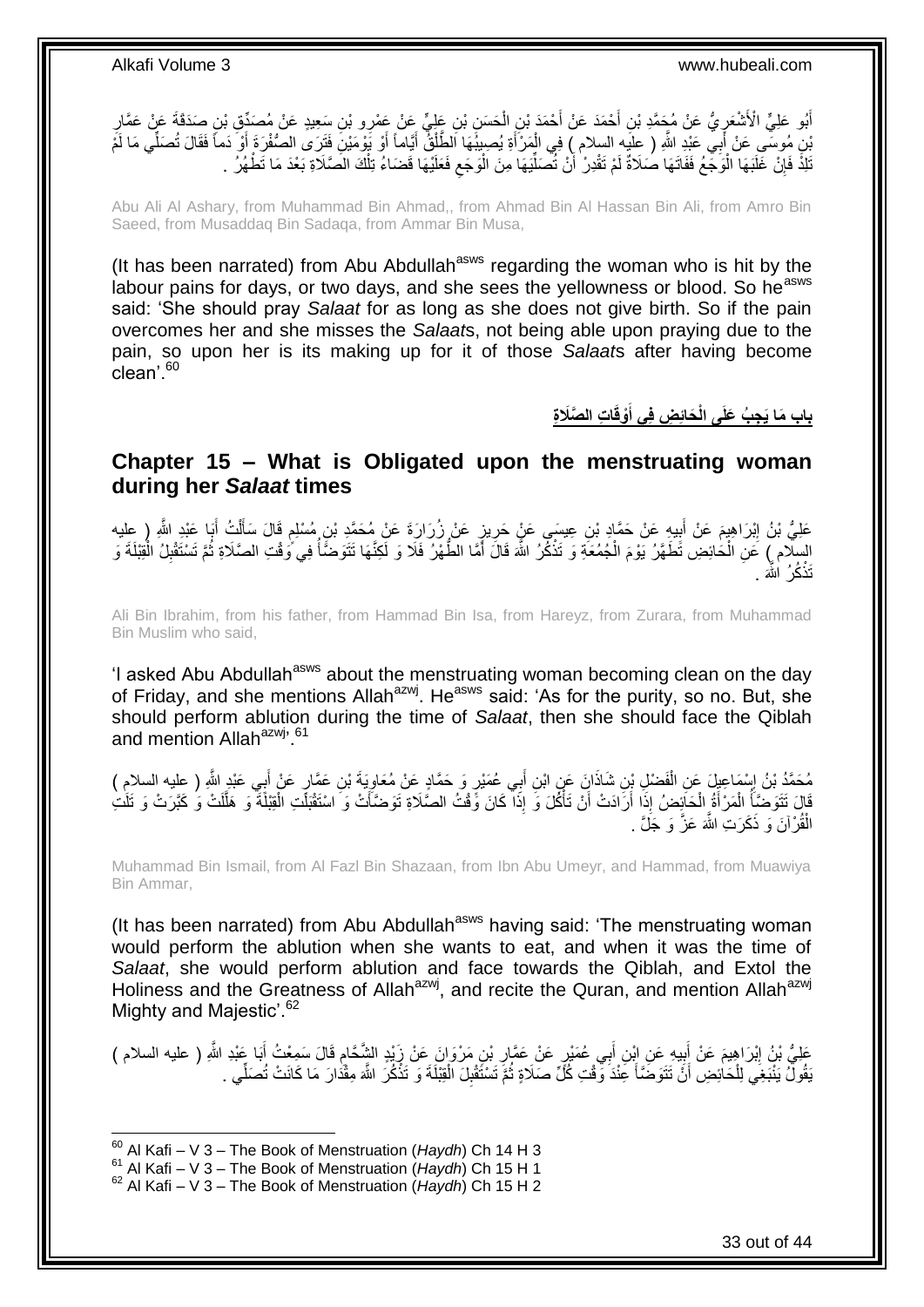Ali Bin Ibrahim, from his father, from Ibn Abu Umeyr, from Ammar Bin Marwan, from Zayd Al Shahham who said,

'I heard Abu Abdullah<sup>asws</sup> saying: 'It is befitting for the menstruating woman that she performs ablution during the time of every *Salaat*. Then she should face towards the  $\overline{Q}$ iblah and mention Allah<sup>azwj</sup> by a measurement of what she would have prayed Salaat (time wise)'.<sup>63</sup>

عَلِيُّ بْنُ إِبْرَاهِيمَ عَنْ أَبِيهِ وَ مُحَمَّدُ بْنُ إِسْمَاعِيلٍ عَنِ الْفَضِلِ بْنِ شَاذَانَ جَمِيعاً عَنْ حَمَّادٍ بْنِ عِيسَى عَنْ حَرِيزٍ عَنْ زُرَارَةَ عَنْ ْ ِ **!** َ ِ أَبِي جَعْفَرٍ ( عليه السلام ) قَالَ إِذَا كَانَتِ الْمِرْ أَةُ طَامِنًا فَلَا تَحِلُّ لَهَا الصَّلَاةُ وَ عَلَيْهَا إِنْ تَتَوَضَّأَ وُضُوءَ الصَّلَاةِ عِنْدَ وَقْتِ كُلِّ َ َ َ َ ْ صَّلَاةٍ ثُمَّ تَقْعُدَ فِي مَوْضِعٍ طَاهِرٍ ۖ وَ تَذْكُرَ اللَّهَ عَزَّ وَ جَلَّ وَ تُسَبِّحَهُ وَ تُحَمِّدَهُ وَ تُهَلِّلُهُ كَمِقْدَارِ صَلَاتِهَا ثُمَّ تَفْرُخُ لِحَاجَتِهَا ۔ **ٔ** ٍ ا ماہ<br>سال ُ **∶** لَ ِّ

Ali Bin Ibrahim, from his father, and Muhammad Bin Ismail, from Al Fazl Bin Shazaan, altogether from Hammad Bin Isa, from Hareyz, from Zurara,

(It has been narrated) from Abu Ja'far<sup>asws</sup> having said: 'When the woman was in menstruation (*Haydh*), so the *Salaat* is not Permissible for her, and upon her is that she performs ablution, an ablution of the *Salaat* during the time of every *Salaat*. Then she would sit in a clean place and mention Allah<sup>azwj</sup> Mighty and Majestic, and Glorify Him<sup>azwj</sup>, and Praise Him<sup>azwj</sup>, and Extol His<sup>azwj</sup> Holiness like a measurement of her *Salaat*. Then she would be free for her needs<sup>'.64</sup>

> باب الْمَرْأَةِ تَحِيضُ بَعْدَ دُخُولٍ وَقْتِ الصَّلَاةِ قَبْلَ أَنْ تُصَلِّيَهَا أَوْ تَطْهُرُ قَبْلَ دُخُولِ وَقْتِهَا فَتَتَوَانَى فِى الْغُسْلِ **َ َ**

### <span id="page-33-0"></span>**Chapter 16 – The woman menstruates after the entry of the time of the** *Salaat***, before she had prayed or was clean before the entry of her time and she procrastinates regarding the washing**

ْ مُحَمَّدُ بْنُ يَحْيَى عَنْ أَحْمَدَ بْنِ مُحَمَّدٍ عَنِ ابْنِ مَحْبُوبٍ عَنِ الْفَضْلِ بْنِ يُونُسٍ قَالَ سَأَلْتُ أَبَا الْحَسَنِ الْأَوَّلَ ( عليه السلام ) قُلْتُ َ ْ َ ْ َ ْ الْمَرْأَةُ ثَرَى الطَّهْرَ قَبْلَ غُرُوَبِ الشَّمْسِ كَيْفَ تَصنْغُ بِالصَّلَاةِ قَالَ إِذَا رَأَتِ الطَّهْرَ بَعْدَ مَا يَهْضَى مِنْ زُوَالِ الشَّمْسِ أُرْبَعَةُ َ ْ َ َ ِ ْ أَقْدَامٍ فَلاَ تُصَلِّي إِلَّا الْعَصِْرَ لِأَنَّ وَقْتَ الَّظُهْرِ دَخَلَ عَلَيْهَا وَ هِيَ فِي الدَّمِ وَ خَرَجَ عَنْهَا الْوَقْتُ وَ هِيَ فِي الذَّمِ فَلَمْ يَجِبُّ عَلَيْهَا ِ **∶** ْ ِ ٍ ِ أَنْ تُُصَلِّيَ الظُّهّْرَ ۚ وَ مَا طَرَحَ اللَّهُ عَنْهَا مِنَ الصَّلَاةِ وَ هِيَ فِي الذِّمِ أَكْثَرُ َ َ ِ ِّ اً

Muhammad Bin Yahya, from Ahmad Bin Muhammad, from Ibn Mahboub, from Al Fazl Bin Yunus who said,

'I asked Abu Al-Hassan<sup>asws</sup> the  $1<sup>st</sup>$ , I said, 'The woman sees the purity before the setting of the sun, how would she deal with the *Salaat*?' He<sup>asws</sup> said: 'When she sees the purity after the passing of four steps (of the shadow) from the (start of the) decline of the sun, so she should not pray *Salaat* except for the Asr *Salaat*, because the time for Al-Zohr entered upon her and she was in the blood (still menstruating), and the time exited from her and she was in the blood (still menstruating), therefore it does not Obligate upon her that she should pray Al-Zohr, and what Allah<sup>azwj</sup> has Dropped from her, from the *Salaat*s while she is in the blood (menstruating), is even more'.

<sup>1</sup> <sup>63</sup> Al Kafi – V 3 – The Book of Menstruation (*Haydh*) Ch 15 H 3

<sup>64</sup> Al Kafi – V 3 – The Book of Menstruation (*Haydh*) Ch 15 H 4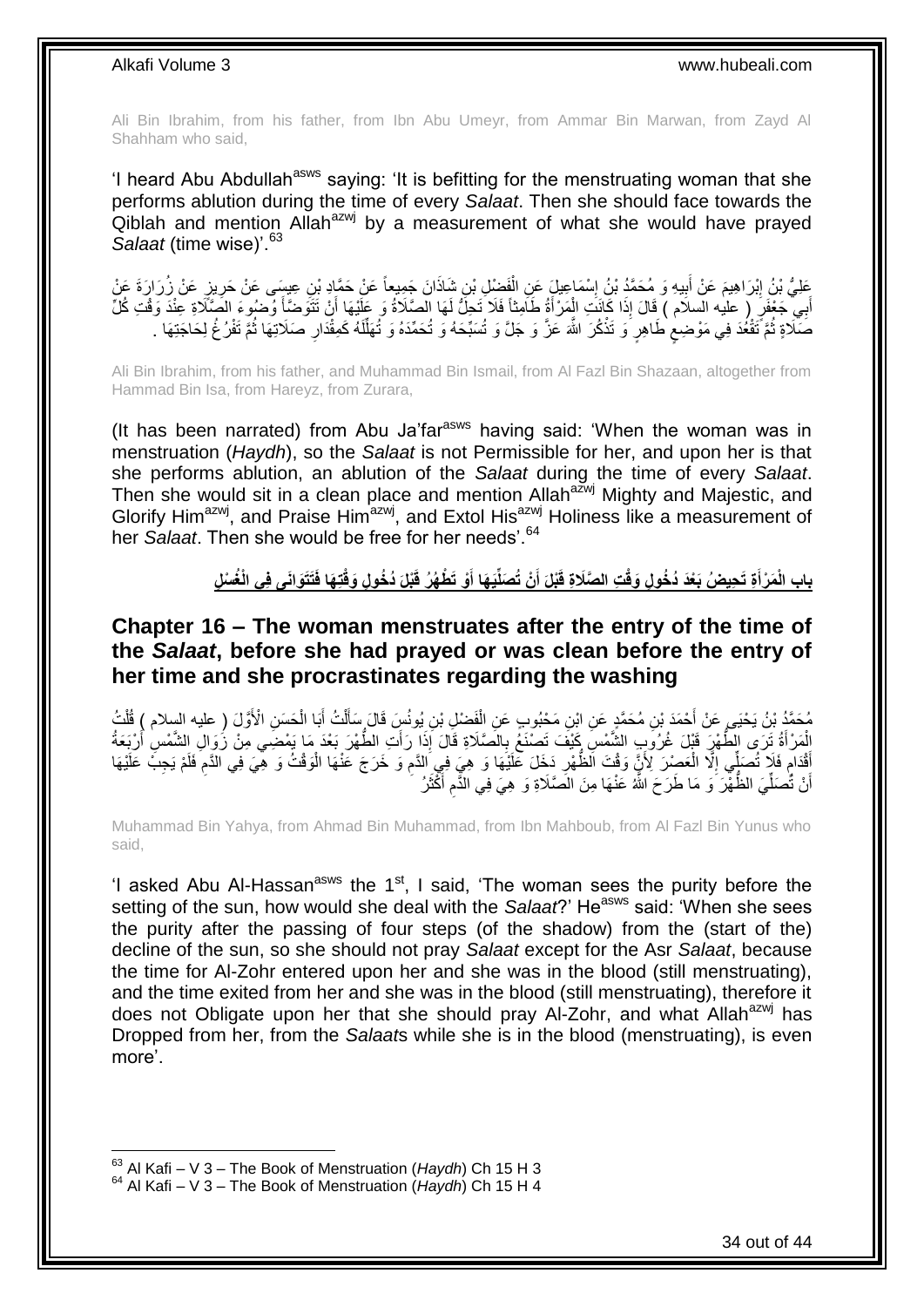قَالَ وَ إِذَا رَأَتِ الْمَرْأَةُ الذَّمَ بَعْدَ مَا يَمْضِي مِنْ زَوَالِ الشَّمْسِ أَرْبَعَةُ أَقْدَامٍ فَلْتُمْسِكْ عَنِ الصَّلَاةِ فَإِذَا طَهُرَتْ مِنَ الذَّمِ فَلْتَقْضِ ْ ٍ َ َ َ ْ َ ْ ِ صَلَاةَ الظُّهْرِ لِأَنَّ وَقْتَ الظُّهْرِ دَخَلَ عَلَيْهَا وَ هِيَ طَاهِرٌ وَ خَرَجَ عَنْهَا وَقْتُ الظُّهْرِ وَ هِيَ طَاهِرٌ فَضَيَّعَتْ صَلَاَةُ الظُّهْرِ ِ ِ ِ ِ فَوَجَبَ عَلَيْهَاً قَضَاؤُ هَا .

He<sup>asws</sup> said: 'And when the woman sees the blood after four steps have passed (for the shadow) from the (start of the) decline of the sun, so let her refrain from the *Salaat*. So when she is clean from the blood, so let her make up for the (missed) Al-Zohr *Salaat*, because the time of Al-Zohr came up upon her and she was clean, and the time of Al-Zohr exited from her and she was clean, so she wasted *Salaat* Al-Zohr, therefore it's payback is Obligated upon her'.<sup>65</sup>

ِن ُم َح َّمٍد َع ِن ْح َمَد ْب ٍر ) عليه السالم ( َع ِن ُم َح َّمُد ْب ُن َي ْحَيى َع ْن أ َبا َج ْعَف ُت أ ل ِن َي ْحَيى َقا َل َسأ ْب َب َة َع ْن َمْعَمر ْعلَ ِل َع ْن ث َح َّجا ال َ َ ْ َ ِ َ ْ الْحَائِضِ تَظْهُرُ عِنْدَ الْعَصْرِ ثَّصَلِّي الْأُولَى قَالَ لَا إِنَّمَا تُصَلِّي الصَّلَاةَ الَّذِي تَظْهُرُ عِنْدَهَا . َّ יִין<br>: ِ ْ ْ

Muhammad Bin Yahya, from Ahmad Bin Muhammad, from Al Hajjal, from Sa'alba, from Muammar Bin Yahya who said,

'I asked Abu Ja'far<sup>asws</sup> about the menstruating woman becoming clean during Al-Asr, 'Should she pray the former *Salaat*s?' Heasws said: 'No. But rather, she should pray the *Salaat*s which there was cleanliness with her'.<sup>66</sup>

عَلِيُّ بْنُ إِبْرَاهِيمَ عَنْ أَبِيهٍ عَنِ ابْنِ مَحْبُوبٍ عَنْ عَلِيِّ بْنِ رِنَابٍ عَنْ أَبِي عُبَيْدَةَ قَالَ إِذَا رَأَتِ الْمَزْأَةُ الطَّهْرَ وَ قَدْ دَخَلَ عَلَيْهَا َ َ **∶** ِ َ ِ َ ْ وَقْتُ الصَّلَاةِ ثُمَّ أُخَّرَتِ الْغُسْلَ حَتَّى تَدْخُلَ وَقْتُ صَلَاةٍ أَخْرَى كَانَ عَلَيْهَا قَضاءُ تِلْكَ الصَّلَاةِ الَّتِي فَرَّطَتْ فِيهَا فَإِذَا طَهُرَتْ ُ َّ ْ :<br>ا ْ فِي وَقْتِ وُجُوبِ الصَّلَاةِ فَأَخَّرَتِ الصَّلَاةَ حَتَّى يَدْخُلَ وَقْتُ صَلَاةٍ أَخْرَى ثُمَّ رَأَتْ دَماً كَانَ عَلَيْهَا قَضَاءُ تِلْكَ الصَّلَاةِ الّْتِي َ ا<br>المقام ا<br>ا َ َّ ْ فَرَّطَتْ فِيهَا .

Ali Bin Ibrahim, from his father, from Ibn Mahboub, from Ali Bin Raib, from Abu Ubeyda,

'He<sup>asws</sup> said: 'When the woman sees the purity and the time of the *Salaat* has entered upon her, then she delays the washing until the time for another *Salaat* enters, upon her would be its making up for that *Salaat* which she wasted. So when she is clean during a time of an Obligatory *Salaat*, and she delays the *Salaat* until the time for another *Salaat* comes up, then she sees blood, upon her would be the making up for that *Salaat* which she wasted<sup>".67</sup>

ائِنُ مَحْبُوبٍ عَنْ عَلِيِّ بْنِ رِبَابٍ عَنِْ عُيَيْدِ بْنِ زُرَارَةَ عَنْ أَبِي عَبْدٍ اللَّهِ ( عِليه السلام ) قَالَ قَالَ أَيُّمَا امْرَأَةٌ رَأَتِ الطَّهْرَ وَ هِيَ ِ َ َ َ قَادِرَةٌ عَلَى أَنْ تَغْتَسِلَ فِي وَقْتِ صَلَاةٍ فَفَرَّطَتْ فِيهَا حَتَّى يَذْخُلَ وَقْتُ صَلَاةٍ أُخْرَى كَانَ عَلَيْهَا قَضَاءُ تِلْكَ الصَّلَاةِ الَّتِي فَرَّطَتْ :<br>ا َ َّ ْ فِيهَا وَ إِنْ رَأَتِ الطَّهْرَ فِي وَقْتِ صَلَاةٍ فَقَامَتْ فِي تَهْيِئَةِ ذَلِكَ فَجَازَ وَقْتُ صَلَاةٍ وَ دَخَلَ وَقْتُ صَلَاةٍ أُخْرَى فَلَيْسَ عَلَيْهَا قَضَاءٌ ِ َ **׀** ا<br>أ وَ تُصَلِّّي الصَّلَاةَ الَّتِي دَخَّلَ وَقْتُهَا . ر<br>إ

Ibn Mahboub, from Ali Bin Raib, from Ubed Bin Zurara,

(It has been narrated) from Abu Abdullah<sup>asws</sup> having said: 'Whichever woman sees the purity and she is able upon the washing during a time of a *Salaat*, but she wastes it until the time for another *Salaat* comes up, upon her would be its making up for that *Salaat* which she wasted; and if she were to see the purity during a time of a *Salaat*, so she stands to prepare for that, the time of the *Salaat* gets exceeded and

<sup>65</sup> Al Kafi – V 3 – The Book of Menstruation (*Haydh*) Ch 16 H 1

<sup>66</sup> Al Kafi – V 3 – The Book of Menstruation (*Haydh*) Ch 16 H 2

<sup>67</sup> Al Kafi – V 3 – The Book of Menstruation (*Haydh*) Ch 16 H 3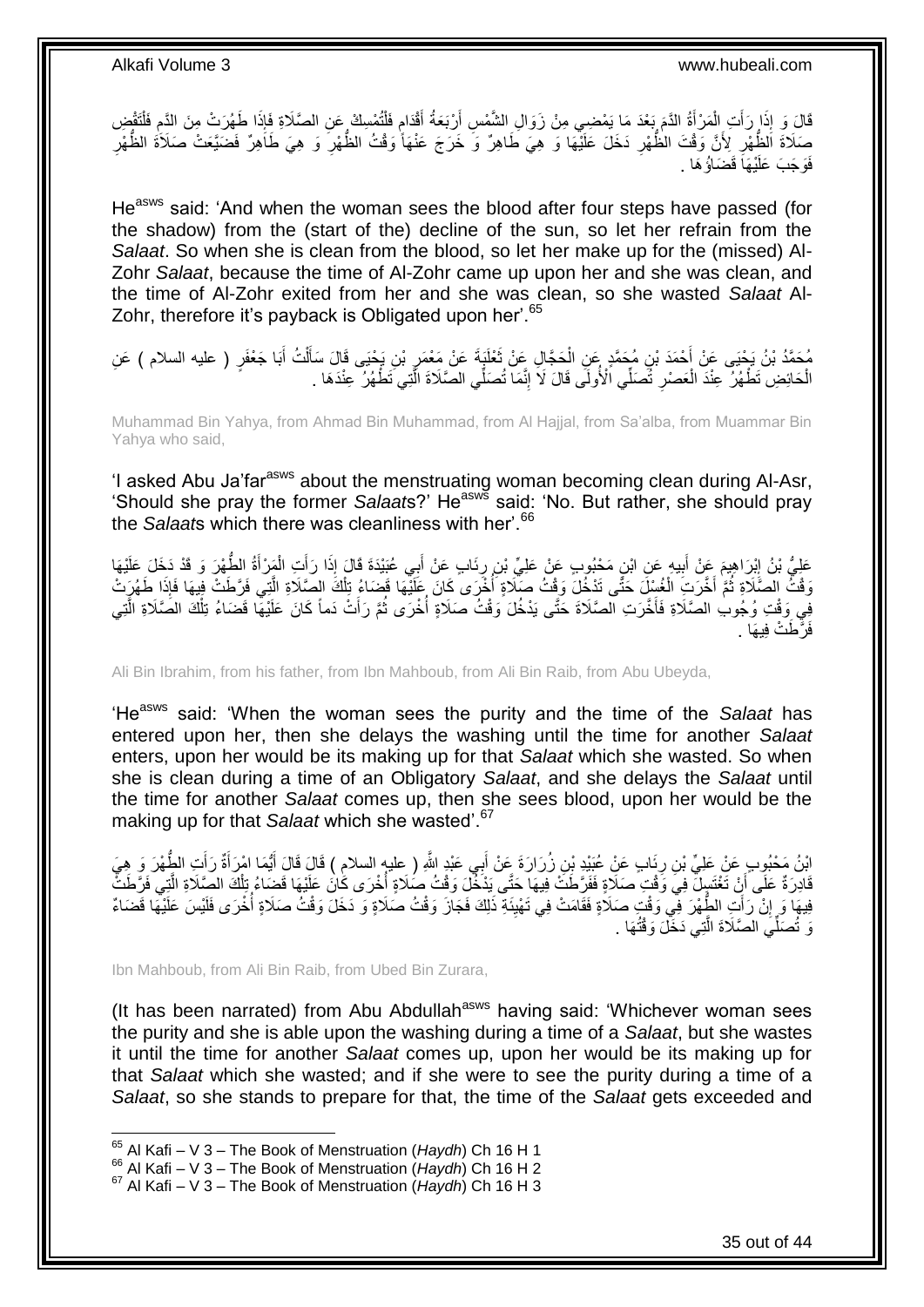the time for another *Salaat* comes up, so there is no making up for it upon her, and she should pray the *Salaat* the time of which came up'.<sup>68</sup>

ائِنُ مَحْبُوبٍ عَنْ عَلِيِّ بْنِ رِذَابٍ عَنْ أَبِي الْوَرْدِ قَالَ سَأَلْتُ أَبَا جَعْفَرٍ ( عليه السلامِ ) عَنِ الْمَرْأَةِ تَكُونُ فِي صَلَاةِ الظَّهْرِ وَ قَدْ َ ْ َ ْ َ ْ َ ِ ِ صَلَّتْ رَكْعَتَيْنِ ثُمَّ تَرَى اَلدَّمَ قَالَ تَقُومُ مِنْ مَسْجِدِهَا وَ لَا تَقْضِي الرَّكْعُتَيْنِ وَ إِنْ كَانَتْ رَأَتِ الدَّمَ وَ هِيَ فِي صَلَاةِ الْمَغْرَبِ وَ ُ ِ ْ َ ِ قَدْ صَلَّتْ رَكْعَتَيْنِ فَلْتَقُمْ مِنْ مَسْجِدٍ فَإِذَا طَهُرَتْ فَلْتَقْضِ الرَّكْعَةَ الَّذِي فَاتَتْهَا مِنَ الْمَغْرِبِ . ِ ْ َّ ْ ْ

Ibn Mahboub, from Ali Bin Raib, from Abu Al Warad who said,

'I asked Abu Ja'farasws about the woman who happens to be in *Salaat* Al-Zohr and she has already prays two Cycles, then she sees the blood. He<sup>asws</sup> said: 'She should arise from her prostration place, and she should not complete the two Cycles; and if it was such that she saw the blood while she was in *Salaat* Al-Maghrib, and she had already prays two Cycles, so let her arise from a prostration place. Then, when she is clean, so let her make up for the Cycles of Maghrib which were lost from her'.<sup>69</sup>

> **َحْي ِض الْ َت ُح ُّس ب ِة َت ُكو ُن فِي ال َّصَال ِة فَ َم ْرأ باب الْ ِ َ**

### <span id="page-35-0"></span>**Chapter 17 – The woman happens to be in the** *Salaat***, so she feels the menstruation (***Haydh***)**

مُحَمَّدُ بْنُ يَحْيَى عَنْ مُجَمَّدِ بْنِ أَحْمَدَ عَنْ أَحْمَدَ بْنِ الْحَسَنِ بْنِ عَلِيٍّ عَنْ عَمْرٍ و بْنِ سَعِيدٍ عَنْ مُصدِّقٍ بْنِ صدَقَةَ عَنْ عَمَّارِ بْنِ<br>مُحَمَّدُ بْنُ يَجْبَ عَنْ مُجَمَّدِ بْنِ أَحْمَدَ عَنْ َ ِ ْ مُوسَى عَنْ أَبِيّ عَبْدِ اللَّهِ ( علَيهِ السلامِ ۖ) فِي الْمَرْ أَةِ تَكُونَۢ فِي الصَّلَاةِ فَتَظُنُّ أَنَّهَا قَدْ حَاضنتْ قَالَ تُذَّخِلُ يَدَهَا فَتَمَسُّ الْمَوْضِعَ َ َ ْ َ ْ فَإِنْ رَأَتْ شَيْئاً انْصَرَفَتْ وَ إِنْ لَمْ تَرَ شَيْئاً أَتَمَّتْ صَلَاتَهَا . َ יֲ<br>י َ ِ

Muhammad Bin Yahya, from Muhammad Bin Ahmad, from Ahmad Bin Al Hassan Bin Ali, from Amro Bin Saeed, from Musaddaq Bin Sadaqa, from Ammar Bin Musa,

(It has been narrated) from Abu Abdullah<sup>asws</sup> regarding the woman who happens to be in the *Salaat*, so she thinks that she has menstruated. He<sup>asws</sup> said: 'She should insert her hand and touch the place. So if she sees something, she would leave (the *Salaat*), and if she does not see anything, she would complete her *Salaat*'.<sup>70</sup>

**ِضي ال َّصَال َة ِضي ال َّصْو َم َو َِل َتقْ َحاِئ ِض َتقْ باب الْ**

<span id="page-35-1"></span>**Chapter 18 – The menstruating woman would make up the (missed) Fasts and she would not make up the (missed)** *Salaat***s**

الْحُسَيْنُ بْنِ مُحَمَّدٍ الْأَشْعَرِيُّ عَنْ مُعَلَّى بْنِ مُحَمَّدٍ عَنِ الْوَشَاءِ عَنْ أَبَانٍ عَمَّنْ أَخْبَرَهُ عَنْ أَبِي جَعْفَرٍ وَ أَبِي عَبْدِ اللَّهِ ( عليه ْ ِ َ َ َ ْ **∶** َ السلام ) قَالَا الْحَائِضُ تَقْضَىِي الصِّيَامَ وَ لَا تَقْضِي الصَّلَاةَ . ْ

Al Hassan Bin Muhammad Al Ashary, from Moalla Bin Muhammad, from Al Washa, from Aban, from the one who informed him,

<sup>1</sup> <sup>68</sup> Al Kafi – V 3 – The Book of Menstruation (*Haydh*) Ch 16 H 4

<sup>69</sup> Al Kafi – V 3 – The Book of Menstruation (*Haydh*) Ch 16 H 5

<sup>70</sup> Al Kafi – V 3 – The Book of Menstruation (*Haydh*) Ch 17 H 1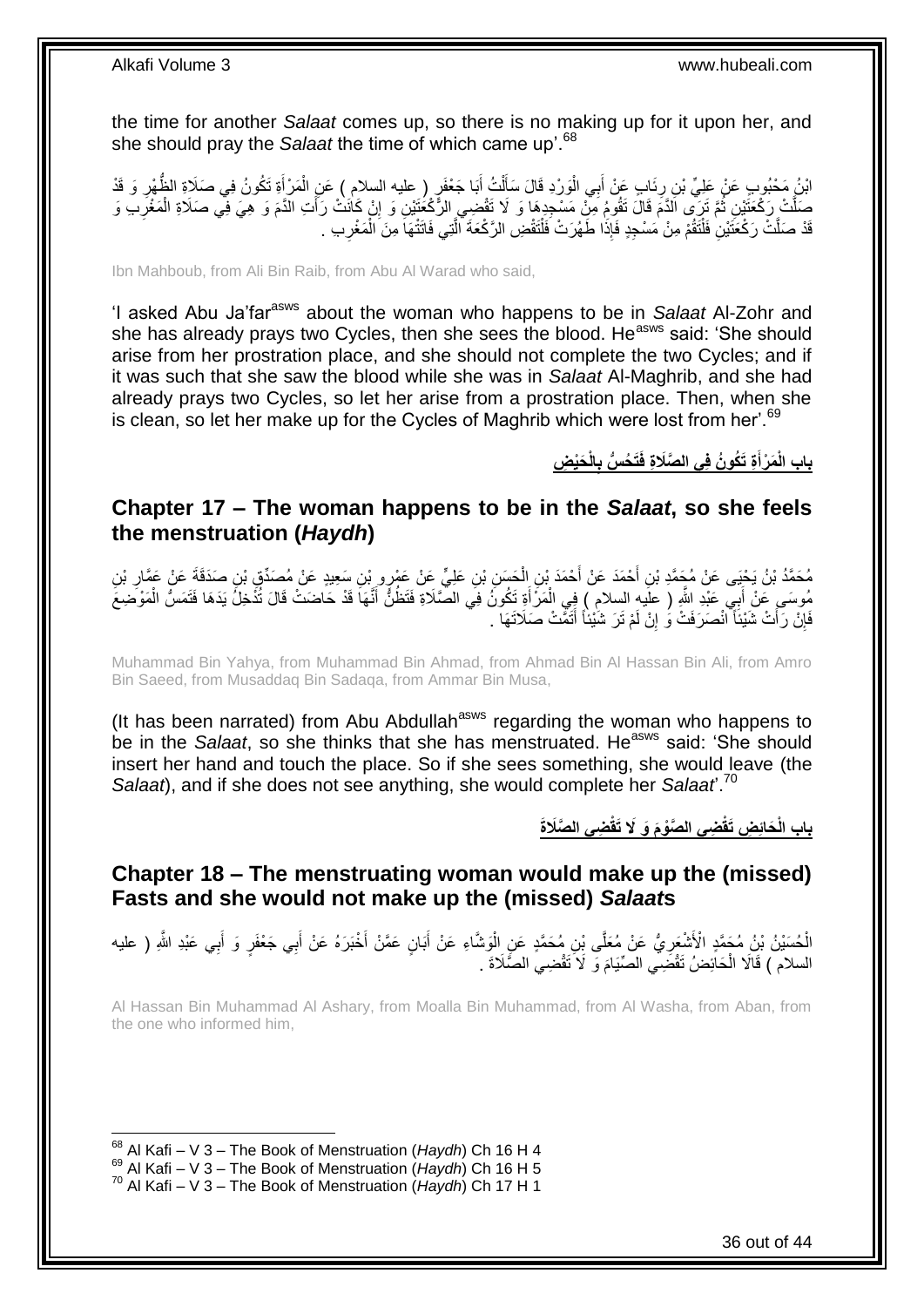(It has been narrated) from Abu Ja'far $a<sup>asws</sup>$  and Abu Abdullah $a<sup>asws</sup>$  both having said: 'The menstruating woman would make up the (missed) Fasts and would not make up the (missed) *Salaat*s'.<sup>71</sup>

عَلِيُّ بْنُ إِبْرَاهِيمَ عَنْ أَبِيهِ عَنِ ابْنِ أَبِي عُمَيْرٍ عَنِ الْجَسَنِ بْنِ رَاشِدٍ قَالَ قُلْتُ لِأَبِي عَبْدِ اللَّهِ ( عليه السلام ) الْحَائِضُ تَقْضِي ْ ْ ِ َ יִין<br>: ْ الصَّلَاةَ قَالَ لَا قُلْتُ نَقْضَِي الصَّوْمَ قَالَ نَعَمْ قُلْتُ مِنْ أَيْنَ جَاءَ هَذَا قَالَ إِنَّ أَوَّلَ مَنْ قَاسَ إِبْلِيسُ . ْ ِ َ ِ َ ْ

Ali Bin Ibrahim, from his father, from Ibn Abu Umeyr, from Al Hassan Bin Rashid who said,

'I said to Abu Abdullah<sup>asws</sup>, 'The menstruating woman would make up the (missed) Salaats?' He<sup>asws</sup> said: 'No'. I said, 'She should make up the (missed) Fasts?' He<sup>asws</sup> said: 'Yes'. I said, 'Where has this come from?' He<sup>asws</sup> said: 'The first one who analogised was Iblees<sup>la, 72</sup>

عَلِيٌّ عَنْ أَبِيهِ عَنِ ابْنِ أَبِي عُمَيْرٍ عَنِ ابْنِ أُذَيْنَةَ عَنْ زُرَارَةَ قَإِلَ سَأَلْتُ أَبَا جَعْفَرٍ ( عليه السلام ) عَنْ قَضَاءِ الْحَائِضِ الصَّلَاةَ َ ْ َ ُ َ  $\frac{1}{2}$ َ ْ ّةُمَ تَقْضِي الْصَنْوْمَ قَالَ لَيْسَ عَلَيْهَا ۖ أَنْ تَقْضِيَ الْصَّلَاةَ وَ عَلَيْهَا أَنْ تَقْضِيَ صَوْمَ شَّهْرِ رَمَضَانَ اُ ِ

Ali, from his father, from Ibn Abu Umeyr, from Ibn Azina, from urara who said,

'I asked Abu Ja'far<sup>asws</sup> about the menstruating woman making up for the (missed) *Salaat*s, then she makes up for the (missed) Fasts'. He<sup>asws</sup> said: 'It is not upon her that she makes up for the (missed) *Salaat*s, and upon her is that she makes up for the (missed) Fasts of a month of Ramazan'.

ُمْ أَقْبَلِ عَلَيَّ وَ قَالَ إِنَّ رَسُولَ اللَّهِ ( صلى الله عليه وآله ) كَانَ يَأْمُرُ بِذَلِكَ فَاطِمَةَ ( عليها السلام ) وَ كَانَتْ تَأْمُرُ بِذَلِكَ ْ יִי (ֽו **ٔ** الْمُؤْمِنَاتِ . ْ

Then he<sup>asws</sup> turned towards me and said: 'Rasool-Allah<sup>saww</sup> had instructed Syeda Fatima<sup>asws</sup> with that, and she<sup>asws</sup> had ordered the believing women with that'.<sup>73</sup>

الْحُسَيْنُ بْنُ مُحَمَّدٍ عَنْ مُعَلِّي عَنِ الْوَشَاءِ عَنْ أَبَانِ بْنِ عُثْمَانَ عَنْ إِسْمَاعِيلَ الْجُعْفِيِّ قَالَ قُلْتُ لِأَبِي جَعْفَرٍ ( عليه السلام ) إِنَّ<br>ا ْ ا<br>؛ **ٔ** َ ْ **−** Î ِ ْ الْمُغِيرَةَ بْنَ سَعِيدٍ رَوَى عَنْكَ أَنَّكَ قُلْتَ لَهُ إِنَّ الْحَائِضَ تَقْضِِي الصَّلَاةَ فَقَالَ مَا لَهُ لَّا وَفَّقَهُ اللَّهُ إِنَّ امْرَأَةَ عِمْرَانَ نَذَرَتْ مَا فِي ْ ِ ْ َ َ ِ بَطْنِهَا مُحَرَّراً وَ ۘالْمُحَرَّرُ لِلْمَسْجِدِ يَدْخُلُهُ ثُمَّ َلَا يَخْرُجُ مِّنْهُ أَبَداًّ َ ُ ٔ<br>ا ْ ْ

Al Husayn Bin Muhammad, from Moalla, from Al Washa, from Aban Bin Usman, from Ismail Al Ju'fy who said,

'I said to Abu Ja'far<sup>asws</sup>, 'Al-Mugheira Bin Saeed reported from you<sup>asws</sup> that you<sup>asws</sup> said to him: 'The menstruating woman would make up for the *Salaat*'. So he<sup>asws</sup> said: 'What is the matter with him? May Allah<sup>azwj</sup> not Reconcile him. The wife of Imran<sup>as</sup> vowed what was in her belly as a dedication, and the one dedicated to the Masjid would enter into it, then would not come out from it, ever.

فَلَقَا وَضَعَتْها قالَتْ رَبِّ إِنِّي وَضَعْتُها أُنْتَى... وَ لَيْسَ الذَّكَرُ كَالْأُنْتَى فَلَمَّا وَضَعَتْهَا أَدْخَلْتْهَا الْمَسْجِدَ فَسَاهَمَتْ عَلَيْهَا الْأَنْبِيَاءُ ا<br>ا ِ ِ ْ َ فَأَصَابَتِ الْقُرْ عَةُ زَكَرِيَّا وَ كَفَّلَهَا زَكَرِيَّا ِ لَ **∶** ْ َ

<sup>1</sup> <sup>71</sup> Al Kafi – V 3 – The Book of Menstruation (*Haydh*) Ch 18 H 1

<sup>72</sup> Al Kafi – V 3 – The Book of Menstruation (*Haydh*) Ch 18 H 2

<sup>73</sup> Al Kafi – V 3 – The Book of Menstruation (*Haydh*) Ch 18 H 3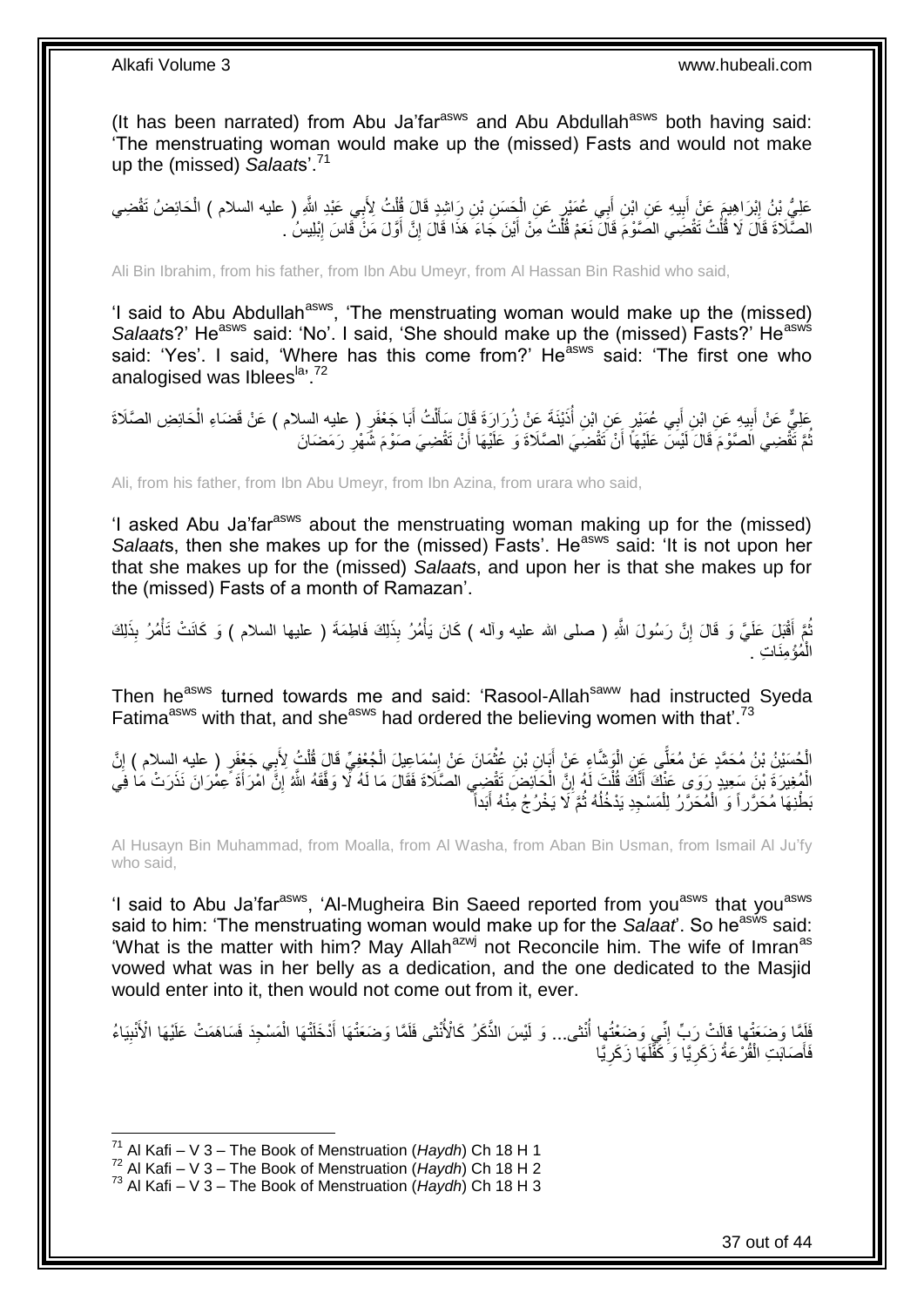[3:36] So when she gave birth to it, she said: My Lord! Surely I have brought it *forth a female – (and Allah was more Knowing of what she gave birth to) - and*  the male is not like the female. So when she had given birth to her<sup>as</sup> (Maryam<sup>as</sup>, she entered her<sup>asws</sup> into the Masjid. So the Prophets<sup>as</sup> drew lots over heras, and the vote came out for Zakariyya<sup>as</sup>, and Zakariyya<sup>as</sup> took the responsibility for her.

فَلَمْ تَخْرُجْ مِنَ الْمَسْجِدِ حَتَّى بَلَغَتْ فَلَمَّا بَلَغَتْ مَا تَبْلُغُ النِّسَاءُ خَرَجَتْ فَهَلْ كَانَتْ تَقْدِرُ عَلَى أَنْ تَقْضِيَ تِلْكَ الْأَيَّامَ الَّتِي خَرَجَتْ ان<br>ا ْ َّ ْ َ نَ هِيَ عَلَّيْهَا أَنْ تَكُونَ الدَّهْرَ فِي الْمَسْجِدِ . اً ْ

Thus, she<sup>as</sup> did not come out from the Masjid until she<sup>as</sup> was an adult. So when she<sup>as</sup> became an adult to what the women tend to reach in adulthood, she<sup>as</sup> went out. So was she<sup>as</sup> able upon making up for those days which she went out, and it was upon her<sup>as</sup> that she<sup>as</sup> would happen to be in the Masjid for ever?<sup>74</sup>

**ْرآ َن ِن الْقُ َر َءا َسا ِء َتقْ َحاِئ ِض َو الُّنفَ باب الْ**

<span id="page-37-0"></span>**Chapter 19 – The menstruating woman and the one with postchildbirth bleeding (***Nafsa'a***), reciting the Quran**

مُحَمَّدُ بْنُ إِسْمَاعِيلَ عَنِ الْفَضْلِ بْنِ شَاذَانَ عَنِ ابْنِ أَبِي عُمَيْرٍ وَ حَمَّادٍ عَنْ مُعَاوِيَةَ بْنِ عَمَّارٍ عَنْ أَبِي عَبْدِ اللَّهِ ( عليه السلام )<br>ِ **∶** َ ْ ا<br>: َ قَالَ الْحَائِضُ تَقْرَأُ الْقُرْأَنَ وَ تَحْمَدُ اللَّهَ . ْ المناطقي.<br>أحداث المناطقين المناطقين المناطقين المناطقين المناطقين المناطقين المناطقين المناطقين المناطقين المناطقين المناطقين<br>المناطقين المناطقين المناطقين المناطقين المناطقين المناطقين المناطقين المناطقين المناطقين المنا ْ

Muhammad Bin Ismail, from Al Fazl Bin Shazaan, from Ibn Abu Umeyr, and Hammad, from Muawiya Bin Ammar,

(It has been narrated) from Abu Abdullah<sup>asws</sup> having said: 'The menstruating woman can recite the Quran and Praise Allah<sup>azwj, 75</sup>

ِ عَلِيُّ بْنُ إِبْرَاهِيمَ عَنْ أَبِيهِ عَنِ ابْنِ أَبِي عُمَيْرٍ عَنْ زَيْدٍ الشَّحَّامِ عَنْ أَبِي عَبْدِ اللَّهِ ( عليه السلام ) قَالَ تَقْرَأُ الْحَائِضُ الْقُرْآنَ وَ َ **!** َ ِ ْ ْ المار<br>أحداث المار َ ِ النُّفَسَاءُ وَ الْجُنُبُ أَيْضاً ً َ ْ

Ali Bin Ibrahim, from his father, from Ibn Abu Umer, from Zayd Al Shahham,

(It has been narrated) from Abu Abdullah<sup>asws</sup> having said: 'The menstruating woman can recite the Quran, and the one with the post-childbirth bleeding (*Nafsa'a*), and the one with sexual impurity'.<sup>76</sup>

مُحَمَّدُ بْنُ يَحْيَى عَنْ أَحْمَدَ بْنِ مُحَمَّدٍ عَنِ الْحَسِنِ بْنِ مَجْبُوبٍ عَنْ عَلِيٍّ بْنِ رِنَابٍ عَنْ أَبِي عُبَيْدَةَ قَالَ سَأَلْتُ أَبَا جَعْفَرٍ ( عليه<br>. ْ َ ْ اً ا َ ِ السلام ) عَنِ الْطَّامِثِ تَسْمَعُ اَلسَّجْدَةَ قَالَ إِنْ كَانَتْ مِنَ الْعَزِّ ائِمِ فَلْتَسْجُدْ إِذَا سَمِعَتْهَا . ْ ِ ْ יֲ<br>י

Muhammad Bin Yahya, from Ahmad Bin Muhammad, from Al Hassan Bin Mahboub, from Ali Bin Raib, from Abu Ubeyda who said,

'I asked Abu Ja'far<sup>asws</sup> about the menstruating woman hearing the (Verse of) the Prostration (in the Quran). He<sup>asws</sup> said: 'If it was from the determined ones, so let her prostrate when she hears it'.<sup>77</sup>

<sup>1</sup> <sup>74</sup> Al Kafi – V 3 – The Book of Menstruation (*Haydh*) Ch 18 H 4

<sup>75</sup> Al Kafi – V 3 – The Book of Menstruation (*Haydh*) Ch 19 H 1

<sup>76</sup> Al Kafi – V 3 – The Book of Menstruation (*Haydh*) Ch 19 H 2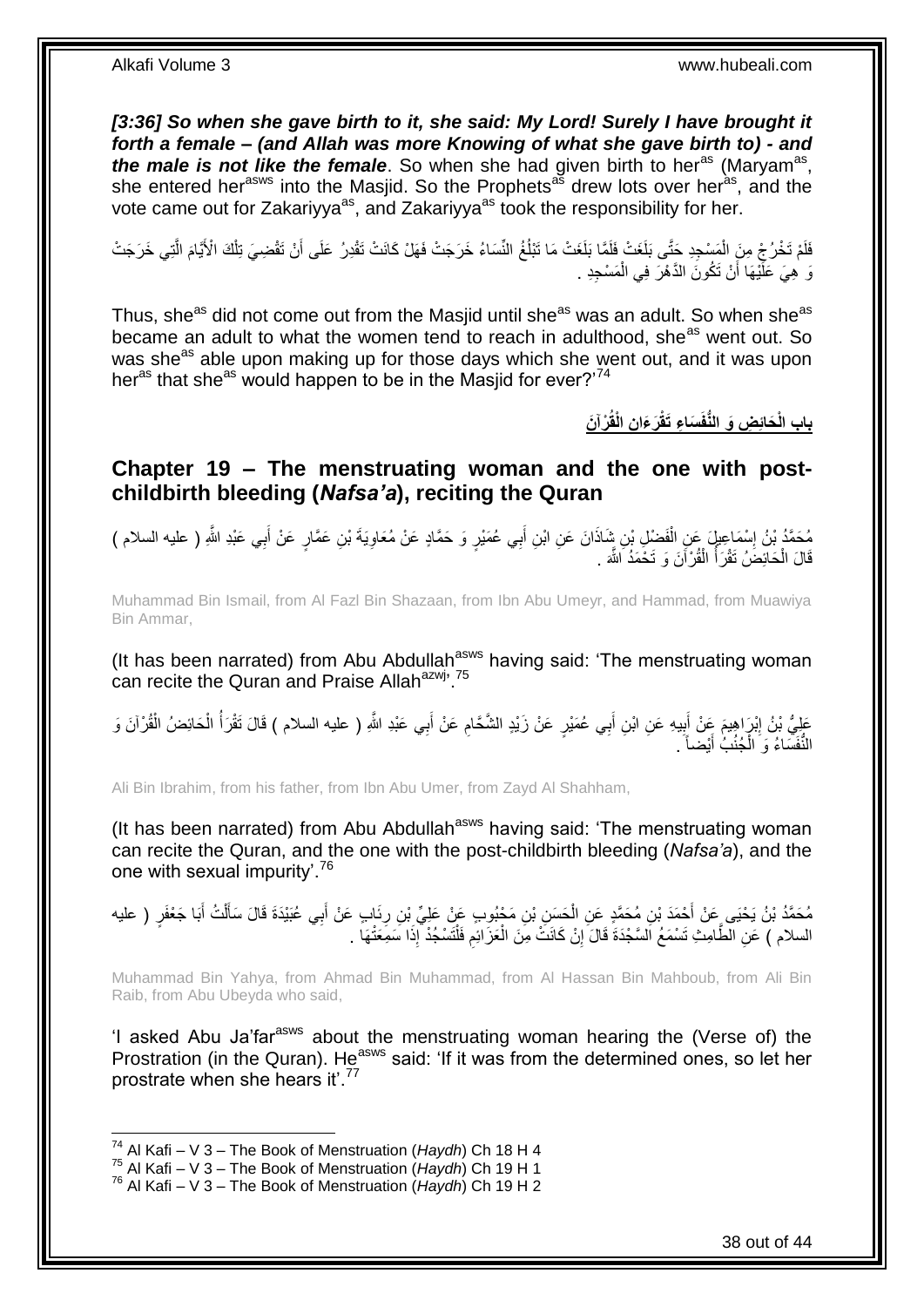مُحَمَّدُ بْنُ إِسْمَاعِيلَ عَنِ الْفَضْلِ بْنِ شَاذَانَ عَنْ صَفْوَانَ بْنِ يَحْبَى عَنْ مَنْصُبُورِ بْنِ حَازِمٍ عَنْ أَبِي عَبْدِ اللَّهِ ( عليه السلام ) قَالَ<br>مُنْفُرُ بْنُ إِسْمَاعِيلَ عَنِ الْفَضْلِ بْنِ شَاذَانَ عَ َ ֧֧֚֚֚֚֚֚֚֚֚֓֝֓֝ **∶** ِ ْ ِ سَأَلْتُهُ عَنِ النَّعْوِيذِ يُعَلَّقُ عَلَى الْحَائِضِ فَقَالَ نَعَمْ إِذَا كَانَ فِي جِلْدٍ أَوْ فِضَّةٍ أَوْ قَصَبَةِ حَدِيَّدٍ ـ ֦֧֦֧֦֦֧֦֦֦֦֦֦֦֦֦֦֦֦֦֦֦֦֦֦֦֧֦֧֦֧֦֦֧֦֪֪֦֦֧֦֦֦֧֦֪֪֪֦֟֟֟֟֟֟֟֟֟֟֟֟֟֟֓֕֟֟֓֕֟֓֟֓֞֟֝֟֓֟֓֟֓֞֟֓֞֟֟֓֞֟֓֞֟֓֞֟ َ َ اُ ْ ْ ڑ<br>ا **∶** 

Muhammad Bin Ismail, from Al Fazl Bin Shazaan, from Safwan Bin Yahya, from Mansour Bin Hazim,

(It has been narrated) from Abu Abdullah<sup>asws</sup>, said, 'I asked him<sup>asws</sup> about the amulet hanging upon the menstruating woman. So he<sup>asws</sup> said: 'Yes, when it was (enveloped) inside a skin, or silver, or an iron tube<sup> $78$ </sup>

عَلِيُّ بْنُ إِبْرَاهِيمَ عَنِْ أَبِيهِ عَمٍن ابْنِ أَبِي عُمَيْرٍ عَنْ دَاوُدَ بْنِ فَرْقَدٍ عَنْ أَبِي عَبْدِ اللهِ ( عليه السلام ) قَالَ سَأَلْتُهُ عَنِ التَّعْوِيذِ يُعَلَّقُ َ **!** َ <u>֖֓</u> َّ ِ ْ َ َ عَلَى الْحَانِضِ قَالَ نَعَمْ لَا بَأْسَ **ٔ** ْ

Ali Bin Ibrahim, from his father, from Ibn Abu Umeyr, from Dawood Bin Farqad,

(It has been narrated) from Abu Abdullah<sup>asws</sup>, said, 'I asked him<sup>asws</sup> about the amulet hanging upon the menstruating woman. He<sup>asws</sup> said: 'Yes, there is no problem'.

> قَالَ وَ قَالَ تَقْرَؤُهُ وَ تَكْتُبُهُ وَ لَا تُصِيبُهُ يَدُهَا وَ رُوِيَ أَنَّهَا لَا تَكْتُبُ الْقُرْآنَ . ْ َ ِ

He (the narrator) said, 'And he<sup>asws</sup> said: 'She can recite it and write it, but her hand cannot touch it'. And it is reported that she cannot write the Quran.<sup>79</sup>

> **َم ْس ِجِد َو َِل َت َض ُع فِي ِه َشْيئا ِم َن الْ ُخذُ َحاِئ ِض َتأ باب الْ ْ**

### <span id="page-38-0"></span>**Chapter 20 – The Menstruating woman can take something from the Masjid and she cannot place anything in it**

مُحَمَّدُ بْنُ يَحْيَى عَنْ أَحْمَدَ بْنِ مُحَمَّدٍ عَنْ حَمَّادِ بْنِ عِيسَى عَنِْ حَرِيِزٍ عَنْ زُرَارَةَ عَنْ أَبِي جَعْفَرٍ ( عليه السلام ) قَالَ سَأَلْتُهُ َ ِ ْ َ كَيْفَ صَإِرَاتٍ الْحَائِضُ تَأْخُذُ مَا فِي الْمَسْجِدِ وَ لَا َتَضَعُ فِيهِ فَقَالَ لِّأَنَّ الْحَائِضَ تَسْتَطِيعُ أَنَّ تَضعَّ مَا فِي يَدِهَا فِي غَيْرِهِ وَ لَا **ٔ** ِ َ ْ ْ تَسْتَطِيعُ أَنْ تَأْخُذَ مَا فِيهِ إِلَّا مِنْهُ . ِ ة<br>أ اً

Muhammad Bin Yahya, from Ahmad Bin Muhammad, from Hammad Bin Isa, from Hareyz, from Zurara,

(It has been narrated) from Abu Ja'far<sup>asws</sup>, said, 'I asked him<sup>asws</sup>, 'How did it come to be that the menstruating woman can take what is in the Masjid and she cannot place anything in it?' So he<sup>asws</sup> said: 'Because the menstruating woman does have the leeway that she places whatever is in her hand to be somewhere else, but she does not have the leeway if she takes what is in it (Masjid), except from it (what is with her to place it)'.<sup>80</sup>

1 <sup>77</sup> Al Kafi – V 3 – The Book of Menstruation (*Haydh*) Ch 19 H 3

<sup>78</sup> Al Kafi – V 3 – The Book of Menstruation (*Haydh*) Ch 19 H 4

<sup>79</sup> Al Kafi – V 3 – The Book of Menstruation (*Haydh*) Ch 19 H 5

<sup>80</sup> Al Kafi – V 3 – The Book of Menstruation (*Haydh*) Ch 20 H 1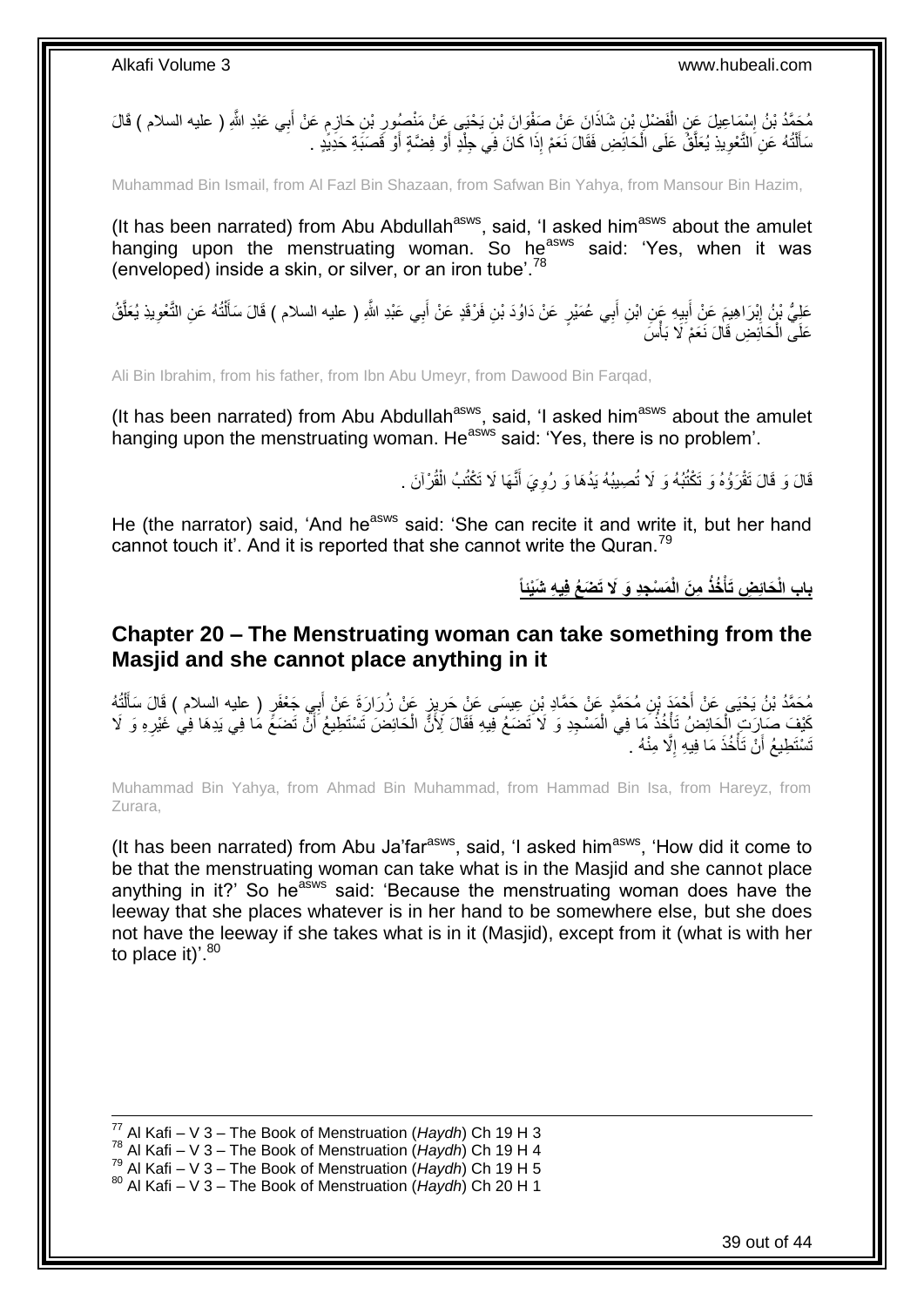بِابِ الْمَرْأَةِ يَرْتَفِعُ طَمْتُهَا ثُمَّ يَعُودُ وَ حَذِّ الْيَأْسِ مِنَ الْمَحِيضِ **ْ َ**

### <span id="page-39-0"></span>**Chapter 21 – The woman's menstruation (***Haydh***) is raised, then it returns, and a limit of the despair from the menstruation (***Haydh***) (menopause)**

ِ أَبُو عَلِيٍّ الْأَشْعَرِيُّ عَنْ مُحَمَّدٍ بْنِ عَبْدٍ الْجَبَّارِ عَنْ صَفْوَانَ بْنِ يَحْيَى عَنِ الْعِيصِ بْنِ الْقَاسِمِ قَالَ سَأَلْتُ أَبَا عَبْدِ اللَّهِ ( عليه ْ ْ ِ ْ ِ َ ْ ĺ السّلام ) ۖ عَنِ امْرَ أَةٍ ذَهَبَ طَمْتُهَا سِّنِينَ ثُمَّ عَادَ ۖ إِلَيْهَا شَيْءٌ قَالَ تَثُّرُكُ الْصَلَاةَ حَتَّى ثَطْهُرَ ۖ . لَ ِ ا ما با المسلمان المسلمانية المسلمانية المسلمانية المسلمانية المسلمانية المسلمانية المسلمانية المسلمانية المسل<br>مسلمانية المسلمانية المسلمانية المسلمانية المسلمانية المسلمانية المسلمانية المسلمانية المسلمانية المسلمانية ال ان<br>المقام َ

Abu Ali Al Ashary, from Muhammad Bin Abdul Jabbar, from Safwan Bin Yahya, from Al Ays Bin Al Qasim who said,

'I asked Abu Abdullah<sup>asws</sup> about a woman whose menstruation (*Haydh*) had gone away for years, then something returned to her. Heasws said: 'She should leave the *Salaat* until she is clean'.<sup>81</sup>

عَلِيُّ بْنُ مُحَمَّدٍ عَنْ سَهْلِ بْنٍ زِيَادٍ عَنْ أَحْمَدَ بْنِ مُحَمَّدٍ بْنِ أَبِي نَصْرٍ عَنْ بَعْضِ أَصْحَابِنَا قَالَ قَالَ أَبُو عَبْدِ اللَّهِ ( عليه السلام )<br>عَلَيُّ: نُو مُحَمَّدٍ عَنْ سَهْلِ بْنٍ زِيَادٍ عَنْ  $\frac{1}{2}$ َ َ ِ َ الْمَرْ أَةُ الَّتِي قَدْ يَئِسَتْ مِنَ الْمَحِيضِ حَدُّهَا خَمْسُونَ سَنَةً ۚ ـَ ْ َّ َ ْ

Ali Bin Muhammad, from Sahl Bin Ziyad, from Ahmad Bin Muhammad Bin Abu Nasr, from one of our companions who said,

'Abu Abdullah<sup>asws</sup> said: 'The woman who has despaired from the menstruation (*Haydh*), her limit is (age of) fifty years'.

> وَ رُوِيَ سِتُّونَ سَنَةً أَيْضـاً <sub>.</sub> َ **∶**

And it has been reported as (age of) sixty years as well.<sup>82</sup>

عِدَّةٌ مِنْ أَصْحَابِنَا عَنْ أَحْمَدَ بْنِ مُحَمَّدٍ عَنِ الْحَسَنِ بْنِ طَرِيفٍ عَنِ ابْنِ أَبِي عُمَيْرٍ عَنْ بَعْضِ أَصْحَابِنَا عَنْ أَبِي عَبْدِ اللَّهِ ( عليه **∣** َ َ  $\frac{1}{2}$ َ َ ِ ْ السلام ) قَالَ إِذَا بَلَغَتِ الْمَرْأَةُ خَمْسِينَ سَنَةً لَمْ تَرَ حُمْرَةً إِلَّا أَنْ تَكُونَ اَمْرَأَةً مِنْ قُرَيْشٍ . َ اُ ِ لَ َ ْ

A number of our copanions, from Ahmad Bin Muhammad, from Al Hassan Bin Tareyf, from Ibn Abu Umeyr, from one of our companions,

(It has been narrated) from Abu Abdullah<sup>asws</sup> having said: 'When the woman reaches fifty years, she would not see red (blood) except if she happens to be a woman from Qureysh'.<sup>83</sup>

مُحَمَّدُ بْنُ إِسْمَاعِيلٍ عَنِ الْفَضْلِ بْنِ شَاذَانَ عَنْ صَفْوَانَ بِْنِ يَحْيَى عَنْ عَبْدِ الرَّحْمَنِ بْنِ الْحَجَّاجِ عَنْ أَبِي عَبْدِ اللَّهِ ( عليه ْ ْ ِ َ  $\zeta$ السلام ) قَالَ حَدُّ الَّتِي قَذَّ يَئِسَتْ مِنَ الْمَحِيضِ خَمْسُونَ سَنَةً ۚ ـَ ْ َّ

Muhammad Bin Ismail, from Al Fazl Bin Shazaan, from Safwan Bin yahya, from Abdul Rahman Bin Al Hajjaj,

(It has been narrated) from Abu Abdullah<sup>asws</sup> having said: 'A limit of the one who despairs from the menstruation (*Haydh*) is fifty years (of age)<sup>'.84</sup>

<sup>81</sup> Al Kafi – V 3 – The Book of Menstruation (*Haydh*) Ch 21 H 1

<sup>82</sup> Al Kafi – V 3 – The Book of Menstruation (*Haydh*) Ch 21 H 2

<sup>83</sup> Al Kafi – V 3 – The Book of Menstruation (*Haydh*) Ch 21 H 3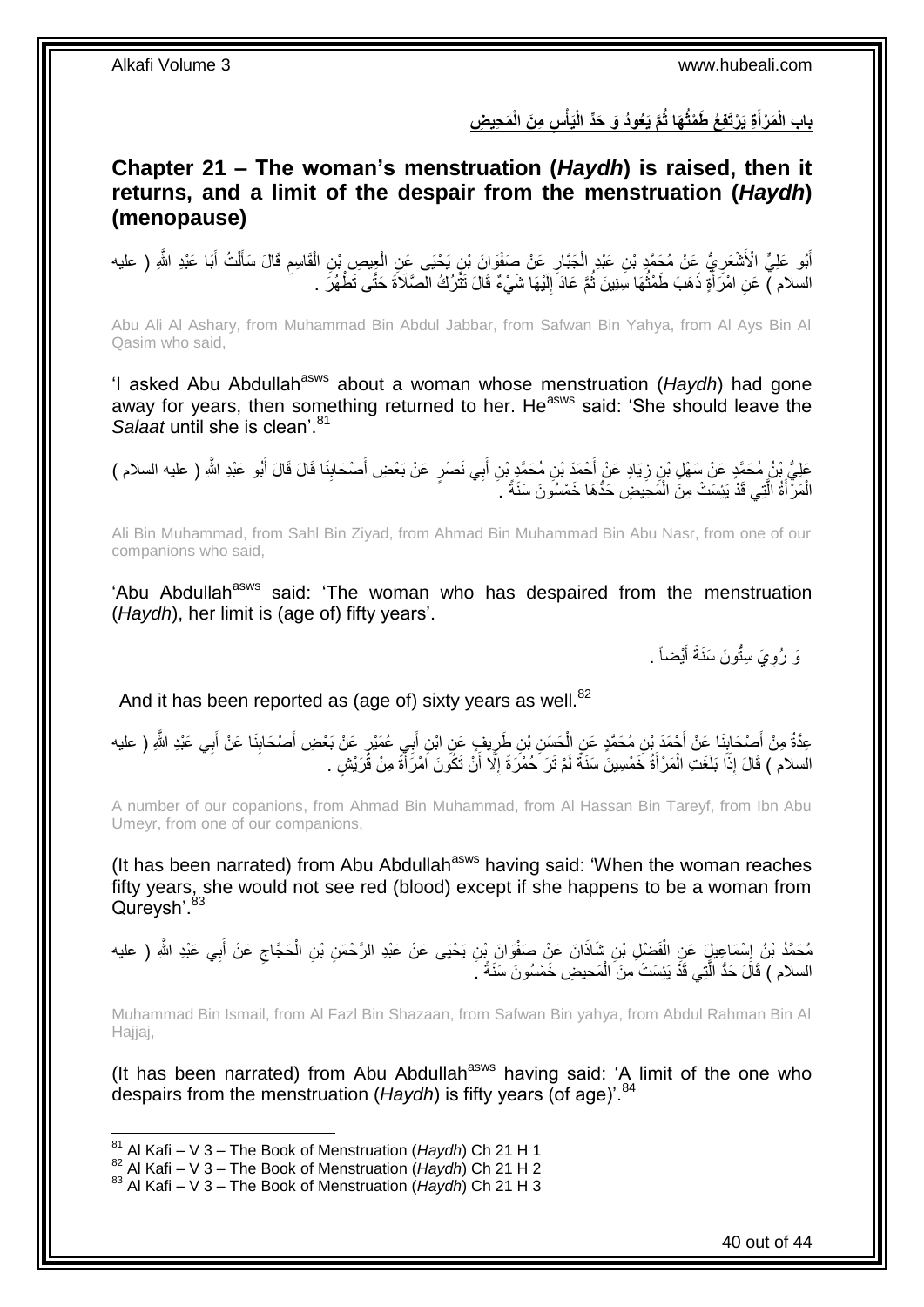باب الْمَرْأَةِ يَرْتَفِعُ طَمْتُهَا مِنْ عِلَّةٍ فَتُسْقَى الذَّوَاءَ لِيَعُودَ طَمْتُهَا **َ**

### <span id="page-40-0"></span>**Chapter 22 – The woman whose menstruation (***Haydh***) is raised due to illness, so she drinks the medicine in order for her menstruation (***Haydh***) to return**

َ عِدَّةٌ مِنْ أَصْحَابِذَا عَنْ أَحْمَدَ بْنِ مُحَمَّدٍ عَنِ إِبْنِ مَحْبُوبٍ عَنْ رِفَاعَةَ بْنِ مُوسَى النَّخَاسِ قَالَ سَأَأْتُ أَبَا الْحَسَنِ مُوسَى بْنِ جَعْفَرٍ ِ َ **∣** ْ َ ْ ِ ِ بِهَا النَّسَاءَ فَفْتُ أَشْتَرِي الْجَارِيَةُ فَتَمْكُنُ عِنْدِي الْأَشْهُرَ لَا تَطْمَثُ وَ لَيْسَ ذَلِكَ مِنْ كِبَرٍ وَ أُرِيهَا النِّسَاءَ فَيَقُلْنَ لِي لَيْسَ بِهَأَ ُ ِ ْ َ ْ ْ حَبَلٌ فَلِي أَنْ أُنْكِحَهَا فِي فَرْجِهَا فَقَالَ إِنَّ الطَّمْثَ قَدْ تَحْبِسُهُ الرِّيحُ مِنْ غَيْرِ حَبَلٍ فَلَا بَأْسَ أَنَّ تَمَسَّهَا فِي الْفَرْجِ ِ َ اً ِ ْ َ ْ ِ ِ

A number of our companions, from Ahmad Bin Muhammad, from Ibn Mahboub, from Rafa'at Bin Musa Al Nakhhas who said,

'I asked Abu Al-Hassan Musa<sup>asws</sup> Bin Ja'far<sup>asws</sup> saying, 'I bought the slave girl, and she remained with me for months not menstruating, and that was not due to old age, and I showed her to the woman, so they said to me, 'There is no pregnancy with her. So is it for me that I copulate with her in her private part?' So he<sup>asws</sup> said: 'The wind could have withheld the menstruation (*Haydh*) from without a pregnancy, so there is no problem if you touch her in the private part'.

> قُلْتُ فَإِنْ كَانَ بِهَا حَبَلٌ فَمَا لِي مِنْهَا قَالَ إِنْ أَرَدْتَ فِيمَا دُونَ الْفَرْجِ . اُ ِ **∶** ِ ْ ِ ْ

I said, 'Supposing if there was a pregnancy with her, so what would be for me, from her?' He<sup>asws</sup> said: 'If you intend so, in what is besides the private part'.<sup>85</sup>

َائِنُ مَحْبُوبِ عَنْ رِفَاعَةَ قَالَ قُلْتُ لِأَبِي عَبْدِ اللَّهِ (ِ عليه السلام ) أَشْتَرِي الْجَارِيَةَ فَرُبَّمَا احْتَبَسَ طَمْثُهَا مِنْ فَسَادِ دَمٍ أَوْ رِيحٍ فِي<br>الله عليه: حَقَّ رَبِّ بَيْنِ الْمُسْلِمَةِ الْمُ ْ **∶** ٍ ِ َ م ُ ِ ْ َ الرَّحِمِ فَتُسْقَى الذَّوَاءَ لِذَلِكَ فَتَطْمَثُ مِنْ يَوْمِهَا أَ فَيُجُوزُ لِي ذَلِكَ وَ أَنَا َلاَ أَدْرِيَ ذَلِكَ مِنْ حَبَلٍ هُوَ أَوْ مِنْ غَيْرِهِ فَقَالُ لِي لَا تَّفْعَلُّ َ َ ٔ أ **ُ** ِ َ <u>ال</u>کَ ذَ

Ibn Mahboub, from Rafa'at who said,

1

'I said to Abu Abdullah<sup>asws</sup>, 'I bought the slave girl. So sometimes her menstruation (*Haydh*) gets withheld from the spoilage of the blood, or wind in the womb. So she drinks the medicine for that, and she menstruates from that day. Is that allowed for me and I do not know whether that is from a pregnancy or from something else?' So he<sup>asws</sup> said to me: 'Do not do that'.

فَقُلْتُ لَهُ إِنَّهُ إِنَّمَا ارْتَفَعَ طَمْتُهَا مِنْهَا شَهْرِاً وَ لَوْ كَانَ ذَلِكَ مِنْ حَبَلٍ إِنَّمَا كَإِنَ نُطْفَةً كَنُطْفَةٍ الرَّجُلِ الَّذِي يَعْزِلُ فَقَالَ لِي إِنَّ ِ ُ ِ ِ .<br>ا ِ ِ َّ لَ ِ النُّطْفَةَ إِذَاً وَقَعَتْ فِي الرَّحِمِ تَصِيرُ إِلَى عَلَّقَةٍ ثُمَّ إِلَى مُصْبُغَةٍ ثُمَّ إِلَى مَا شَاءَ اللَّهُ وَ إِنَّ النُّطْفَةَ إِذَا وَقَعَتْ فِي غَيْرِ الرَّحِمِ لَمْ يُخْلَقُ **ُ** لَ ِ ِ ِ  $\frac{1}{2}$ ان<br>المقامات ∣∣<br>ِ∶ ُ مِنْهَا شَيْءٌ فَلَا تَسْقِهَا دَوَاءً إِذَا ارْتَفَعَ طَّمْتُهَا شَهْراً وَ جَازَ وَقْتُهَا الَّذِي كَانَتْ تَطْمَثُ فِيهِ . َّ ان<br>ا

So I said to him<sup>asws</sup>, 'But rather, her menstruation (*Haydh*) had been raised from her for months, and had that been from a pregnancy, rather it would have been a seed like the seed of the man who isolates (ejaculates outside)'. So he<sup>asws</sup> said to me: 'The seed, when it falls into the womb, comes to be a cloth, to comes to be a lump, and to whatever Allah<sup>azwj</sup> so Desires; and when the seed falls into other than the womb, nothing is Created from it, therefore do not give her the medicine to drink

<sup>84</sup> Al Kafi – V 3 – The Book of Menstruation (*Haydh*) Ch 21 H 4 <sup>85</sup> Al Kafi – V 3 – The Book of Menstruation (*Haydh*) Ch 21 H 1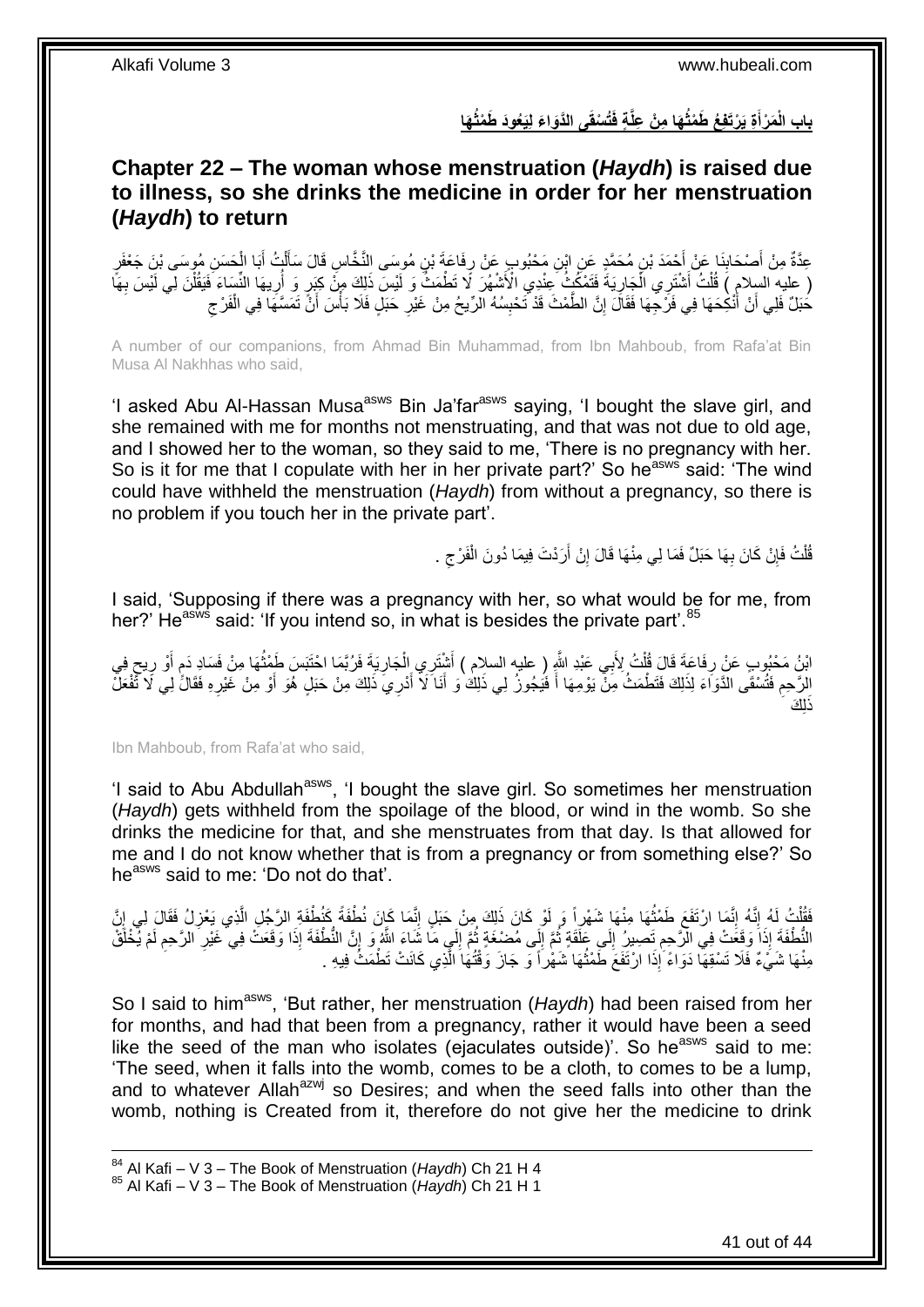when her menstruation (*Haydh*) is raised for months, or it exceeds her time which she was menstruating in previously'.<sup>86</sup>

مُحَمَّدُ بْنُ يَحْيَى عَنْ أَحْمَدَ بْنِ مُحَمَّدٍ عَنِ ابْنِ مَحْبُوبٍ عَنْ مَالِكٍ بْنِ عَطِيَّةٍ عَنْ دَاوُدَ بْنِ فَرْقَدٍ قَالَ سَأَلْتُ أَبَا عَبْدِ اللَّهِ ( عِلْيه ْ ĺ َ ِ السلام ) عَنْ رَّجُلٍ اشْتَرَى جَارِيَةً مُدْرِكَةً وَ لَمْ تَحِضْ عِنْدَهُ حَتَّى مَضَى لِذَلِكَ سِتَّةُ أَشْهُرٍ وَ لَيْسَ بِهَا حَبَلٌ قَالَ إِنْ كَانَ مِثْلُهَا َ ِ ِ ُ ْ ِ نَحِيضُ ۚ وَ لَمْ يَكُنْ ذَٰلِكَ مِنْ كِبَرٍ فَهَذَا عَيْبٌ تُرَدُّ مِنْهُ ۚ ـِ

Muhammad Bin Yahya, from Ahmad Bin Muhammad, from Ibn Mahboub, from Malik Bin Atiyya, from Dawood Bin Farqad who said,

'I asked Abu Abdullah<sup>asws</sup> about a man who buys an unaware slave girl (not an adult), and she does not menstruate with him until six months pass by for that, and there is no pregnancy with her. He<sup>asws</sup> said: 'If it was such that the likes of her do tend to menstruate, and that does not happen to be due to old age, so that is a fault. You can repudiate from it (they acquisition)<sup>'.87</sup>

**َحاِئ ِض َت ْخَت ِض ُب باب الْ**

### <span id="page-41-0"></span>**Chapter 23 – The menstruating woman dyes (hair)**

عِدَّةٌ مِنْ أَصْحَابِذَا عَنْ أَحْمَدَ بْنِ مُحَمَّدٍ عَنْ مُحَمَّدِ بْنِ سَهْلِ بْنِ الْيَسَعِ عَنْ أَبِيهِ قَالَ سَأَلْتُ أَبَا الْحَسَنِ ( عليه السلام ) عَنِ ِ ْ َ **∣** َ ْ َ ْ اً<br>أ ِ َ الْمَرْ أَةِ تَخْتَضِبُ َوَ ۚ هِيَ حَائِضٌ قَالَ لَا بَأْسَ بِهِ . ِ **ٔ** َ ْ

A number of our companions, from Ahmad Bin Muhammad, from Muhammad Bin Sahl Bin Al Yas'a, from his father who said,

'I asked Abu Al-Hassan<sup>asws</sup> about the woman dyeing (her hair) and she is menstruating. He<sup>asws</sup> said: 'There is no prolem with it'.<sup>88</sup>

أَحْمَدُ بْنُ مُحَمَّدٍ عَنِ الْحُسَيْنِ بْنِ سَعِيدٍ عَنِ النَّصْرِ بْنِ سُوَيْدٍ عَنْ مُحَمَّدِ بْنِ أَبِي حَمْزَةَ قَالَ قُلْتُ لِأَبِي إِبْرَاهِيمَ ( عليه السلام )<br>أَحْمَدُ بْنُ مُحَمَّدٍ عَنِ الْحُسَيْنِ بْنِ سَعِيدٍ َ ِ ْ َ ِ تَخْتَضِبُ الْمَرْأَةُ وَ هِيَ طَامِثٌ قَالَ نَعَمْ . َ ْ

Ahmad Bin Muhammad, from Al Husayn Bin Saeed, from Al Nazar Bin Suweyd, from Muhammad Bin Abu Hamza who said,

'I said to Abu Ibrahim<sup>asws</sup> ( $7<sup>th</sup>$  Imam<sup>asws</sup>), 'Can the woman dye (her hair) and she is menstruating?' He<sup>asws</sup> said: 'Yes'.<sup>89</sup>

**َحائِ ِض باب َغ ْس ِل ثَِيا ِب الْ**

### <span id="page-41-1"></span>**Chapter 24 – Washing the clothes of the menstruating woman**

مُحَمَّدُ بْنُ يَحْيَى عَنٍْ أَحْمَدَ بْنِ مُحَمَّدٍ عَنِ ابْنِ مَحْبُوِبٍ عَنْ هِشَامٍ بْنِ سَالِمٍ عَنْ سَوْرِدَة بْنِ كُلَيْبِ قَالَ سَأَلْتُ أَيَا عَبْدِ اللَّهِ ( عِلْيِه ֧֖֧֚֚֚֓֝֝ ِ َ ْ َ السلام ) عَنِ الْمَرْأَةِ الْحَائِضِ أَ تَغْسِلُ ثِيَابَهَا الَّتِي لَبِسَتْهَا فِي طَمَّتْهَا قَالَ تَّغْسِلُ مَا أَصَابَ ثِيَابَهَا مِنَ الدَّمِ وَ تَدَعُ مَا سِوَى ذَلِكَ َ ِ َّ َ ْ َ ْ ِ قُلْتُ لَهُ وَ قَدْ عَرِفَتْ فِيهَا قَالَ إِنَّ الْعَرَفَ لَيْسَ مِنَ الْحَيْضِ ۚ ْ ْ ْ יֲ<br>י ِ

 $\overline{a}$ 

<sup>86</sup> Al Kafi – V 3 – The Book of Menstruation (*Haydh*) Ch 21 H 2

<sup>87</sup> Al Kafi – V 3 – The Book of Menstruation (*Haydh*) Ch 21 H 3

<sup>88</sup> Al Kafi – V 3 – The Book of Menstruation (*Haydh*) Ch 22 H 1

<sup>89</sup> Al Kafi – V 3 – The Book of Menstruation (*Haydh*) Ch 22 H 2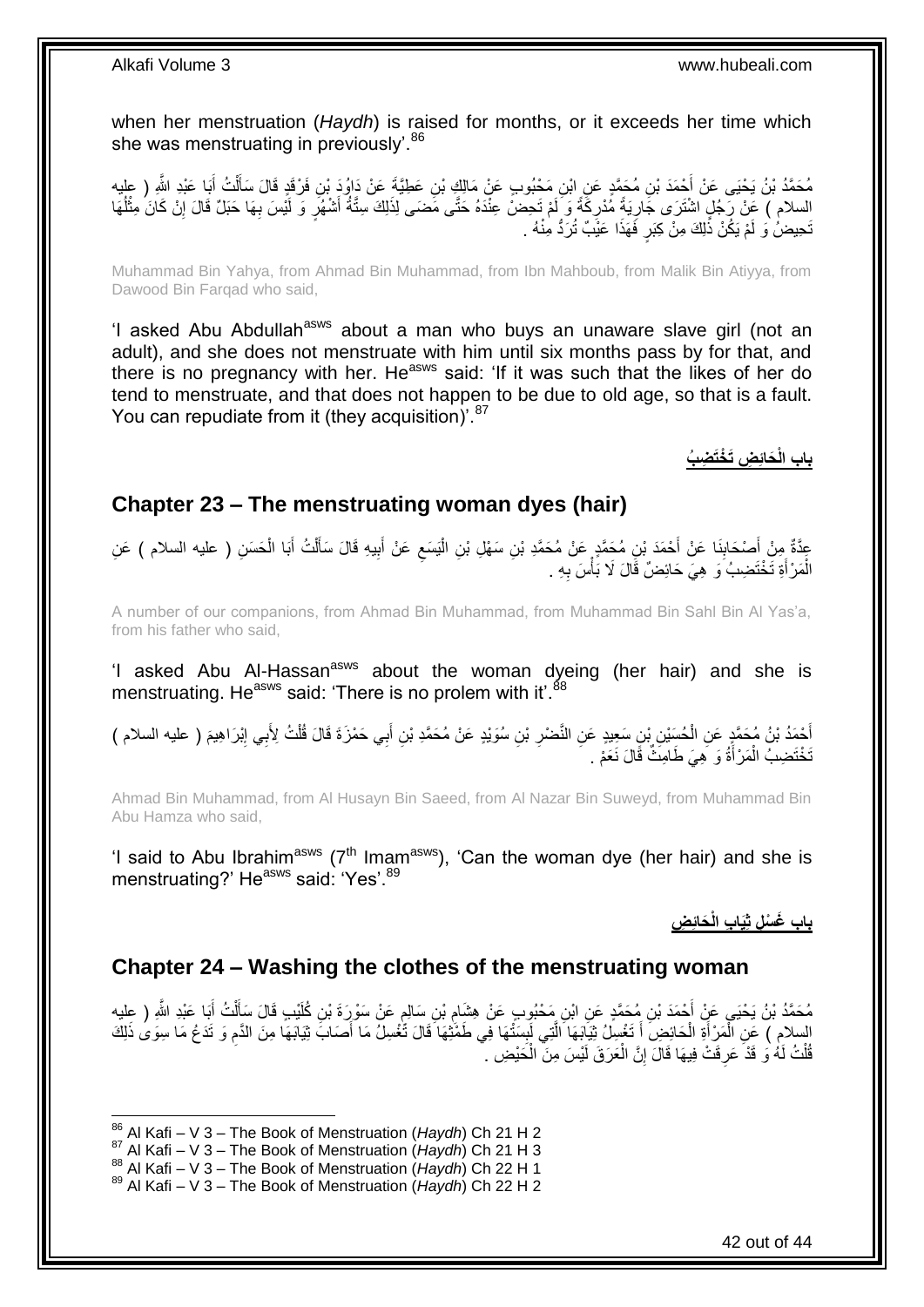Muhammad Bin Yahya, from Ahmad Bin Muhammad, from Ibn Mahboub, from Hisham Bin Salim, from Sowrat Bin Kuleyb who said,

'I asked Abu Abdullah<sup>asws</sup> about the menstruating woman, should she wash her clothes which wears during her menstruation (Haydh)?' He<sup>asws</sup> said: 'She should wash what has been hit, from her clothes, from the blood, and she can leave what is besides that'. I said to him<sup>asws</sup>, 'And she has sweated in them'. He<sup>asws</sup> said: 'The sweat is not from the menstruation (*Haydh*)<sup>'.90</sup>

عَلِيُّ بْنُ إِبْرَاهِيمَ عَنْ أَبِيهِ عَنِ ابْنٍ أَبِي عُمَيْرٍ عَنْ عُقْبَةَ بْنِ مُحْرِنٍ عَنْ إِسْحَاقَ بْنِ عَمَّارٍ عَنْ أَبِي عَبْدِ اللَّهِ ( عليه السلام )<br>ِ ∣l<br>∶ َ **!** יִין<br>∶ َ قَالَ الْحَائِضَٰ تُصَلِّّي فِيَ ثَوْبِهَا مَا لَّمْ يُصِبْهُ دَمٍّ . **∶** ر<br>پاک ْ

Ali Bin Ibrahim, from his father, from Ibn Abu Umeyr, from Uqba Bin Muhraz, from Is'haq Bin Ammar,

(It has been narrated) from Abu Abdullah<sup>asws</sup> having said: 'The menstruating woman can pray *Salaat* in her clothes which have not been hit by the blood'.<sup>91</sup>

مُحَمَّدُ بْنُ يَحْيَى عَنْ أَحْمَدَ بْنِ مُحَمَّدٍ عَنِ الْحُسَيْنِ بْنِ سَعِيدٍ عَنِ الْقَاسِمِ بْنِ مُحَمَّدٍ عَنْ عَلِيٍّ بْنِ أَبِي حَمْزَةَ عَنِ الْعَبْدِ الصَّالِحِ (<br>- يَمْضُمَّذُ بْنُ يَحْيَى عَنْ أَجْهَدُ بْنِ مُ ِ ْ ْ َ ِ ْ َ لَ عليه السلام ) قَالَ سَأَلَتْهُ أُمَّ وَلَدٍ لِأَبِيهِ فَقَالَتْ جُغِّلْتُ فِدَاكَ إِنِّي أُرِيدُ أَنْ أَسْأَلَكَ عَنْ شَيْءٍ وَ أَنَا أَسْتَحْبِي مِنْهُ فَقَالَ سَلِي وَ ۚ لَا<br>يَجْمَعُ السلام ) قَالَ سَنَائَتُهُ أُمَّ وَل لَ َ َ َ ∣l<br>∶ ْ **!** ا<br>ا َ َ تَسْتَحْيِي قَالَتْ أَصَابَ ثَوْبِي دَمُ الْحَيْضِ فَغَسَلْتُهُ فَلَمْ يَذْهَبْ أَثَرُهُ فَقَالَ اصْبَغِيهِ بِمِشْقٍ حَتَّى يَخْتَلِطَ وَ يَذْهَبَ ۖ اً<br>ا َ **ٔ** ْ ْ رو<br>أ َ **ٔ** ِ

Muhammad Bin Yahya, from Ahmad Bin Muhammad, from Al Husayn Bin Saeed, from Al Qasim Bin Muhammad, from Ali Bin Abu Hamza,

(It has been narrated) from Al-Abd Al-Salih<sup>asws</sup> ( $7<sup>th</sup>$  Imam<sup>asws</sup>), said, 'A mother of the child of his<sup>asws</sup> father<sup>asws</sup> asked him<sup>asws</sup>, so she said, 'May I be sacrificed for you<sup>asws</sup>! I would like to ask you<sup>asws</sup> about something but I am too embarrassed from it'. So he<sup>asws</sup> said:' Ask me<sup>asws</sup> and do not be embarrassed'. She said, 'The blood of menstruation (*Haydh*) hit my clothes, so I washed them, but its effects did not go away'. So he<sup>asws</sup> said: 'Dye it with Mishq (a dye) until it gets mixed up and goes away'.<sup>92</sup>

> **َما َء ِو الْ ِولُ الْ ُخ ْم َر َة أ َحاِئ ِض ُتَنا باب الْ َ**

### <span id="page-42-0"></span>**Chapter 25 – The menstruating woman fetching the prayer-mat, or the water**

مُحَمَّدُ بْنُ إِسْمَاعِيلَ عَنِ الْفَضْلِ بْنِ شَاذَانَ عَنِ ابْنِ أَبِي عُمَيْرٍ عَنْ مُعَاوِيَةَ بْنِ عَمَّارٍ عَنْ أَبِي عَبْدِ اللَّهِ ( عليه السلام ) قَالَ<br>مَثِينٍ َ **∶** َ ْ ֘<u>֓</u> سَأَلْتُهُ عَنِ الْحَائِضِ تُنَاّوِلُ الرَّجُلَ الْمَاءَ فَقَالَ قَدْ كَانَ بِّعْضُ نِّسَاءِ النَّبِيِّ ( صلى الله عليه وآله ) تَسْكُبُ عَلَيْهِ الْمَاءَ وَ هِيَ ْ ֦֧֦֦֦֦֦֦֦֦֦֦֧֦֦֧֦֦֖֦֪֦֪֦֦֦֦֦֦֪֦֪֪֦֧֦֟֟֟֓֟֟֟֟֟֟֟֟֟֟֘֟֟֟֟֟֟֟֟֟֟֟֟֟֟֟֓֞֟֟֓֞֟֓֞֟֝֟֟֟֟֟ ْ ِ ْ **∶** حَائِضٌ وَ تُنَاوِلُهُ الْخُمْرَةَ . ٔ<br>ا ِ

Muhammad Bin Ismail, from Al Fazl Bin Shazaan, from Ibn Abu Umeyr, from Muawiya Bin Ammar,

(It has been narrated) from Abu Abdullah<sup>asws</sup>, said, 'I asked him<sup>asws</sup> about the menstruating woman fetching the water for the man'. So he<sup>asws</sup> said: 'It was so that

<sup>90</sup> Al Kafi – V 3 – The Book of Menstruation (*Haydh*) Ch 23 H 1

<sup>&</sup>lt;sup>91</sup> Al Kafi – V 3 – The Book of Menstruation (*Haydh*) Ch 23 H 2

<sup>92</sup> Al Kafi – V 3 – The Book of Menstruation (*Haydh*) Ch 23 H 3